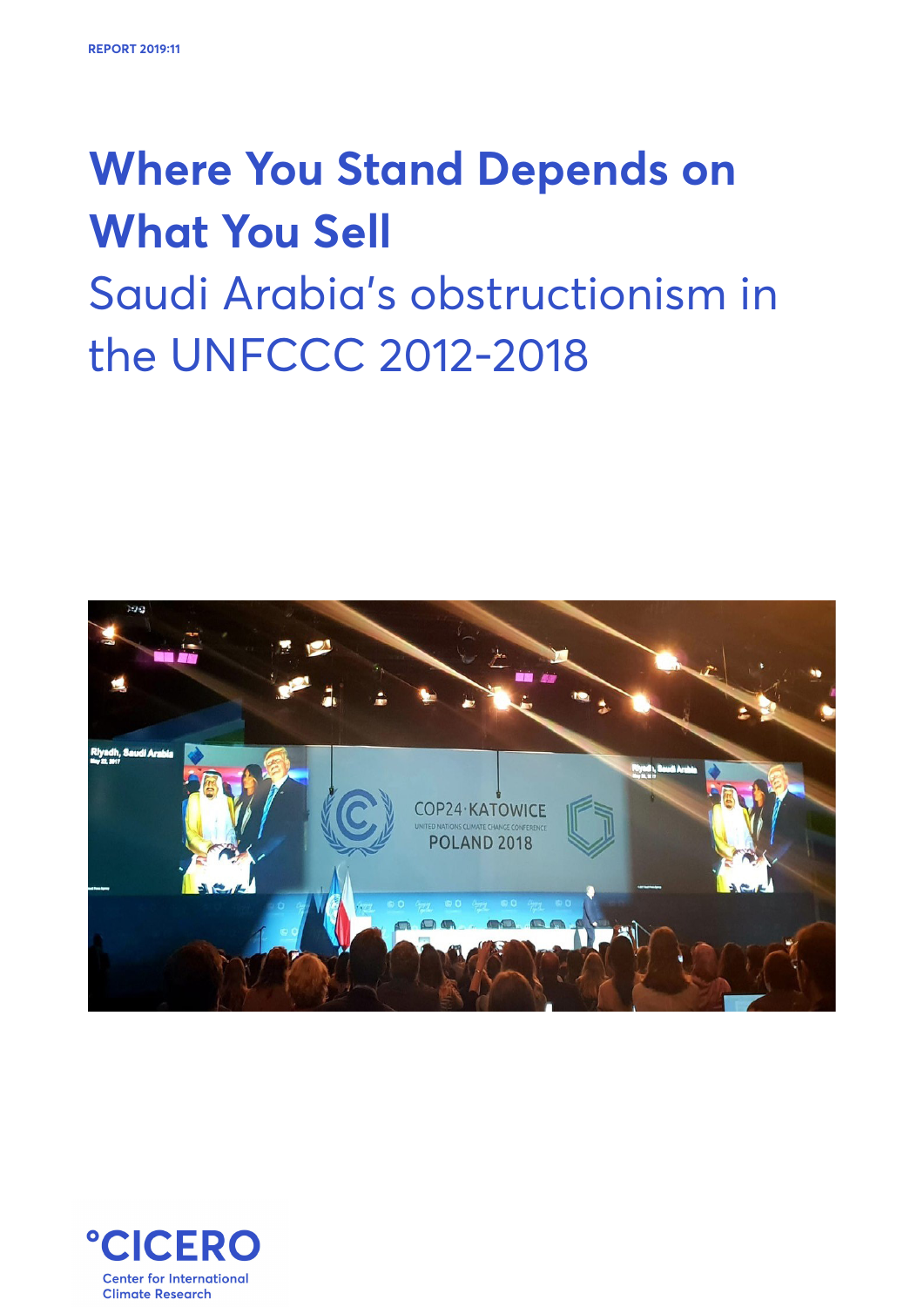# **Where You Stand Depends on What You Sell** Saudi Arabia's obstructionism in the UNFCCC 2012-2018

29. august 2019 Morten Kaldhussæter Flisnes

**CICERO** Senter for klimaforskning P.B. 1129 Blindern, 0318 Oslo Telefon: 22 00 47 00 E-post: post@cicero.oslo.no Nett: www.cicero.oslo.no

**CICERO** Center for International Climate Research P.O. Box 1129 Blindern N-0318 Oslo, Norway Phone: +47 22 00 47 00 E-mail: post@cicero.oslo.no Web: www.cicero.oslo.no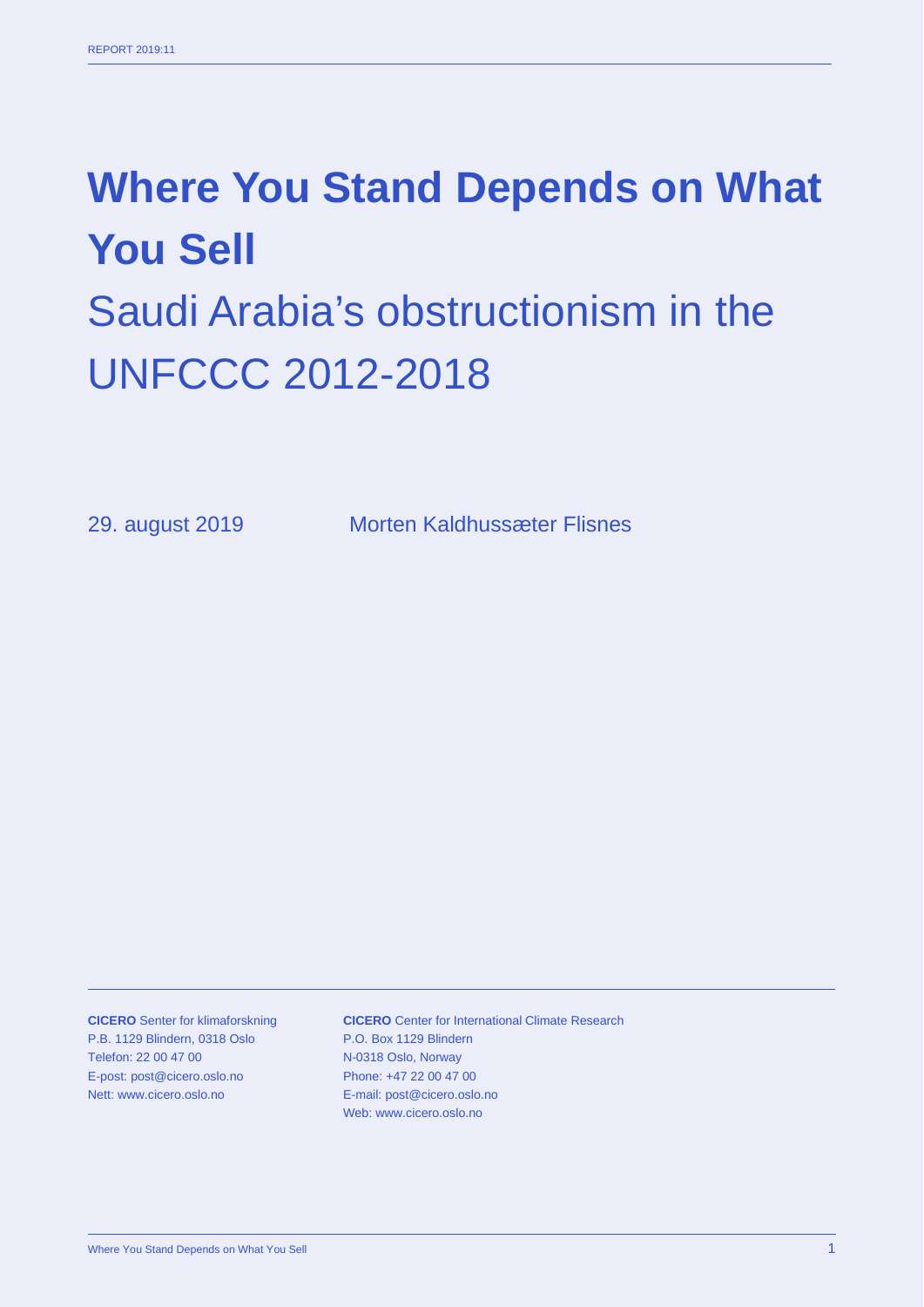**Title:** Where You Stand Depends on What You Sell – Saudi Arabia's Obstructionism in the UNFCCC 2012-2018

**Authors:** Morten Kaldhussæter Flisnes

**Financed by:** CICEP WP2

**Project:** CICEP WP2

**Project Manager:** Håkon Grøn Sælen

**Quality Manager:** Håkon Grøn Sælen

**Keywords:** Saudi Arabia; Obstruksjonisme; Internasjonalt samarbeid; UNFCCC; Oljeeksporterende land

#### **Abstract:** (Norwegian)

Mellomstatlige forhandlinger i regi av FNs rammekonvensjon for klimaendringer representerer et svært viktig verktøy i kampen mot vår tids største utfordring. Disse forhandlingene har nå foregått over flere tiår hvor samtalene kulminerte til Parisavtalen i 2015. Tre år senere ble partene enige om føringer for hvordan Parisavtalen skal implementeres, ofte omtalt som regelboka. Globalt klimasamarbeid har de siste årene derfor oppnådd viktige milepæler på tross av skarpe uenigheter mellom landene. Noen land deltar derimot med intensjoner om å nedskalere ambisjoner og undergrave globalt samarbeid. De benytter seg av skjulte taktikker for å forsinke eller hindre progresjon gjennom avsporing fra viktige overordnede mål. Slike obstruksjonister er ofte tjent med at forhandlingene forsinkes, og i noen tilfeller også mislykkes. En ofte omtalt og kjent obstruksjonist i denne sammenheng er Saudi Arabia. De har tradisjonelt sett vært en av de sterkeste motstanderne til klimatiltak og tilstrekkelige ambisjoner. Nye utviklinger de siste årene tyder derimot på at Saudi Arabia har revidert sin klimainnstilling, hvor de nå samhandler og fremstår som en mer konstruktiv aktør i klimaregimet. Denne avhandlingen undersøker Saudi Arabias rolle som obstruksjonist i klimaforhandlinger fra 2012 til 2018. Gjennom en innholdsanalyse av foreliggende rapporter, er det forsøkt å klassifisere tilfeller av obstruksjoner med hensikt å avgjøre om Saudi Arabia har endret sin rolle som tradisjonell obstruksjonist. Avhandlingen reflekterer dermed på sentrale spørsmål og oppfatninger om mellomstatlig samarbeid, representert av henholdsvis neo-realisme og institusjonell liberalisme. Er stater villige til å samarbeide i institusjoner på tross av ulike og potensielt motstridende interesser? Og vil statlige interessene til slutt konvergere gjennom vedvarende deltakelse i institusjoner? Funnene i denne avhandlingen foreslår at Saudi Arabia er engasjert i et langt spill i klimaregimet. Obstruksjoner avledet fra rapportene avslørte tradisjonelle og vedvarende holdninger knyttet til nasjonale interesser i olje. Basert på funnene i denne avhandlingen, er det ansett som riktig at Saudi Arabia fortsatt fremstår som en systematisk obstruksjonist i klimaregimet.

#### **Abstract:** (English)

Negotiations on climate change in the United Nations represents the key tool in addressing our time greatest challenge. Countries have negotiated on climate change for decades, and the talks ultimately resulted in the Paris Agreement in 2015. In 2018, the Paris Agreement's rulebook for implementation was adopted, and the outlook for the new agreement is promising. However, some countries engage in these talks without any intentions to see them succeed. They deploy obstructionist tactics in order to delay progress and derail objectives. A common obstructionist in these negotiations is Saudi Arabia. It has traditionally been one of the most opposing parties to climate action and ambition in the climate change regime. Yet, new developments suggest that Saudi Arabia has revised their traditional climate posture and is now engaging constructively in recent negotiations. This thesis investigates Saudi Arabia's obstructionist behavior in the climate change negotiations from 2012 to 2018. A content analysis of descriptive reports from the negotiations is conducted. The thesis derives, classifies and analyzes these obstructions in order to determine if Saudi Arabia has truly changed their role as a systematic obstructionist in recent negotiations. The thesis thus reflects upon one of the fundamental questions of state behavior, represented by neo-realism and institutional liberalism. Do states willingly cooperate and ultimately submerge to institutional learning and common interests? The findings of this thesis demonstrate that Saudi Arabia is engaged in a long game in the climate change regime. Obstructions revealed long-held positions related to maintaining their national interests in oil. Based on the findings of this thesis, Saudi Arabia is still a systematic obstructionist in recent negotiations as well.

#### **Language of Report:** English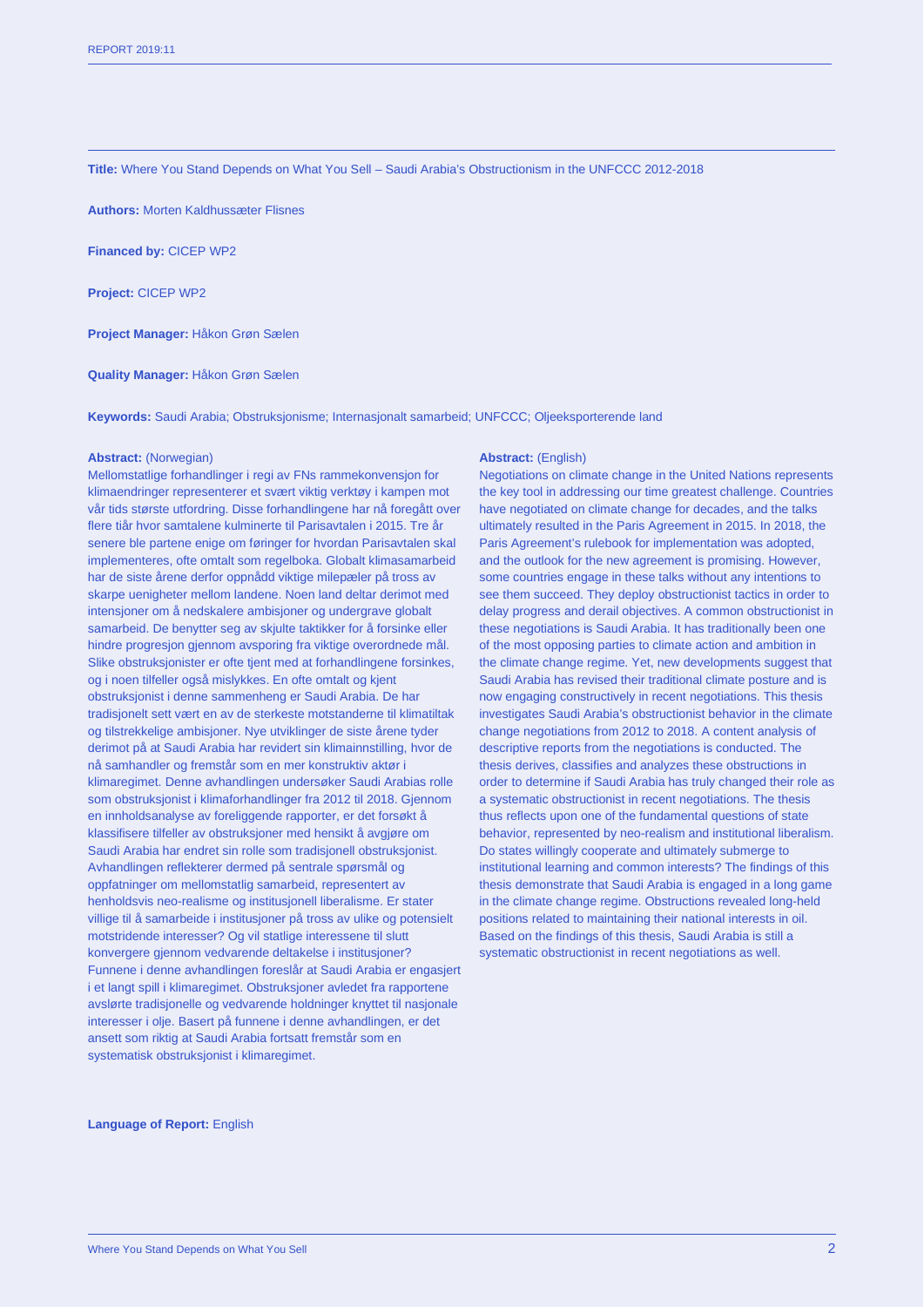# **Contents**

| $\mathbf{1}$   |                                                 |     |
|----------------|-------------------------------------------------|-----|
|                | 1.1 Research Question                           | 6   |
|                | 1.2 Saudi Arabia                                | 7   |
|                | 1.3 Disposition                                 | 9   |
| $\overline{2}$ |                                                 | 10  |
|                | State behavior in prolonged negotiations<br>2.1 | 10  |
|                | 2.2 Obstructionism: nature and impact           | 15  |
| 3              |                                                 | 17  |
|                | Case studies<br>3.1                             | 17  |
|                | 3.2 Expectations from theory                    | 19  |
|                | <b>Content analysis</b><br>3.3                  | 20  |
|                | 3.4 Validity and reliability                    | 24  |
| 4              |                                                 | .26 |
|                | Evaluation of patterns in 2013 and 2017<br>4.1  | 28  |
|                | 4.2 Saudi preferences in the obstructions       | 30  |
|                | 4.3 Implications                                | 38  |
| 5              |                                                 | .40 |
|                | Assessment of the expectations<br>5.1           | 40  |
|                | <b>Theoretical implications</b><br>5.2          | 43  |
|                | 5.3 Alternative perspective                     | 44  |
| 6              |                                                 | .46 |
|                | 6.1 Suggestions for future research             | 47  |
| 7              |                                                 |     |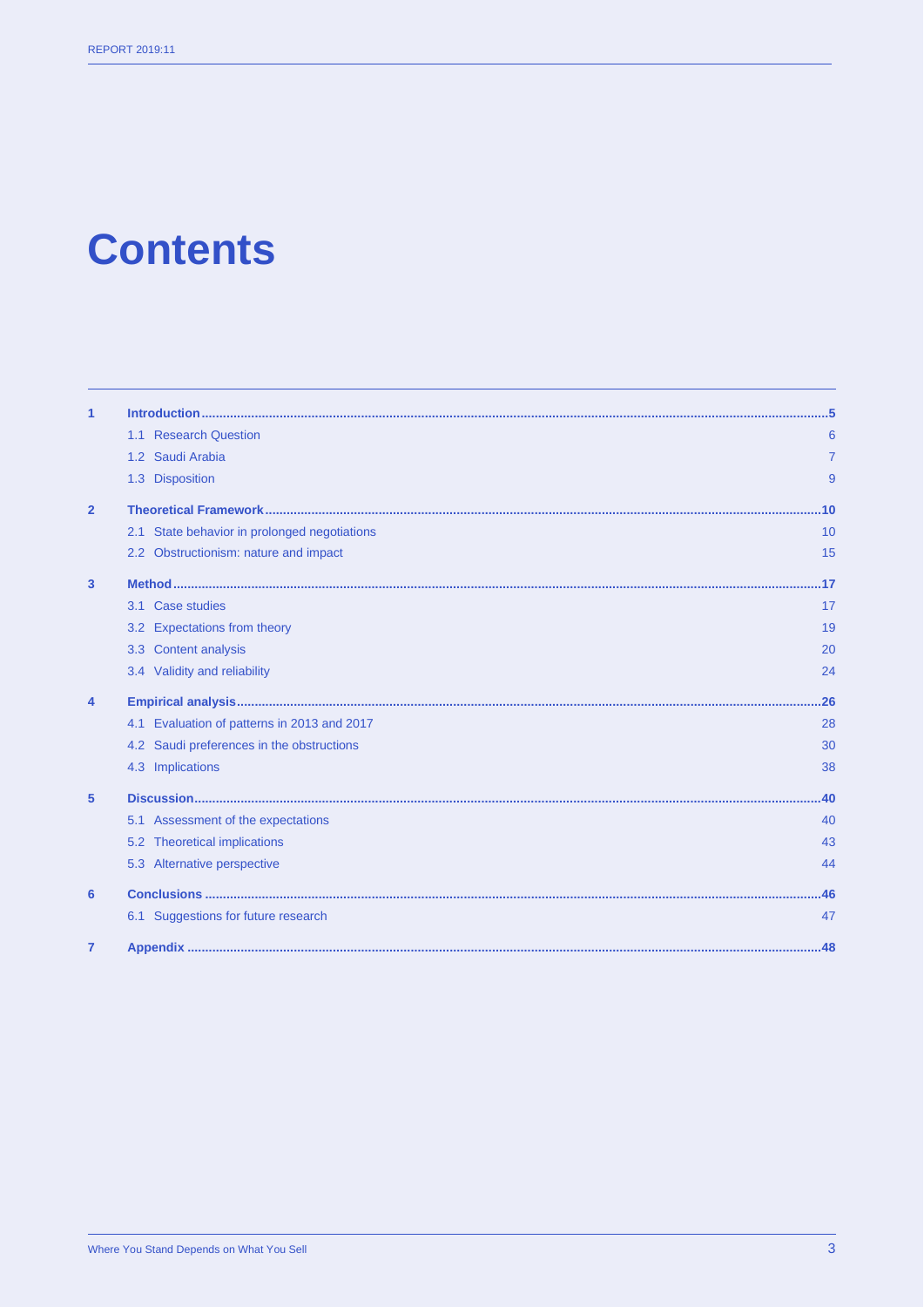# **Abbreviations**

| Ad Hoc Working Group on the Paris Agreement             |
|---------------------------------------------------------|
|                                                         |
| <b>Climate Action Network</b>                           |
| Conference of the Parties                               |
| Climate Technology Centre & Network                     |
| <b>Earth Negotiations Bulletin</b>                      |
| Global Stocktake                                        |
| <b>International Civil Aviation Organization</b>        |
| International Institute for Sustainable Development     |
| <b>International Maritime Organization</b>              |
| Intergovernmental Panel on Climate Change               |
| <b>Least Developed Country</b>                          |
| Like Minded Developing Countries                        |
| <b>National Determined Contributions</b>                |
| Non-Governmental Organization                           |
| Organization for Petroleum Exporting Countries          |
| Paris Agreement Work Programme                          |
| <b>Structured Expert Dialogue</b>                       |
| Subsidiary Body for Implementation                      |
| Subsidiary Body for Scientific and Technological Advice |
| <b>Technology Executive Committee</b>                   |
| United Nations Framework Convention on Climate Change   |
|                                                         |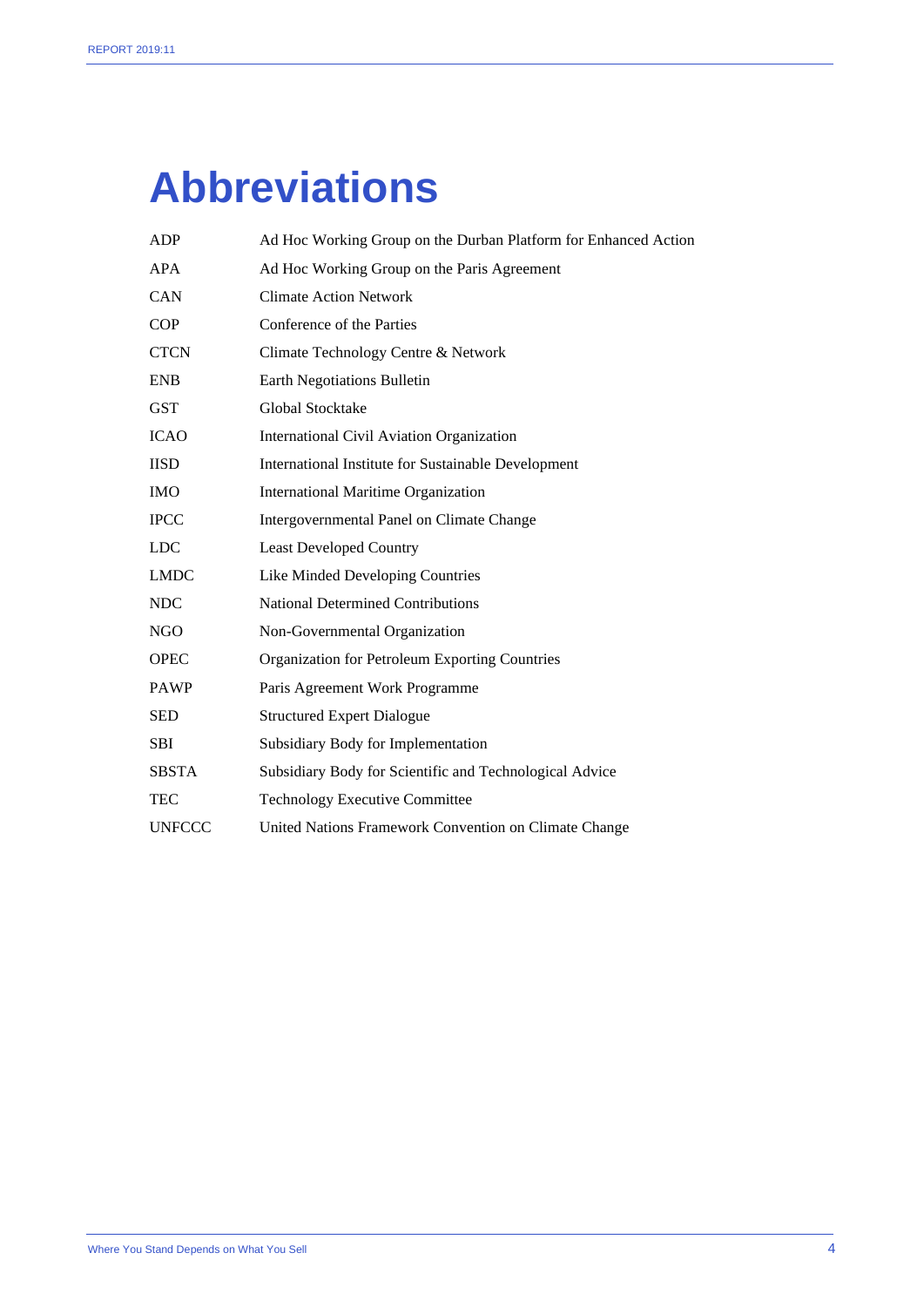### **1 Introduction**

*"The climate change regime […] is a defining feature on the global energy landscape; a large mountain, perhaps, but one that is shrouded in mist, and therefore too easy to ignore"* (Depledge, 2015, p. 86)

Global climate change is our times greatest challenge. It is an all-encompassing challenge that occupies science, politics and economics at a global scale. The latest synthesis report from the intergovernmental panel on climate change (IPCC) stressed that it is a 95 percent certainty that global warming is caused by human activity. Furthermore, the report stated that emissions from fossil fuels contributed to 78 percent of the global emissions increase from 1970 to 2010 (IPCC, 2014, p. 5). Thus, our way of life in the last two centuries and the way we produce and consume energy, has contributed to an increase of global average temperatures. As for today, the global energy system is fossil fuel based, where coal, oil and natural gas are the main sources of energy (IEA, 2018). One important effort to reduce global emissions is therefore to decarbonize this energy system. These solutions demand global cooperation, as the nature of challenge is global and allencompassing. The core of the problem resides in the atmosphere, outside the jurisdiction of any state, but at the same time affecting all states. The challenge impinges therefore not only on the choices in the lives of ordinary citizens, but on cooperation, coordination and leadership by the nations of the world.

Several challenges and disagreements at the international arena are solved through negotiations, especially in the post-war era (Downie, 2014, p. 3). From territorial disputes such as the delimitation line in the Barents Sea to global agreements such as the Law of the Sea, all found the middle ground among parties where an agreement could be reached. However, there are distinct differences between negotiations between few and many parties<sup>[1](#page-5-0)</sup>. Global intergovernmental negotiations refer to negotiations where the main parties are sovereign states and includes close to all states (Depledge, 2005, p. 6). The efforts of dealing with global climate change takes place in such settings, organized by the United Nations Framework Convention on Climate Change (UNFCCC) established at the Rio Earth Summit in 1992. These types of negotiations are far more complex than other types of negotiations. There are often cultural, historical, political, social and linguistic considerations and interests to consider in the negotiation process (Depledge, 2005, p. 2). This is evident in the way intergovernmental negotiations on climate change have been prolonged. Starting with the establishment of the UNFCCC, states have now been negotiating for decades in trying to find adequate solutions and actions to the global climate change challenge. However, building upon previous endeavors of the negotiations, 195 nation-states managed to harvest the political will to reach the Paris Agreement by consensus in 2015 (UNFCCC, 2015a).

An important task for scholars within the international relations literature is to understand how institutions, such as the UNFCCC, may facilitate for cooperation. Neo-realists argue that institutions play only a minor role in facilitating cooperation. They stress that the anarchic structure of world politics promotes self-interests and relative gains concerns for states, which is not suitable for a cooperative environment (Waltz, 1979, pp. 80, 115). Liberal institutionalists, however, would argue that since the world is increasingly more connected, issues are more "imperfectly linked" in which

<span id="page-5-0"></span><sup>&</sup>lt;sup>1</sup> See for example Midgaard & Underdal, 1977.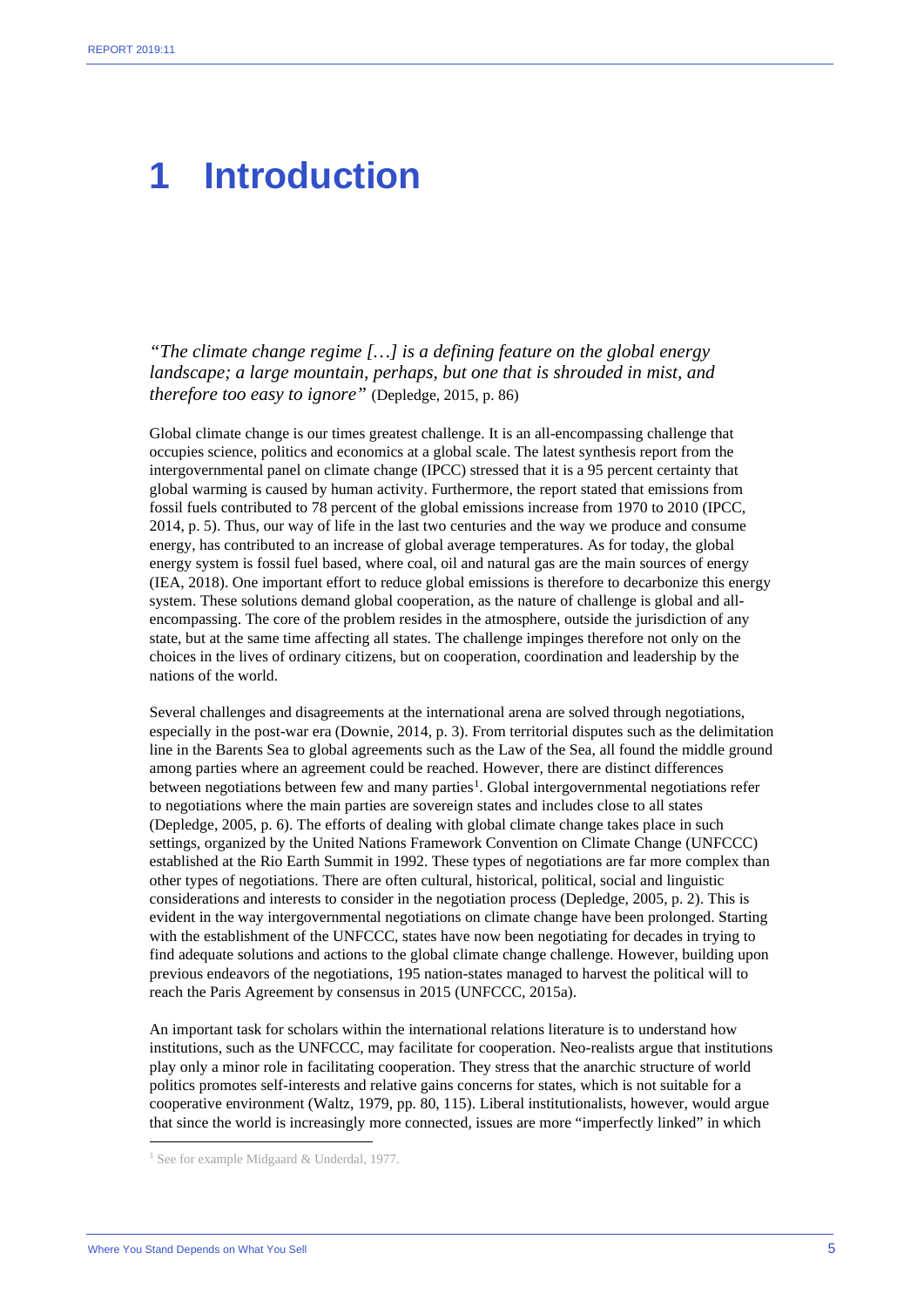transnationally coalitions are formed and the potential for institutions role thus increases (Keohane & Nye, 1977, p. 35). In this assumption, states are more interested in economic growth and welfare than the neo-realist assumption of power and prestige. Institutions are therefore the facilitator for such strives, providing more possibilities for growth and welfare (E. B. Haas, 1968, pp. 161-162).

Neo-realist assumptions have traditionally been dismissed with regards to environmental issues. Arguments of ill suitable empirical domain and lack of explanatory power, have made scholar to prioritize governance approaches to understand institutions role and cooperation among states (Grundig, 2006; Powell, 1991). Most importantly is the liberal institutional belief that regimes promote learning and cooperation through the diffusion of information and exchange of views (Depledge, 2008; P. Haas, 1992). However, studies have indicated the usefulness of specifying the neo-realist arguments of relative gains in order to regain explanatory power. Grundig (2006) finds that relative gains concerns explain the variations in how states have cooperated on economic and environmental issues. As the economic impacts are higher in cooperation concerning global warming, it may impinge on state security and invoke relative gains concerns. This impedes the prospect for cooperation as the issue at consideration have big cost-benefit implications and states are vigorously defending their national interests (Grundig, 2006, p. 798).

This thesis will explore these issues. The focus turns to situations when states have engaged in intergovernmental negotiations for a long period of time. It will explore whether state behavior changes or remains stable over the course of several years of negotiations on the same matter. It will investigate positions on key items to determine if it is possible to observe shifts or compromises once states engage in global intergovernmental institutions. This thesis amounts to these fundamental questions of state behavior on the international arena. Do states willingly cooperate and ultimately submerge to institutional learning and common interests? Or do national interests prevail and shape state behavior despite long periods of international negotiations and cooperation? To be more specific; when a state's national income is strongly connected to environmentally malign fossil fuels, how does it affect the prospect for cooperation in the global climate negotiations? Fossil fuels exporters are more often confronted with two voices, or a dilemma for that matter; secure and stable supply for consumers with fair returns, and at the same time increasing severity of the global climate challenge. A dilemma that well may be "shrouded in mist, and therefore too easy to ignore".

#### **1.1 Research Question**

Saudi Arabia is an interesting case in terms of global climate cooperation for two reasons. First, their economy is largely based on revenues from exporting oil to the world economy. As for today, adequate global mitigation targets mean substantial reductions in the global consumption of fossil fuels. Success in the climate change regime thus impedes Saudi Arabia's main source of income. Secondly, and due to this, Saudi Arabia has historically been one of the strongest opponents to ambitious climate action in the regime. They have enjoyed considerable influence in the outcomes of the negotiations by stalling progress and blocking decisions. As Joanna Depledge (2008, p. 9) pointed out, there is not much research concerned with the Saudi delegation's role throughout the history of the climate change negotiations, despite its influence on the political dynamics of the negotiations. The research question for this thesis intends to accommodate for this lack of research by exploring Saudi Arabia's obstructionist behavior in negotiations from 2012 to 2018. Thus, the research question is as follows: *How did Saudi Arabia obstruct progress in the negotiations on climate change from 2012 to 2018?* 

The research question focuses on obstructionist behavior because it is considered to be the prime example of how states avoid agreements in negotiations (Wallihan, 1998). Thus, changes in obstructions will reflect if Saudi Arabia occurs more constructively or remains consistent in preserving its national oil interests. Additionally, the timeframe in consideration also represents a coherent phase of negotiations on the Paris agreement. In 2012, negotiations on the tentative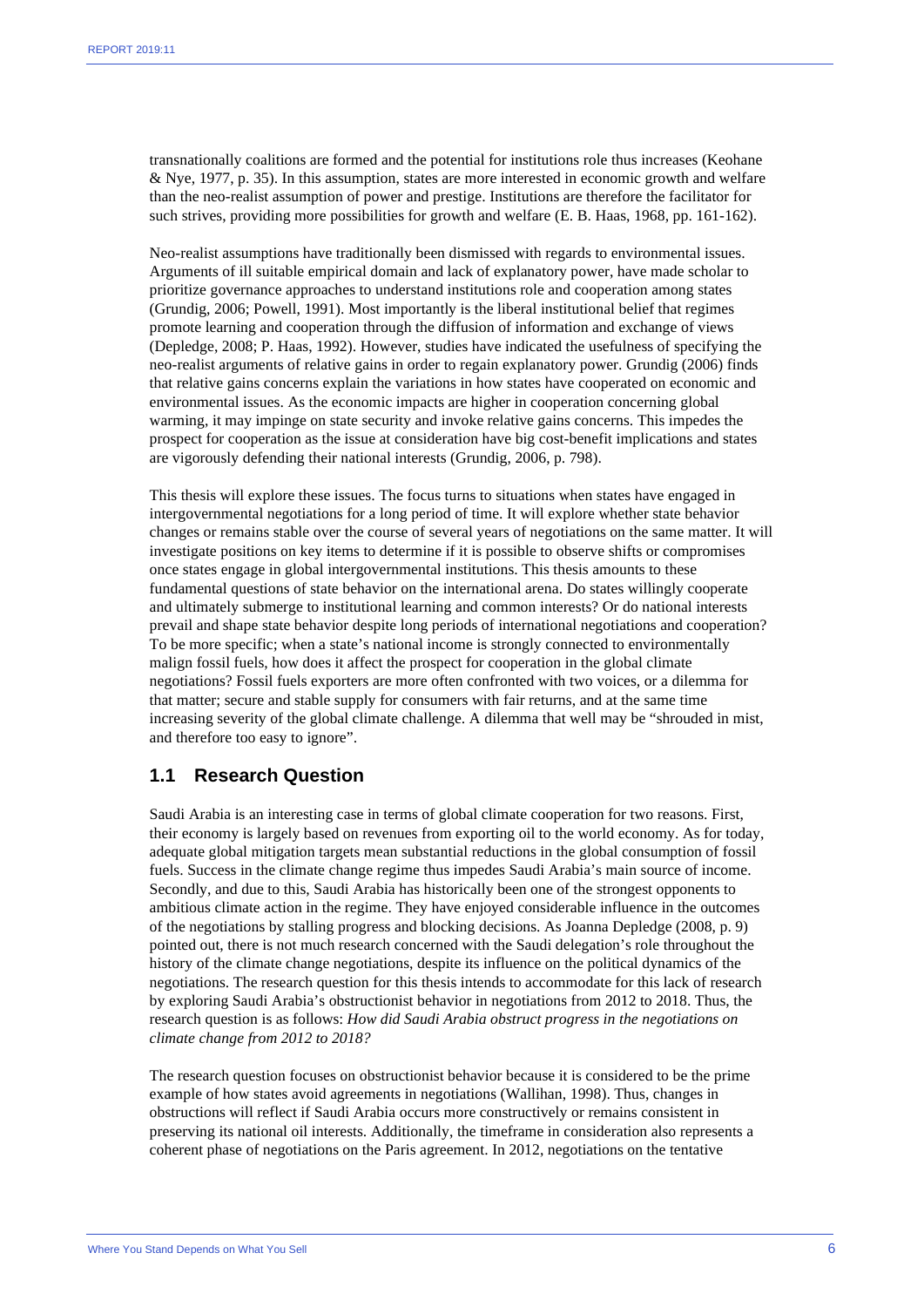agreement were launched and scheduled to be finalized in 2015. Negotiations considering operationalization and the rules of implementation of the Paris Agreement occurred from 2016 to 2018.

The research question is intended to answer several questions. First and foremost to confirm or reject the traditional understanding of Saudi Arabia as a systematic obstructionist party to the UNFCCC. One should be cautious about pre-determining Saudi Arabia as a systematic obstructionist in recent negotiations without sufficient evidences to substantiate such claims. As negotiations has evolved, scientific evidences suggest an increasing severity of time and impact if the trajectories and the pace of warming remains the same. Saudi Arabia are also preparing for a future without oil. In 2013, the BBC reported that Saudi Arabia are pushing their youth to innovate in order to facilitate for the plan to diversify their economic dependence on oil revenues (Kalan, 2013). Additionally, many had thought that Saudi Arabia would follow the US once president Trump decided to withdraw from the Paris Agreement. Yet, representatives from the Saudi delegation were stressing that they intended to stick with the agreement and pursue efforts to increase their commitments (E. King, 2016). Some are also suggesting that Saudi Arabia's behavior has evolved in the recent years from systematic obstructionist to conditional acceptance in the climate change regime (Al-Sahiri, 2018). These circumstances indicate a potential altered Saudi posture towards climate change compared to previous attitudes covered by researchers. This assumption will be further substantiated in the following section.

The research question will shed light on both how often Saudi obstructions occurs, as well as if and how it changed during negotiations from 2012 to 2018. Additionally, a main objective will be to identify how the obstructions are distributed by investigating on which agenda in the UNFCCC Saudi Arabia most frequently deployed obstructions. These insights will serve as the foundation in order to assess one of the few theoretical propositions that proposes how state behavior changes in negotiations that protracts for years.

#### **1.2 Saudi Arabia**

The Kingdom of Saudi Arabia entered the scene as a sovereign nation-state in 1932, when the al-Saud family placed the existing tribes under their control. It has since then been an absolute monarchy where power is concentrated around the al-Saud family with its 7000 princes and the sovereign king. Decision-making in Saudi Arabia occur in the form of consultative sessions with the royal elite and technocrats through informal and formal institutions. The public citizens have the opportunity to submit petitions and request the government to address issues at these sessions, but political parties and elections are to this date illegal (Karim, 2017, p. 74).

Legitimacy of power in Saudi Arabia are usually understood to rest upon two pillars. The first is the Islamic faith. Saudi Arabia is the birthplace of the Prophet Muhammad and hosts the two holeyest places in Islam, namely Mecca and Medina. The religious elites are therefore highly esteemed by the citizens, while at the same time being supervised by the state authorities (Krane, 2019). The second pillar of legitimacy is understood to be the revenues from oil sales. With an economy largely structured around fossil fuels, steady markets and fair prices are paramount to maintain budgetary obligations. Additionally, the surplus revenues from oil sales are employed to manifest the power of the royal family, by providing subsidies and handouts to the Saudi citizens (Karim, 2017, pp. 74- 75).

Prior to 2015 the petroleum sector was controlled by the Ministry of Petroleum and Mineral Resources, which holds the national oil company Saudi Aramco. However, in 2015 and 2016, energy governance in Saudi Arabia was restructured. Following the new King Salman's accession,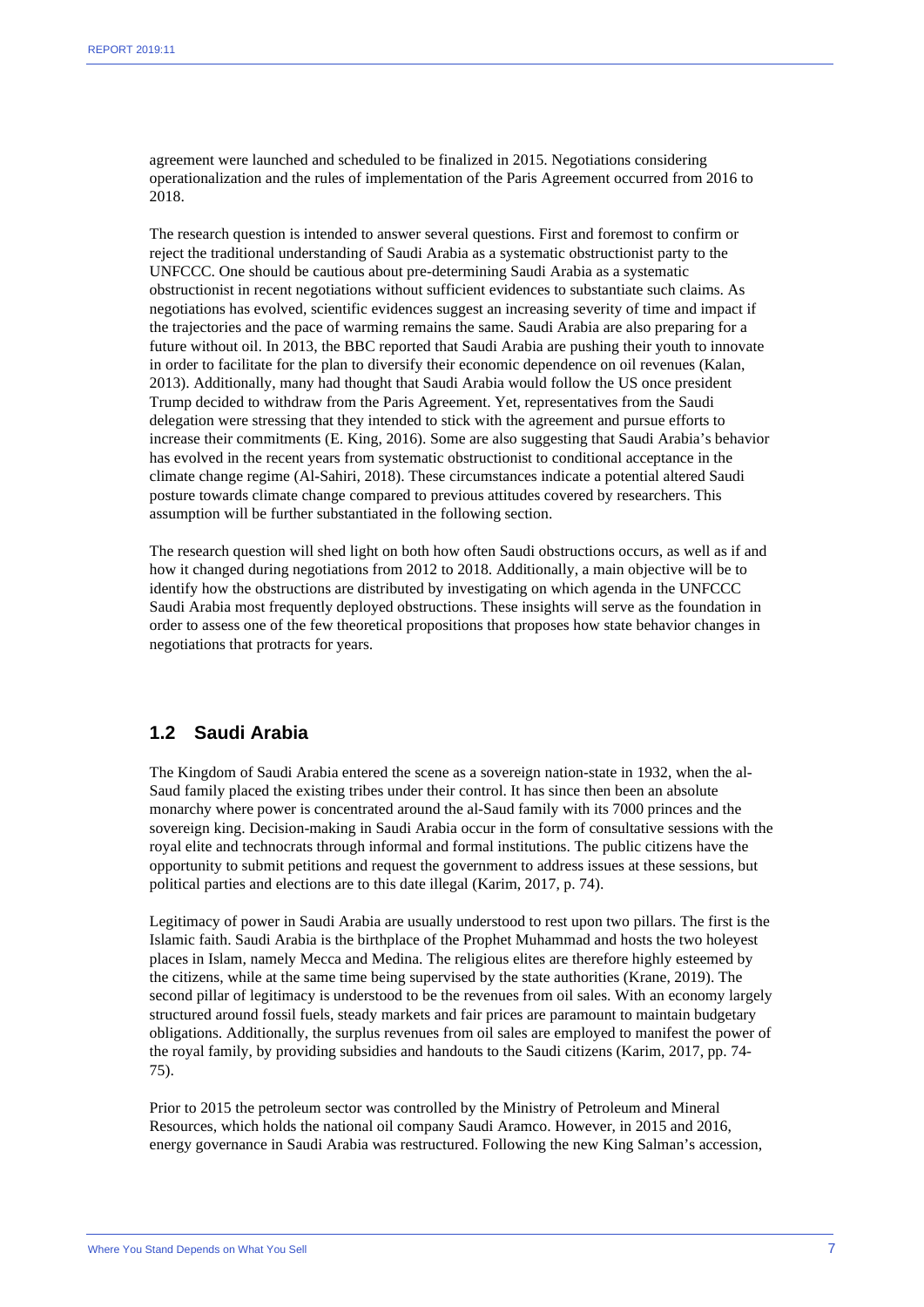the former oil ministry was expanded to cover and replace old ministries of water and electricity as well. The new ministry, which today is called Ministry of Energy, Industry and Mineral Resources, is by far the largest and most powerful ministry in Saudi Arabia. It coordinates regulations and operations with the Saudi Aramco, which has direct ties to the royal family via supreme councils chaired by the Crown Prince Mohammad bin Salman. The ministry also represents the country in the UNFCCC, with highly skilled and educated negotiators to protect Saudi interests (Krane, 2019, p. 11; Royal Embassy of Saudi Arabia in Washington D.C, n.d.).

The new and expanded position for the Ministry of Energy, Industry and Mineral Resources reflects the importance of the government to stay informed and keep control over the oil, as it upholds power and legitimacy for the al-Saud family (Nevo, 1998, p. 35). An important reason for this is the domestic economic significance of oil. In December 2018, Saudi oil accounted for 14 percent of global supply, and is estimated to possess 18 percent of global proven oil reserves. Export of fossil fuels amounts to about 50 percent of the kingdom's gross domestic product, where 70 percent of earnings stem from fossil fuel export (Bradshaw, 2014, p. 143; IEA, 2019b; OPEC, 2019). Additionally, Saudi Aramco was recently estimated to be the world's most profitable company, making the double of annual earnings from Apple, Shell and Exxon Mobile, while at the same time top the list of the most polluting company in the world (Mayer & Rajavuori, 2016; Reed, 2019).

In order to curve and reduce global emissions, global efforts and regulations targeted at carbon intensive sources of energy are needed. These efforts have traditionally been undermined by Saudi Arabia in the global climate change negotiations. They have pursued efforts to derail, delay and weaken process and outcomes in order to buy time to earn as much as possible from the global oil dependent energy system. The more they postpone, the more they earn in every year of unimpeded revenues from oil sales (Depledge, 2008; Krane, 2019). Saudi Arabia have thus more to gain by staying at the table to influence process from within, even though their interest contradicts the very purpose of the climate change regime itself. This is why Saudi Arabia is traditionally understood as an obstructionist, led by the infamous and long serving negotiator Mohamed al-Sabban, an employee of the Saudi petroleum ministry with western education in economics (Chemnick, 2018). He has been characterized as a "brilliant" and "stubborn" negotiator with excellent English skills and deep knowledge of the UNFCCC various issues and procedures (Depledge, 2008, p. 19).

#### **1.2.1 Revised climate posture?**

Several circumstances are favoring the notion of a revised climate posture by Saudi Arabia. In addition to the events attended for above, some authors are arguing that their traditional posture of an obstructionist party is changing based on their recent behavior and public signals (Al-Sahiri, 2018; Krane, 2019). Some of these are highlighted in this section in order to provide some insights of what makes recent negotiations particular important in light of Saudi Arabia's obstructionist behavior.

When negotiations on the Paris Agreement was launched in 2012, the Saudi delegation changed. The lead negotiator and famous obstructionist, al-Sabban, was replaced by Khalid Abuleif to lead the kingdoms interests in the forthcoming negotiations. Although Abuleif had been a part of the delegation since 1991, as well as an employee in the Saudi Aramco, he was seen as a more constructive person which was well respected among his ranks. At the same time, the Saudi Minister of Petroleum and Mineral Resources acknowledged in a speech that the consequences of global warming on humanity and industry must be dealt with, while further stating that the oil sector should take leadership in this regard (Aburawa, 2012). In 2016, a year after the signing of the Paris Agreement, Saudi Arabia delivered their climate action plans to the Convention as well. Additionally, at the front of the subsequent conference in 2016, Saudi Arabia's Minister of Energy, Industry and Mineral Resources, Khalid al-Falih, issued a statement: "We view the Paris Agreement as balanced and fair, and this will pave way to effective implementation […] and Saudi Arabia are determined to see it implemented" (al-Falih, 2016).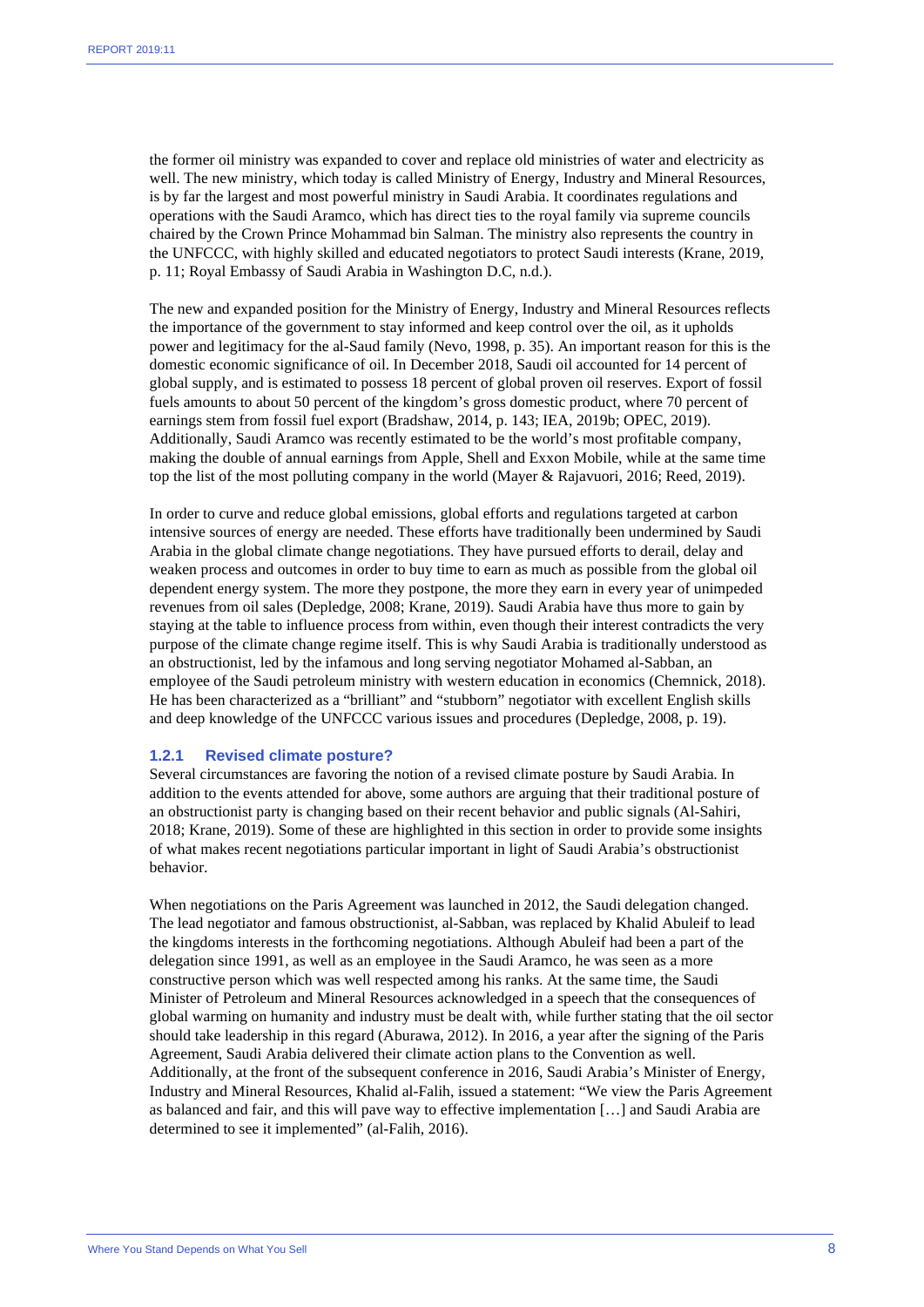These developments are significant in relation to previous attitudes the kingdom has shown towards the climate change regime. As the Paris Agreement was agreed upon in time, and ratified at a record speed, it serves as a sole example of how the climate change regime may have managed to soften malign postures. On the other hand, these examples only *indicate* such perceptions. Single events of constructive signals do not acquit the kingdom from the role as an obstructionist, especially not if they sustain their behavior in recent negotiations as well. A close study of Saudi Arabia's behavior would provide sufficient conditions for adequate evaluation of such perceptions.

#### **1.3 Disposition**

In the following chapter, the theoretical foundation of this thesis is presented. It starts by introducing a theoretical framework of understanding how state behavior is considered to change in negotiations that protracts. Three empirical expectations are derived from this framework which will be presented in chapter three. Furthermore, the notion of obstructionism is attended for in order to provide some clarity in how the literature assume to diagnose obstructionist behavior. Chapter three introduces the methodology of the thesis where single case studies and the logic of content analysis is presented. Additionally, the chapter concludes with some reflections of validity and reliability to present measures that were taken in order to accommodate and improve the scientific quality of the findings.

Chapter four contains the empirical analysis. It will start by highlighting important trends observed, before turning to assess Saudi Arabia's preferences in the obstructions. Theoretical implications and evaluation of empirical expectations are reserved for chapter five where broader theoretical considerations are attended for. Chapter five concludes with a discussion on obstructionism and some remarks on Saudi Arabia's position in the climate change regime. Chapter six summarizes the thesis and conclude the research question before proposing some suggestions for future research.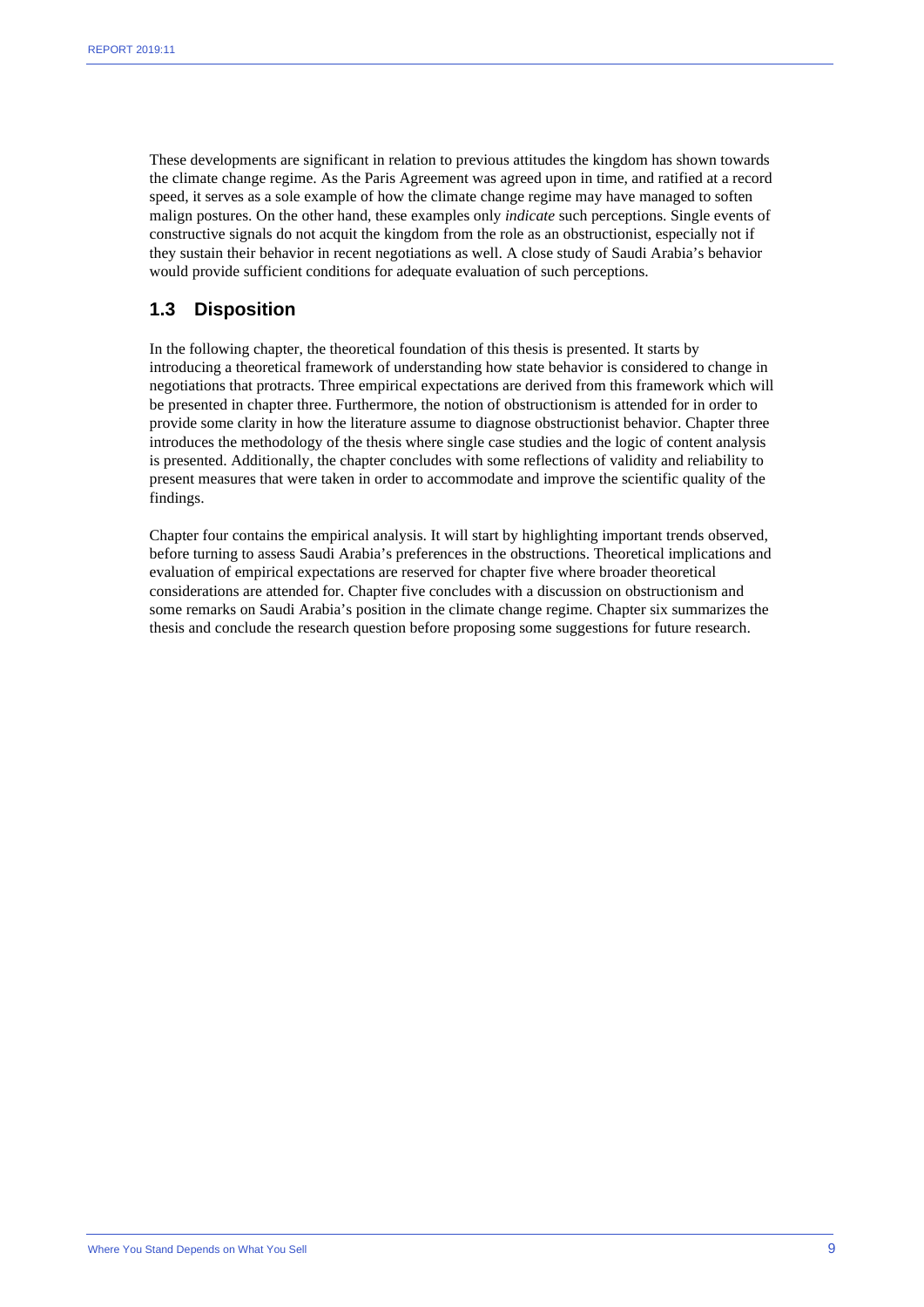### **2 Theoretical Framework**

This chapter will introduce the theoretical framework applied in this thesis. It is developed by Christian Downie in 2014 in his book "The Politics of Climate Change Negotiations", where he adopts several theoretical perspectives in order to account for how states behave in negotiations that are considered to be protracted. At the core of his argument lies the temporal understanding of how negotiations evolve. He proposes that states move from an immature to a mature game, which is considered to explain how and when sate preferences and behavior change in prolonged intergovernmental negotiations. These propositions are attended for in chapter three, where the intention is to derive a set of empirical expectations from these propositions of how and when state preferences and behavior change. One important objective will be to test the proposition that state preferences must be considered to be fluid in prolonged intergovernmental negotiations. Related to this is the understanding of obstructionist behavior, and the premises of changing such hostile behavior in negotiations. Section 2.2 introduces various literature on obstructionism as one way of behaving in negotiations. The section will highlight why and how actors behave as obstructionists. Additionally, the section will introduce some important implications in diagnosing obstructionist behavior which will be further accounted for in chapter three.

#### **2.1 State behavior in prolonged negotiations**

Building upon previous research in the governance literature, Christian Downie (2014) develops what he refers to as an "ideal framework" for explaining state behavior in prolonged international negotiations. The framework includes several elements from both liberalism and constructivism in order to explain why and how state behavior changes. Most importantly is the belief that state preferences are formed and socially constructed by several actors and networks at different levels, rather than the realist assumption of economic and security interests at the international level (Downie, 2014, p. 173). Institutions and networks are key players in this respect, facilitating for cooperation by influencing the fluid property of state preferences in negotiations that protracts. He argues that the existing literature fails to account for the temporal dimension of such negotiations, and stresses that state preferences are to be considered fluid, not fixed in this respect (Downie, 2014, p. 160).

The reason for why existing literature is inadequate in protracted negotiations, is that traditional theoretical perspectives are mostly concerned with individual negotiation outcomes. This is evident in the way Robert Putnam's two-level game traditionally has been employed to explain state behavior around specific cases or negotiation outcomes, or how game-theoretical models are conditioned by specific cases with fixed state preferences<sup>[2](#page-10-0)</sup>. However, this notion does not imply that the existing literature is inappropriate. In order to analyze and understand state behavior in a fixed point in time, one has to assume that state preferences are fixed within that actual timeframe. On the other hand, when the focus of analysis lies in the realm of temporal dimensions, Downie suggests that state preferences are to be considered fluid, affected by several actors at several levels to influence state preferences, and thus behavior (Downie, 2014, p. 161).

<span id="page-10-0"></span><sup>2</sup> See for example Steven Hurst (2016) or David Milne (2011) on how the framework of two-level games are applied.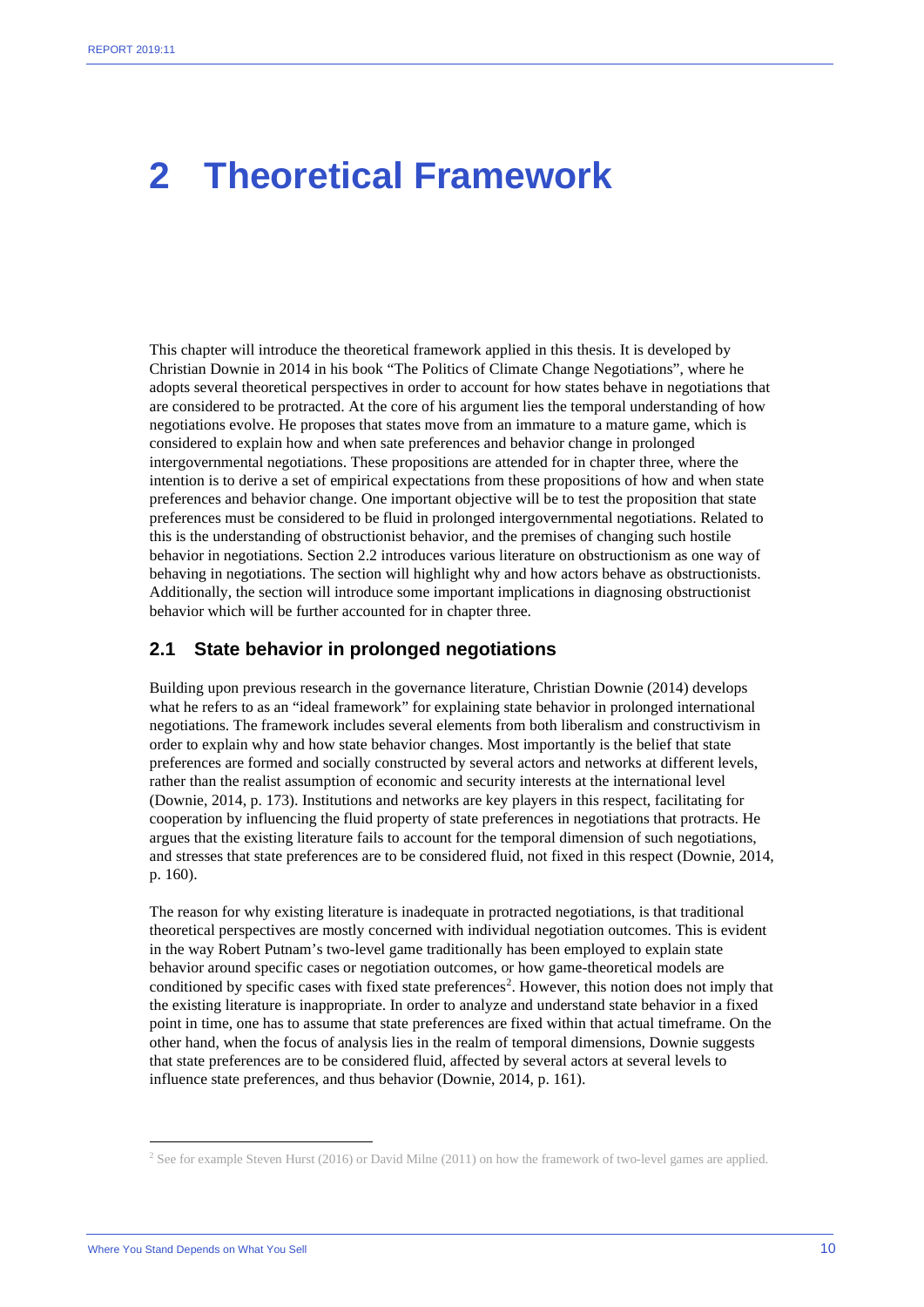Based on these assumptions, Downie suggests the following definitions of prolonged international negotiations:

*"[..] substantive international negotiations over a legally binding instrument that continue for five or more years, which begin with bargaining over a tentative agreement and conclude with bargaining over the ratification of that instrument"* (Downie, 2014, p. 30).

This definition turns the attention towards different characteristics of each stage during the course of such extended negotiations. He suggests that, according to the definition, such negotiations are characterized by two phases, namely a "*bargaining phase"* and a *"ratification phase"*. The bargaining phase refers to the negotiations concerned with the framework for a tentative agreement, which initially proceeds into talks regarding the details for adoption. The ratification phase refers to the negotiations that follows after an agreement has been reached, but before it enters into force where rules for implementation are considered (Downie, 2014, p. 31). Such process-based approaches are usually referred to as "phase-based negotiation models" in the negotiation literature, where scholars turns the attention towards understanding how different phases of the negotiation process may predict or affect negotiation outcomes (Baber, 2018; Holmes, 1992; Madrigal, Bowman, & McClain, 2009; Zartman & Berman, 1982). While the level of detail and complexity differs among scholars, the division between pre-agreement phases and post-agreement phases, or bargaining phase and ratification phase in this respect, are both useful and applied in the literature, thus providing a parsimonious modelling of complex dynamics in intergovernmental negotiations.

In terms of how long negotiations must last to be considered prolonged, Downie explicitly states that five or more years are adequate. This is substantiated by the fact that most political and economic variations produce ripple effects in this timeframe, which most likely contributes to changes in state preferences (Downie, 2014, p. 31).

As the literature implies, the analytical gain of dividing negotiations into phases is contingent upon how each phase represent different contexts of the negotiations. The question turns therefore in to a matter of diversity between each phase. In order to provide this diversity, Downie identifies several internal and external factors that comes into play during each phase of the negotiation. These factors are based upon previous theoretical perspectives at different levels of analysis, as well as new insights from his own case study of the EU and US during the negotiation on the Kyoto Protocol. In the following, the internal and external sets are presented with additional literature in order to demonstrate relations with existing academic conceptions. Before attending to the factors, it is important to mention that these are considered to be *critical* in explaining changes in state behavior because they are expected to vary over the course of prolonged negotiations. In other words, they represent the selection of potential factors that are the most critical to include in this respect. Additionally, external factors may provide the sufficient conditions for effective influence by the internal set (Downie, 2014, p. 161).

#### **2.1.1 Internal factors**

Starting with the internal set, Downie suggests that these factors has the potential to invoke a direct shift in state behavior (p. 161). In summary, the internal set of factors comprises of the following: (i) engagement by actors, (ii) strategic choices of where and how to negotiate, (iii) linkages between networks and governments, and (iv) preferences of delegates. These factors lie closer than the external set in causal terms. They precipitate a direct shift in state behavior and are easier to detect and identify cause and effect (Downie, 2014, p. 161).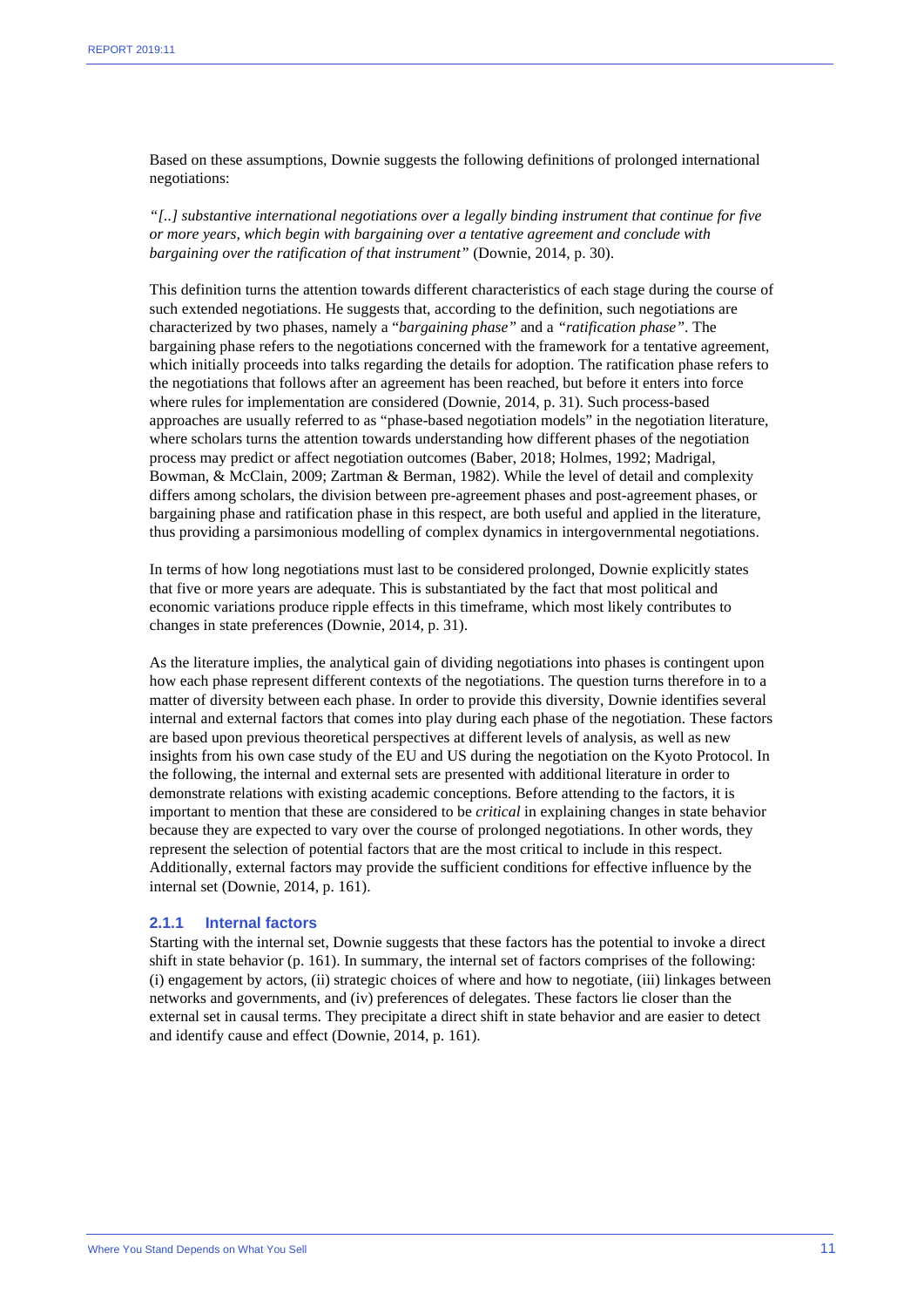#### *Engagement by actors*

The first and most critical factor is the level of engagement by actors. Drawing upon insights from both Putnam's two-level game and Allison (1971) bureaucratic coalitions, these actors represents changes in the distribution of preferences and strength, both domestically, transnationally and international. Potential new actors or realignments of actors should be considered in this respect due to the fact that they create sufficient conditions for the emergence of new winning and veto coalitions, both domestically and internationally. As Putnam (1988) stresses, such realignments represents the dynamics of "win-sets", which is crucial for the likelihood of ratification of any international agreement (Putnam, 1988, p. 438). Given that negotiations to a large extent consists of bargaining between interests, each of these interests are occupied by stakeholders trying to defend them, using different tactics to increase political pressure. Example of such circumstances may be bureaucratic interventions of a department at the domestic level, emergence of a new powerful environmental NGO or a new coalition of states. Downie suggests that each new actor or realignment could directly precipitate a shift in state behavior, dependent on the level of engagement of such actors (Downie, 2014, p. 162)

#### *Strategic choices of where and how to negotiate*

Secondly, circumstances may suggest that it would be sufficient to change negotiation strategy and also where you negotiate. This notion is true for both state and non-state actors engaged in prolonged intergovernmental negotiations. Environmental NGO's for instance, may decide to invest time and resources on political influence at the transnational level rather than in their home country. Often because of domestic circumstances reduces their ability to make changes relative to the potential of influence at higher levels. Another example are business groups supplementing their domestic lobby by engaging at the transnational level, thereby establishing ties and alliances with other stakeholders across the globe to shape state preferences (Downie, 2014, p. 162).

#### *Linkages between networks and governments*

Third factor in the internal set is based upon the importance of domestic policy networks and transnational relations, which is well understood in the governance literature. It shares close ties with the previous factor but differs in the way that such networks are understood as either agent for the state or the other way around. At the domestic level, such networks comprises of both formal and informal linkages between governments and other actors to shape state behavior (Downie, 2014, p. 163). This relationship unfolds both domestically and transnationally by dictating policy agenda and excluding other actors in policy formations, either state to actor or actor to state (Downie, 2014, p. 163; Nye & Keohane, 1971, p. 339). The important notion here is that when such networks changes, so too will state behavior. Downie finds evidence that substantiates this claim in his own case studies. When economic agencies in the US engaged in the domestic debate of emissions target, new issues of potential economic cost were included (Downie, 2014, p. 89).

#### *Preferences of delegation members*

The fluid dynamics of prolonged negotiations means that there is potential for a change in political incentives or beliefs of delegates. Changes in government or a delegation's composition may therefore have potential impact of a country's strategy, position or cost-benefit calculations. Additionally, the constraints and pressures on delegates increases as the negotiations moves towards ratification of an agreement. This is because actors are more inclined to defend their interest, while at the same time experiencing pressures from both internal and external factors at once (Downie, 2014, p. 165).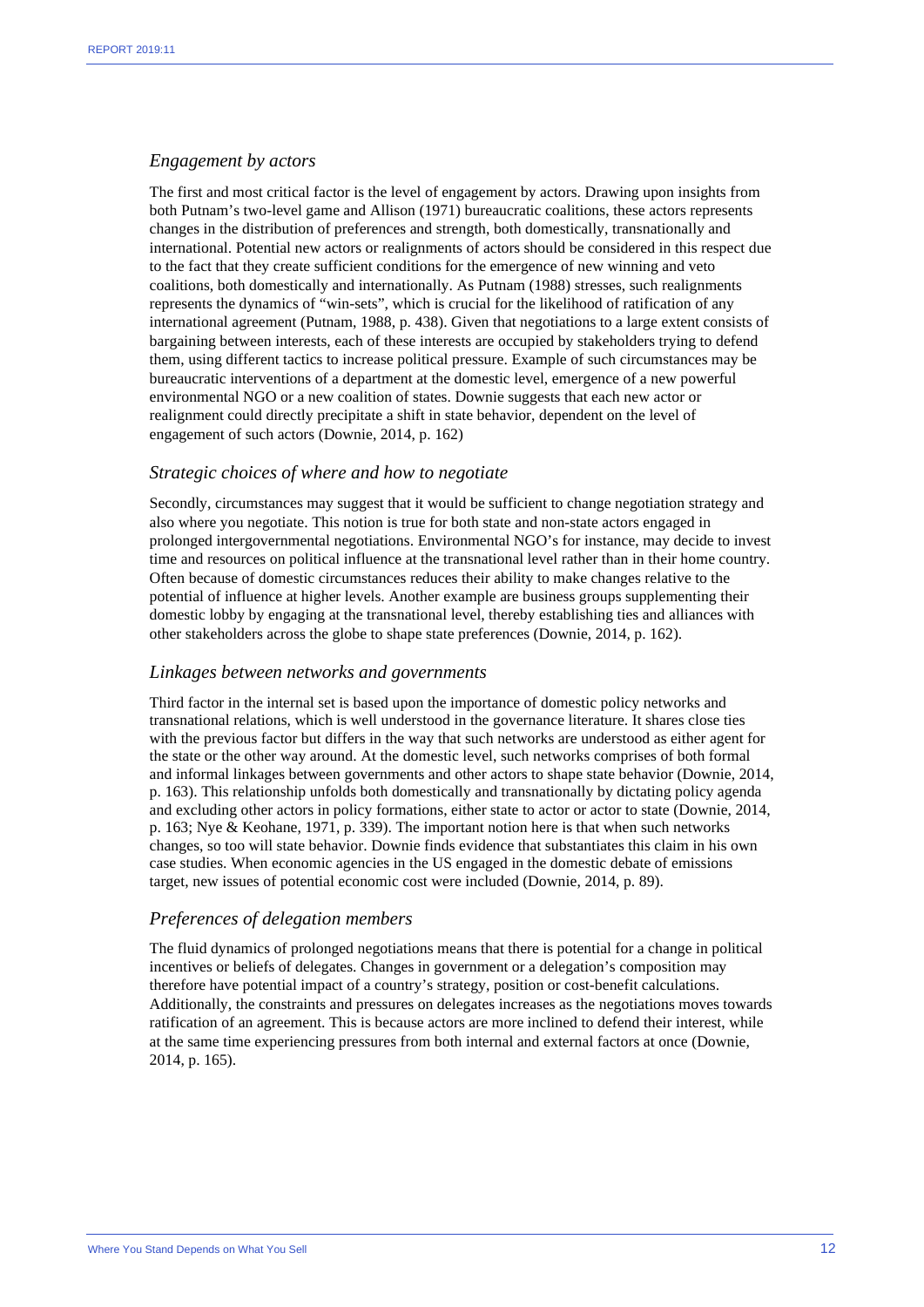#### **2.1.2 External factors**

The external set of factors are suggested to indirectly shift state behavior by changing the context of which the negotiations occur in. While the internal set are considered to be relevant in the earlier stages of the negotiations, the external set operates independently from the stages of the negotiations. However, while the negotiations progress and move into the ratification phase, external factors becomes more effective as cost and benefit calculations becomes tangible and stakeholders are mobilized (Downie, 2014, p. 165).

#### *Exogenous shocks*

Exogenous shocks are characterized by dramatic and sudden events that catalyzes mass public opinion to force governments to take action (Downie, 2014, p. 166). The most common pathway of this effect is through the public's interaction with the media, mobilizing political pressure by their dramatic and sensational representation of events. This is consistent with the "issue-attention cycle" by Anthony Downs who conceptualized how issues and events draws attention from the public and its sequential effect on policy support (Downs, 1972). An illustrative example of such exogenous shocks was the declining global support for nuclear energy in the wake of the Fukushima nuclear disaster in 2011 (Black, 2011). Additionally, a recent study finds that the variation in support fluctuated most in those countries with existing power plants at the time, suggesting that experience and cultural memory is important factors for the effect on public opinion (Bauer, Gylstorff, Madsen, & Mejlgaard, 2018). As prolonged negotiations are understood as to last over the course of five years or more, the probability of relevant exogenous shocks thus increases.

#### *Epistemic communities*

The term "epistemic communities" was first noted by Peter Haas (1992) in the transnational strand of the governance literature. Haas argued that technical aspects of specific problems are necessary to enable states to define their interests, form policies and ultimately coordinate international responses (P. Haas, 1992, p. 1). Haas defines epistemic communities as "a network of professionals with recognized expertise and competence in a particular domain and an authoritative claim to policy-relevant knowledge within that domain or issue-area" (P. Haas, 1992, p. 3). The proposed effect on state behavior is that an increase of expert knowledge facilitates the diffusion of new ideas which eventually may lead to new patterns of behavior. These new patterns of behavior may accumulate to create shared understandings among policy elites, and eventually promote organizational learning (Downie, 2014, p. 166). It is understood as an external factor in this framework because the evolution of knowledge occur independently of political incentives, the stage of the negotiation, and has potential to affect several internal factors simultaneously (Downie, 2014, p. 166). Especially important here is the potential ability to influence delegates or public opinion in the prelude of negotiations. Epistemic communities in the context of climate change is represented by the United Nations Intergovernmental Panel on Climate Change (IPCC). It consists of thousands of scientists across the globe with the objective to assess the science related to climate change in the effort to provide governments with the scientific information to conduct adequate policies (IPCC, 2019).

#### *International regimes*

The final factor in the external set resides at the regime-level of analysis in the governance literature and focuses on how regimes influence each other and often overlap. Following Stephen Krasner's definition, regimes are understood as "sets of implicit or explicit principles, norms, rules, and decision-making procedures around which actors expectations converge in a given area of international relations" (Krasner, 1982, p. 185). This definition is consistent with how Keohane and Nye (1977) understood regimes, who also emphasized the importance of rules, norms and procedures in "governing arrangements" (Keohane & Nye, 1977, p. 19). With regards to how regimes itself can be understood to influence each other, Downie relies on the insights drawn from William Zartman's work on regime formation and consequences of regimes competing efforts to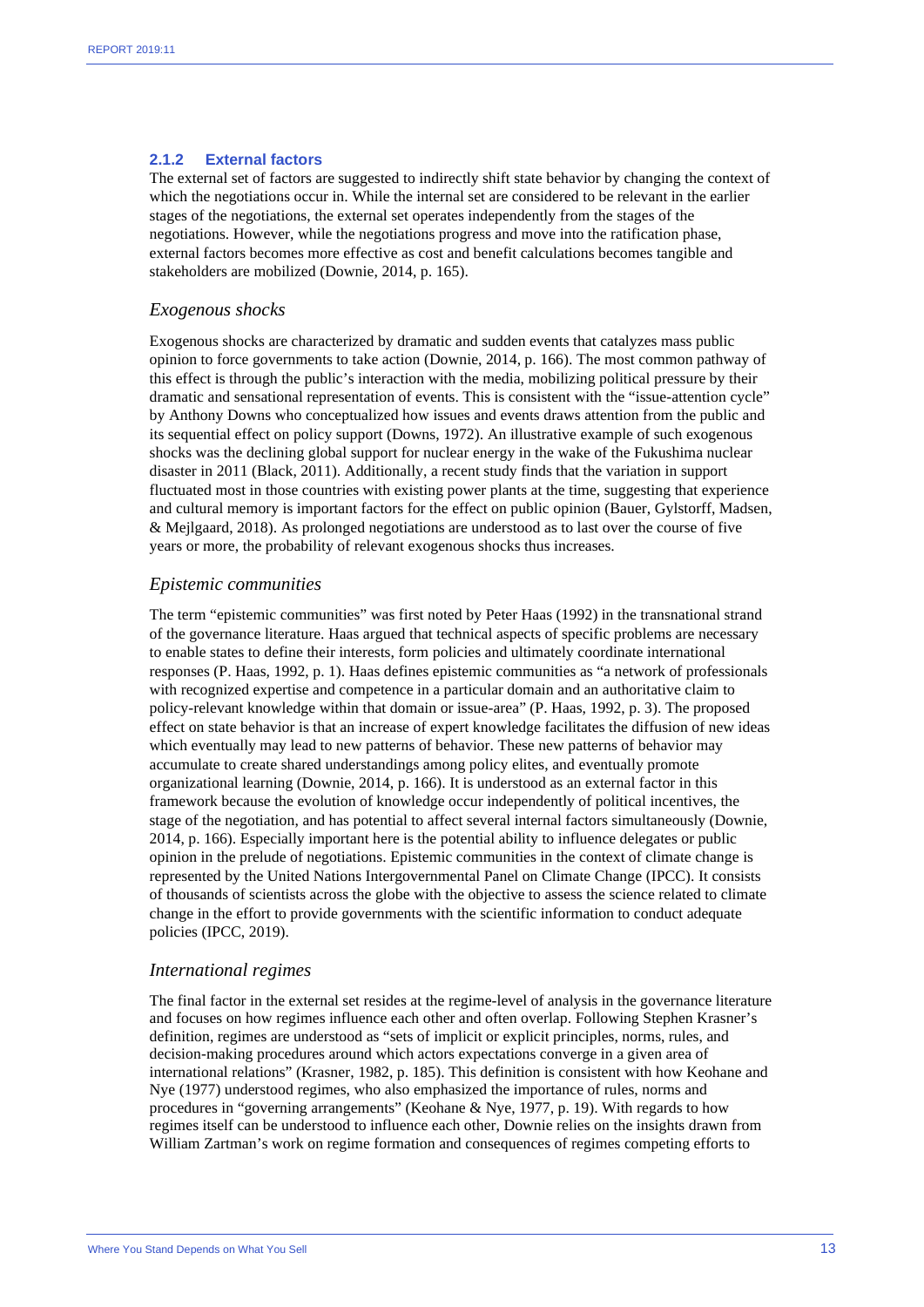attend the same issues (Zartman, 2003, p. 30). Whenever one regime impinges on the jurisdiction or integrity of another, usually as a regime grows, challenges arise concerning compliance and regime effectiveness of pursued goals. Others refer to interplay or strategic linkages to describe the interaction between them and highlighting different pathways of such interactions (Jinnah, 2011; Stokke, 2000). These interplays represent exogenous challenges for regimes and may shift the dynamics and conditions in under which the negotiation occur, thus have the potential to shift or influence state behavior. In a study of the interplay between global trade rules and the Kyoto climate regime, Stokke (2004) finds that trade measures of the global trade regime had the potential to positively impact participation and compliance in the climate regime (Stokke, 2004, p. 352). Additionally, Jinnah (2004) highlights the importance of understanding how linkages between regimes are managed by political actors and the potential impact such strategies represent for political outcomes (Jinnah, 2011, p. 7).

#### **2.1.3 Immature and mature games**

From the presentations above, it becomes clear that Downie's framework of understanding state behavior in prolonged intergovernmental negotiations relies on multiple theoretical accounts in the governance literature. It is a framework of several theories which suggests that multiple actors and factors are engaged when the temporal dimension is considered. Yet, full exploration of each theoretical account and mechanism involved is beyond the scope of this thesis. However, the focus of attention is reserved for how and when Downie consider state behavior to change by his suggestion of two different games. This section will introduce the logics behind these games, namely *immature* and *mature* games. They relate to the phases and factors presented above to structure them temporarily in order to show how and when they are considered to impact state behavior. Additionally, the two games must be understood as a continuum, where the characteristics of each game represent theoretically ideal types of how states behave (Downie, 2014, p. 168).

Beginning with immature games, it describes the condition of states in the bargaining phase of the negotiations. This phase was characterized of bargaining over a tentative agreement, were costbenefit calculations are intangible. As a consequence, interested actors are not yet mobilized as the outcome of the negotiations does not involve direct implications for stakeholders. Additionally, both state and non-state actors try to influence each other's cost-benefit calculations at the domestic and international level by employing different tactics of persuasion and lobby. In the early stages of the phase, external factors will not have the capacity to influence the negotiations to a large extent. Epistemic communities are immature, and consensus about the severity and solutions of the problem have not yet been established. Likewise, the exogenous shocks do not have the potential to produce the necessary momentum to catalyze mass public to influence state behavior. As negotiations progresses towards the details for adoption, the cost-benefit calculations become more tangible and interested actors are more mobilized. The pressure on each delegation thus increases, and more internal and external factors are invoked to influence states (Downie, 2014, p. 169).

Mature games refer to the condition when states are engaged in the ratification phase. Negotiations are now concerned with the implementation requirements of the legal agreement. In direct contrast to the immature game, cost-benefit calculations are now clearly defined, and stakeholders have sufficient political incentives to mobilize. The outcome of the negotiations will directly affect states, and different instances of government actors are therefore aware of the developments at the international level. Internal factors have significantly less influence compared to the effect they had in the immature game. The reason for this is that cost-benefit calculations are better defined. However, the impact of external factors is expected to be felt with full effect as states are more susceptible to the influences from non-domestic circumstances. Epistemic communities have matured and established consensus on the problem, which now engage in close interactions with state delegations. They are increasing the pressure on delegations in order to influence preferences in light of the scientific results and recommendations. Additionally, exogenous shocks will have the potential to catalyze the mass public in order to further pressure actors in the negotiations, which likely contributes to changes in state behavior (Downie, 2014, pp. 171-172).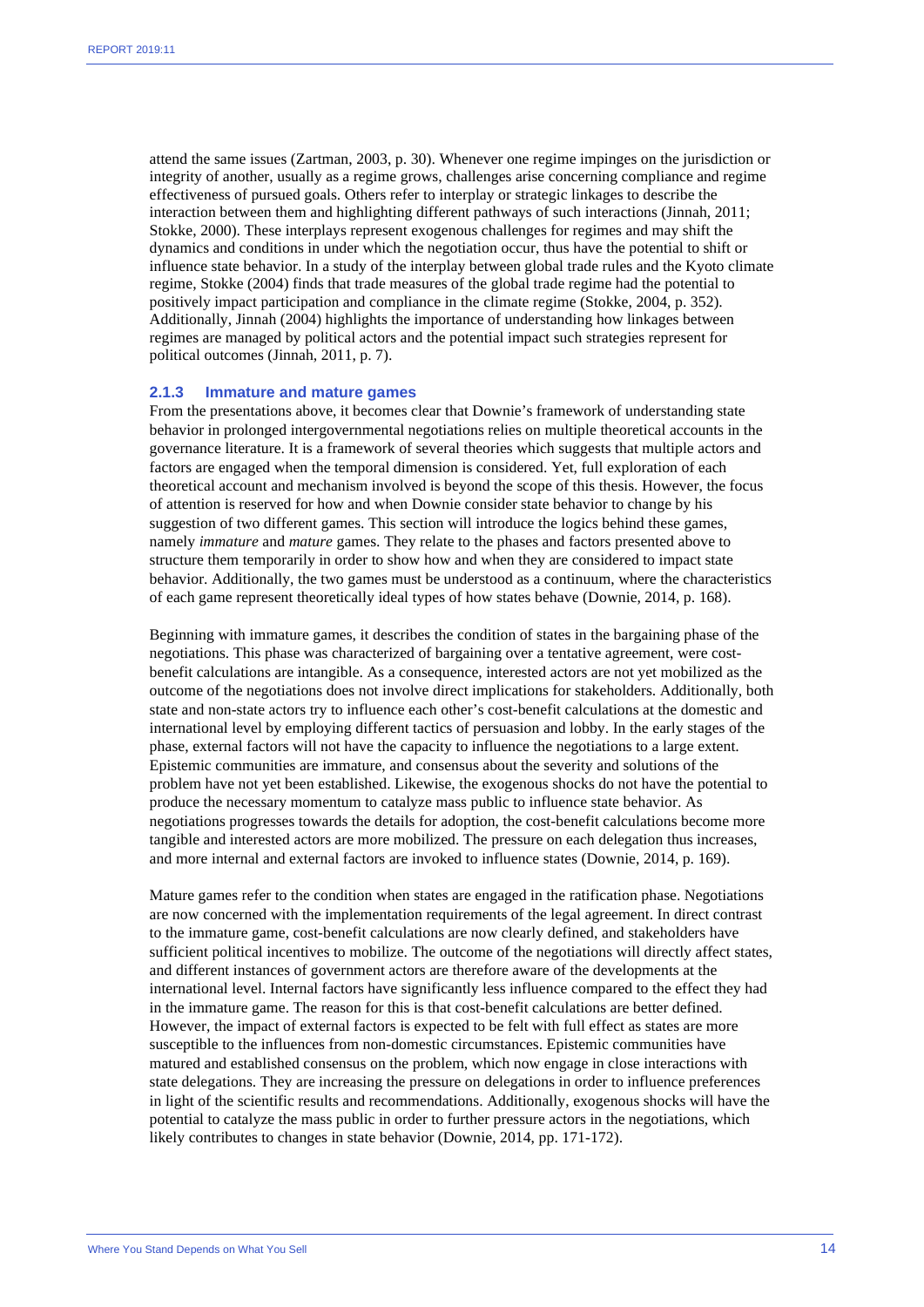These opposite games reflect how state behavior is considered to be influenced. An important premise is therefore that state preferences are fluid through each phase of the negotiations, from the bargaining phase to the ratification phase. This means that actors, networks and institutions have considerable opportunities to influence state behavior, and engage in "constructive management" of the negotiations process to lead states in adopting sufficient outcomes (Downie, 2014, p. 174). These propositions recognize that state behavior is determined by other factors than the structural constraints of the international system, as neo-realists would argue.

#### **2.2 Obstructionism: nature and impact**

An important part of this thesis is how obstructionism affect the negotiations, as well as how Saudi Arabia's obstructionist behavior occurred in the climate change regime. An important objective will be to understand obstructionism as a way of behaving in light of the theoretical framework provided above. Especially as it is assumed that state preferences are fluid in prolonged negotiations, where multiple factors are suggested to impact the behavior of states. It is therefore necessary to understand how the literature understands obstructionism, as well as how they propose it affects negotiation's dynamics.

The nature of obstructionism implies that something is obstructed in light of different objectives. In negotiations, such objectives are usually legal binding agreements. Obstructionism is often associated with the term *filibustering* in American domestic politics. It refers to the "legislative behavior intended to delay a collective decision for strategic gain", and sets out to describe the history of obstructionism in the House and the Senate (Koger, 2010, p. 16). It thus entails the property of strategic considerations and the use of legitimate procedures to obstruct decisions and outcome.

Previous research supports this notion of exploiting legitimate procedures for strategic gain. For instance, *avoidance of bargaining* refers to "the use of negotiation for the purpose of avoiding agreement" (Wallihan, 1998, p. 257). As negotiations entails agreements, Wallihan notes that some parties participate in talks in order to see them fail. They employ different tactics which are difficult to detect in order to stall progress, "thus putting the conventions of negotiations to unconventional use […]" (Wallihan, 1998, p. 258). Furthermore, Wallihan (1998) finds that parties are avoiding agreements differently, dependent on the initial motives for participation. He identifies two distinct ways in this respect. The first is termed *demand avoidance* and refers to how parties prefer status quo but participates in negotiation as a result of external normative demands. The second way is *opportunistic avoidance*. It reflects how parties voluntarily engage in negotiations in order to vent emotions, divert attention and buy time but where agreement is not absolutely ruled out (Wallihan, 1998, pp. 259-261).

In so far, obstructionism is understood as the strategy for delaying progress or to avoid agreement by employing obscured tactics. Both of these assumptions demonstrate the challenges of observing and diagnosing obstructionist behavior as it is disguised as constructive bargaining. This notion was further substantiated by an experimental study in 2015, where *false* negotiators appeared to be engaged in a "balancing act" between competitive and cooperative tactics. The authors found that this balancing act was a result of avoiding an agreement that would harm their interests, and at the same time maintain negotiations so as to preserve their interests (Glozman, Barak-Corren, & Yaniv, 2015, p. 674)<sup>[3](#page-15-0)</sup>. This balancing act is closely related to what Wallihan (1998) termed *opportunistic* avoidance. It underlines and substantiates why and how some states are engaged in negotiations, by exploiting them so as to preserve national interests. The study also underlines the obscurity

<span id="page-15-0"></span><sup>3</sup> The authors applied "Best Alternative to a Negotiated Agreement" (BATNA). For more information see Fisher and Ury (1981) "Getting to Yes: Negotiating Without Giving In".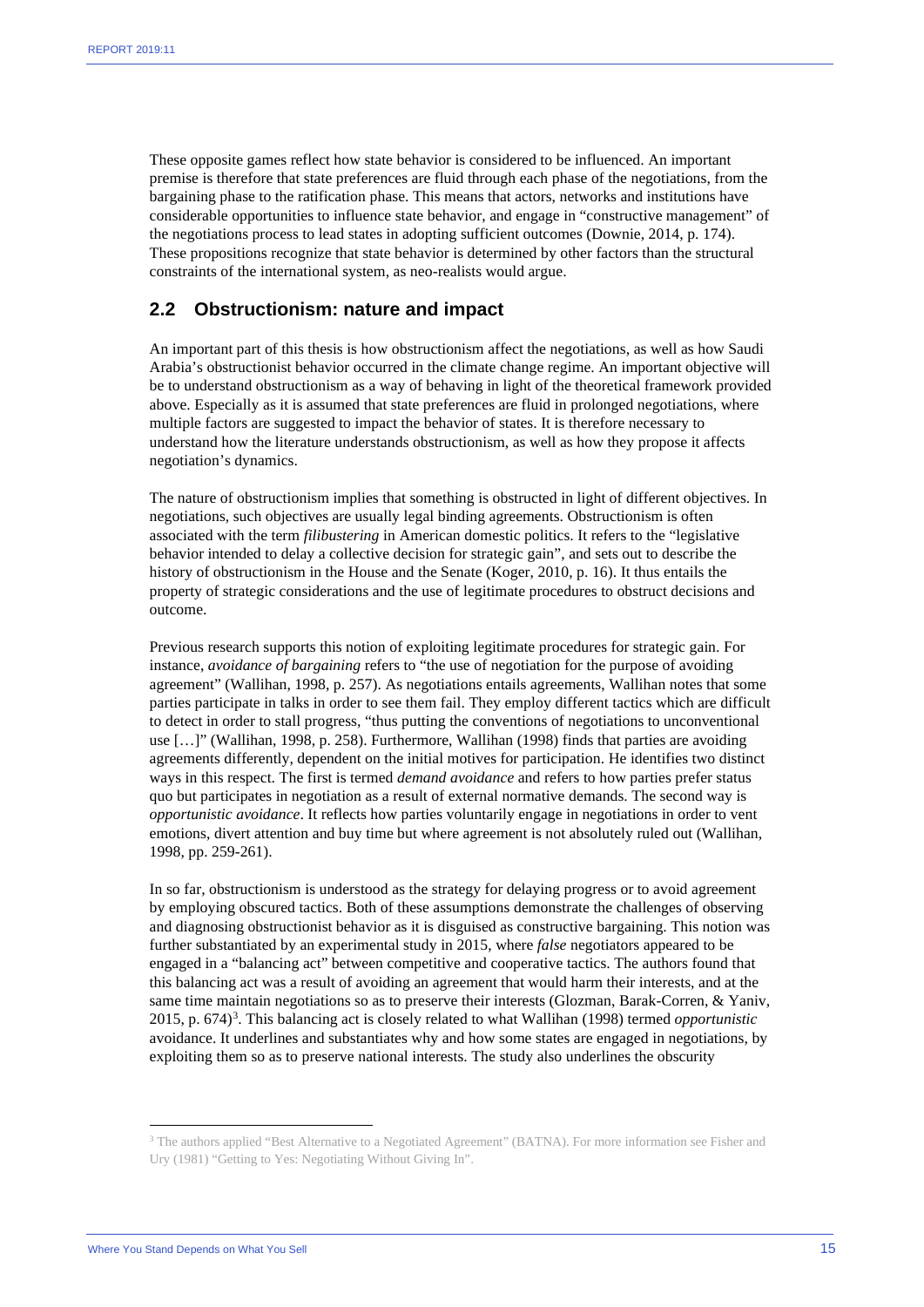associated with obstructionism, as false negotiators may have interests in maintaining talks and engage constructively to achieve this.

The challenge of diagnosing obstructionism becomes more complicated as it is assumed that all parties would vigorously defend their interests and entail sufficient strategies to uphold them (Depledge, 2008). This begs the question of how to separate constructive behavior from obstructive behavior. Wallihan offers some guidance in this respect. He noted that "there are many roads to No, but few are routed there intentionally" (1998, p. 267). This intentional routing reveals itself once behavioral patterns are observed over time. Obstructionist will consistently deploy tactics which eventually leads to patterns that can be observed and analyzed in time. As negotiations on climate change have lasted for decades, Depledge (2008) revealed these tactics by investigating the behavior of Saudi Arabia in the history of climate change negotiations. She identified seven tactics that appeared to grasp the observed patterns from the obstructions, ranging from procedural delays to refusing to negotiate. It was argued that such tools will separate *systematic* obstructionist from an occasional one and was not confined to the behavior of Saudi Arabia alone. Systematic obstructionist was characterized as the sustained and aggressive use of obstructionist tactics over time, targeted at the general thrust of the negotiations process (Depledge, 2008, p. 10).

In relation to the impact of negotiation process, some characteristics are worth mentioning. In the UNFCCC, wide participation is the norm where decisions are adopted by consensus. This attribute provides suitable conditions for effective obstructions, a mechanism Arild Underdal described as "The Law of the Least Ambitious Program". It explains how collective action in consensus regimes are limited to the terms acceptable for the least enthusiastic party (Underdal, 1980, p. 36). When systematic obstructionist is engaged in such regimes, it demonstrates the vulnerability of progress in negotiations that are protracted. Majority of parties may entail substantially meaningful agreements but obstructionists, with its different facets and intentions, can block consensus and derail talks whenever it is considered feasible to do so. Additionally, obstructionists tend to be unconcerned of domestic opprobrium, mainly due to the lack of active channels of accountability (Depledge, 2008, p. 11). As a consequence, systematic obstructionists enjoy disproportionally large veto power when (i) domestic accountability is lacking, (ii) regime at hand entails consensus decision-making, and (iii) sufficient measures presupposes wide participation by actors.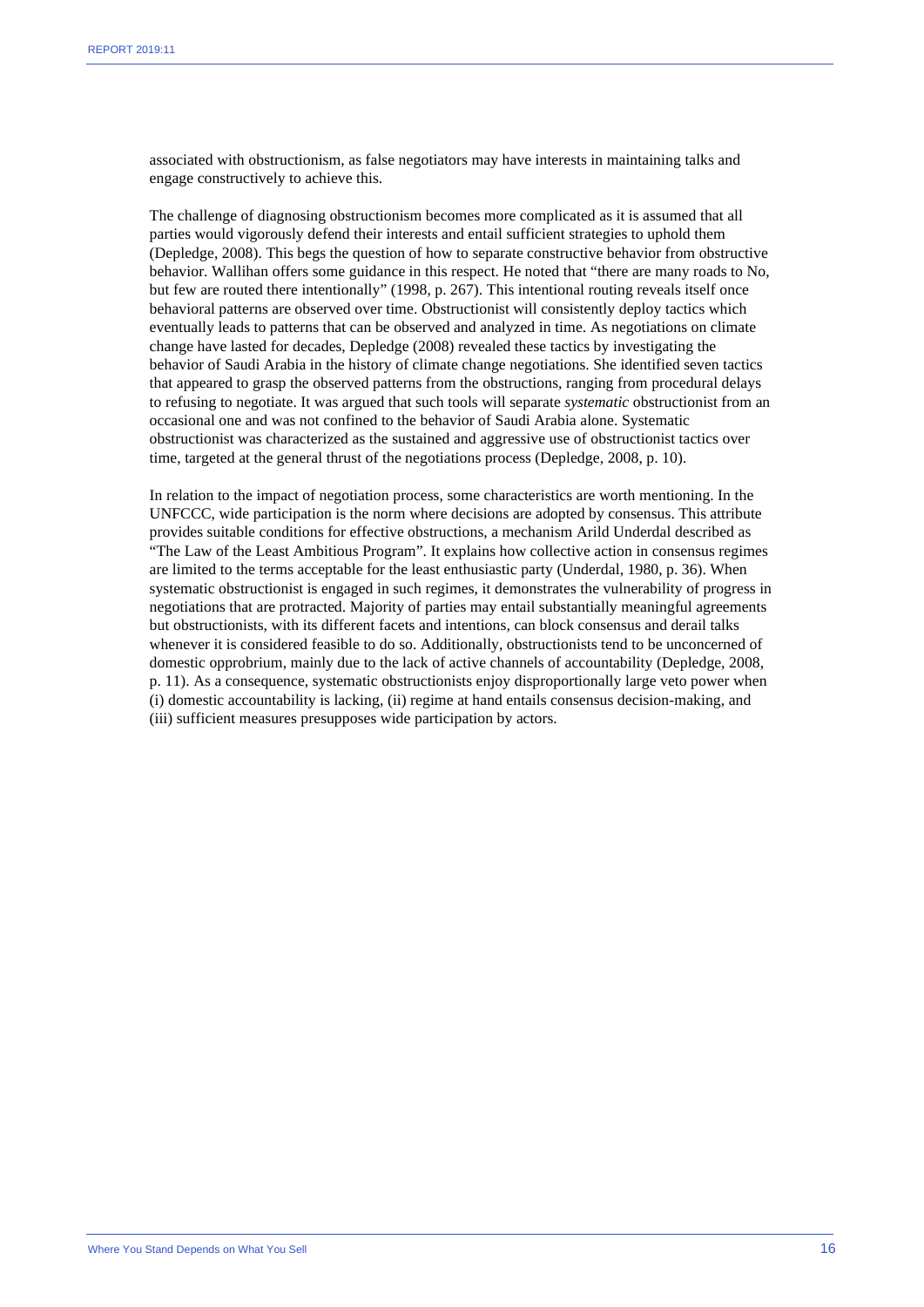### **3 Method**

In this chapter the design of this thesis is presented. It begins with introducing some of the main characteristics of a single case study, before presenting case studies as diagnostic tools. Furthermore, section 3.2 will present the expectations from Downie's theoretical framework. These are initially confronted with the empirical findings and discussed in detail in chapter 5. By doing so it will highlight the strength of the framework as well as underline potential flaws to better increase our understanding of state behavior in prolonged intergovernmental negotiations.

Section 3.3 contains the logics of content analysis and how the data collection and the following analysis was completed. It introduces the seven obstructionist tactics from Depledge (2008) which will serve as indicators for determining as well as classifying obstructionist behavior from Saudi Arabia in the empirical data. These are structured in the categorization schema in *table 1*. This schema serves the purpose of guiding the data collection and structure the data derived. Finally, section 3.4 introduces the strength and weaknesses of this design in terms of reliability and validity. The section will highlight important scientific implications and what measures were taken to accommodate these.

#### **3.1 Case studies**

As the focus of this thesis is to investigate how obstructionist behavior unfolds in prolonged intergovernmental negotiations, I consider case studies to be the best way to investigate this type of behavior. This would allow for deep investigation of different circumstances, as well as an exploration of theoretical applicability without exhausting the scope of this thesis. The initial purpose of the analysis is to disclose the frequency of obstructionist tactics deployed by Saudi Arabia from 2012 to 2018, how consistent and stable it appears, and which items was obstructed. Such intentions presuppose detailed investigation of the case. Case studies enable deep exploration of each specific situation within the case, which is suitable for the intentions of this study. Additionally, the structure of the UNFCCC negotiations provides limited time frames relevant for investigation in each year (i.e annual sessions and some additional working group meetings), which makes the empirical scope of each year more compatible during the timeframe considered. A similar design on several cases would be time exhaustive once theoretical exploration and testing is considered. On the basis of these circumstances, the choice of a single case study design was taken.

However, in making such decisions of research design one must be vigilant of the potential downsides and consequences of each choice. Single case studies (and small-N research) enable deep and thorough investigation, but at the expense of the ability to generalize to a wider set of similar cases and population. This occurs because the attention to each case must be reduced the more the number of included cases increase. Gerring (2017) argues that there are certain kinds of tradeoffs between case studies with small or large number of cases (i.e units), dependent upon the relative proximity the researcher obtains to each unit. While these tradeoffs are not to be discussed in detail here, the important tradeoffs related to single case studies is the advantage of disclosing internal causal mechanisms at the expense of external representation and generalization (Gerring, 2017, p. 244). Thus, in order to investigate Saudi obstructions, which is expected to be obscured, deep explorations and investigation are necessary.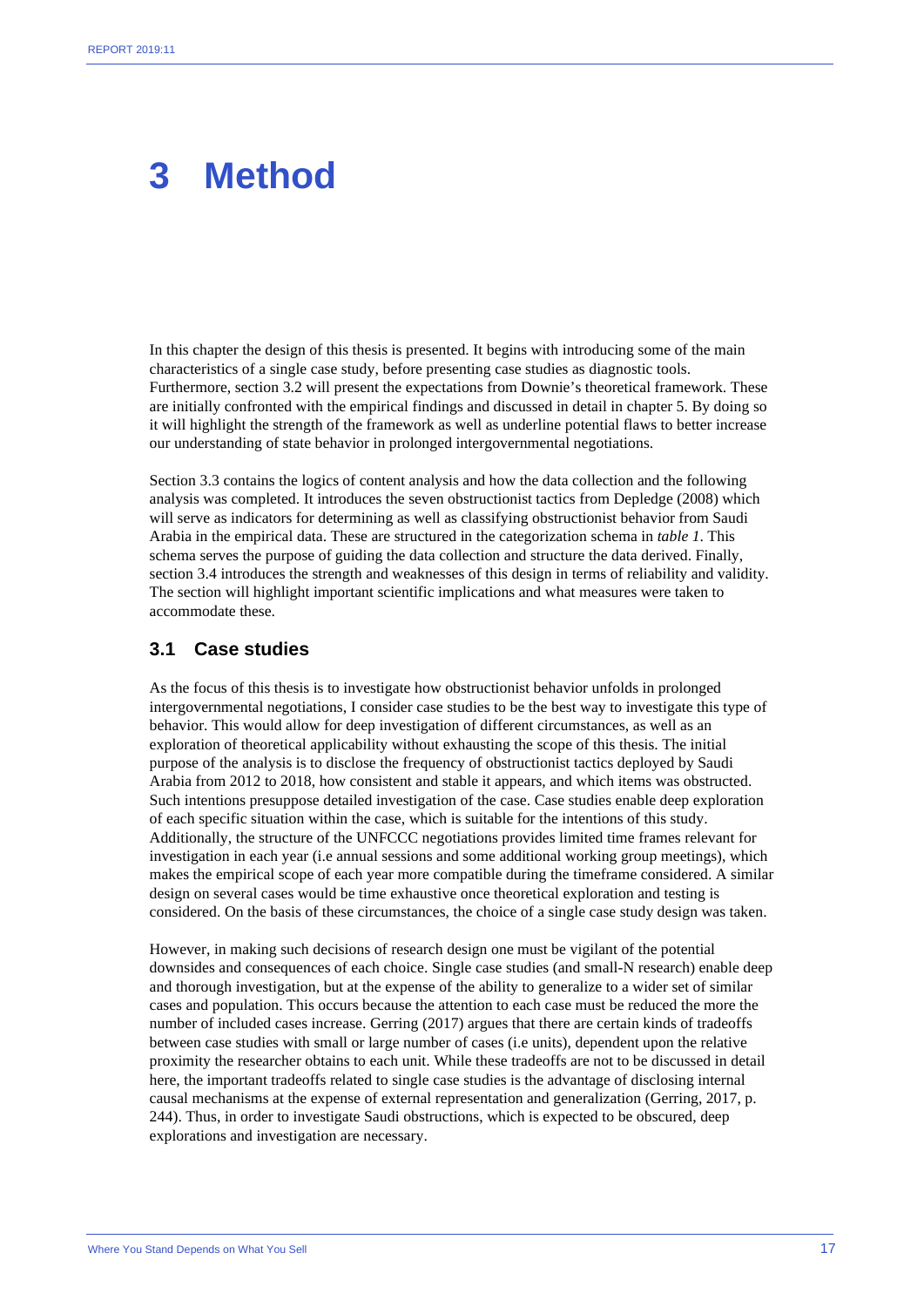In order to provide some reflections on the scientific properties of the case in this thesis, it is considered to be necessary to elaborate on the specific characteristics of cases as units of research. As the literature suggests, one must consider a case both as temporally and spatially delimited with a certain degree of theoretical relevance (Gerring, 2017, pp. 27-28; Levy, 2008). Cases as units of research consists of both idiographic and nomothetic parts (i.e theoretical implication and empirical sampling) (Gerring, 2017, p. 222). These components demonstrate how case studies should be considered in terms of scientific research. They represent units of a larger population as well as units of theoretical relevance. Gerring purposes to define case studies as "an intensive study of a single case or a small number of cases which draws on observational data and promises to shed light on a larger population of cases" (Gerring, 2017, p. 28). However, there are no consensus as to how case studies should be defined, much less the premises underlying external representation. As Gerring's definition suggests, the premises of generalization rely on the assumption that the observational data must relate to a wider realm of similar cases. This assumption is however debated, recalling the idiographic and nomothetic parts of case studies. Yin suggests that the proper way to generalize from case studies is by conceptual or analytical generalization, while renouncing the statistical or positivistic way of external validation (Yin, 2013). Other scholars suggest that quantitative and qualitative studies share same logics of inference at the epistemological level but separates in terms of methodology. In terms of epistemology, the shared belief is that the initial purpose of case studies is to derive and test theoretical suggestions in order to modify theories in relation to the findings. The methodological difference are those rules concerning case selection and the explanatory power of causal mechanisms (George & Bennet, 2005, p. 11; Levy, 2008, p. 15).

#### **3.1.1 Case study design**

Regardless of the methodological differences, cases as units of research must answer the central question of what it is a case of, either in theoretical or empirical orders (Levy, 2008, p. 2). Since the ambition of this thesis is to disclose the obstructionist tactics deployed by Saudi Arabia over time, as well as to confront my findings to expectations derived from theory, the thesis will rely on interpreting the case as a unit of theory. As Downie's framework applies to the behavior and preferences of state actors, it is necessary to consider Saudi Arabia as such in order to provide sufficient conditions for testing derived expectations. Blatter and Blume (2008, p. 346) also stress that selection of case in studies with such intentions *must* be theory-driven, as cases effect theories differently. Related to this is the reflections on the position of the case of Saudi Arabia on the field of theoretical applicability. In order to do so, the section starts by presenting the characteristics of this design.

Case study designs appear in various shapes and forms, conditioned by the initial purpose of the study. There exist multifarious names of different designs in the literature, ranging from casual process tracing to comparative case studies. The design in this thesis refers to what Gerring termed "diagnostic" case studies and involves how cases are considered to confirm, disconfirm or refine induced or deduced claims (Gerring, 2017, p. 99)<sup>[4](#page-18-0)</sup>. In this thesis, such claims are deduced from theoretical propositions where the focus of analysis is Saudi Arabia's obstructionism in the climate change regime. The previous chapters provided sufficient conditions for assessing how the case of Saudi Arabia relate to the theoretical framework suggested by Downie. Such reflections are important because they make better use of the idiographic utility of case studies. By consider the likelihood of a deduced claim being true for the case investigated, it will provide a more suitable conditions to consider theoretical implications.

Chapter one provided information on how Saudi Arabia behaved in previous negotiations, as well as the prospects for change in relation to new developments. Chapter two explored the facets of obstructionism and how it is considered to affect cooperation. As Downie's theory intends to explain how state behavior changes in protracted negotiations, careful considerations of

<span id="page-18-0"></span><sup>4</sup> Levy refers to «hypothesis-testing case studies» and Blatter and Blume refers to «congruence analysis» (Blatter & Blume, 2008; Levy, 2008).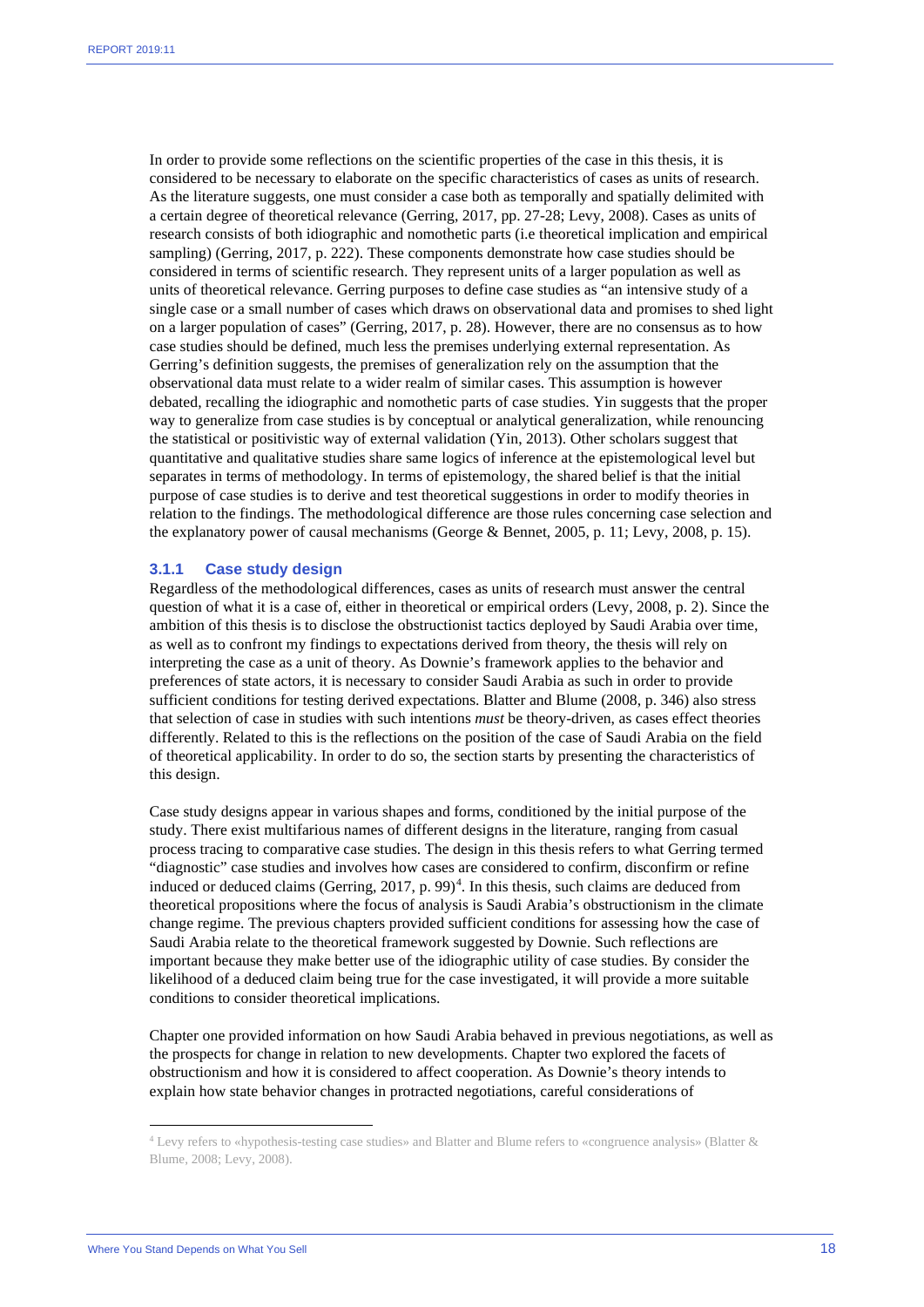circumstances regarding Saudi Arabia are necessary. Although recent events suggest a change in Saudi Arabia's climate posture, the economic concerns that have facilitated for Saudi obstructions remain equally important today. This means that Saudi Arabia is still reaping high revenues from unimpeded years of global oil demand. Thus, the climate change regime represents an equally sever threat to these revenues as in previous years. In addition, no concrete evidences suggest that Saudi Arabia has considerably changed its position as a systematic obstructionist, albeit some occasional events that indicate the opposite. As chapter two demonstrated, systematic obstructionists are characterized by the sustained and aggressive use of obstructionist tactics *over time*, where Saudi Arabia was proven to fall within this characteristic (Depledge, 2008, p. 10).

Based on these considerations, the case of Saudi Arabia is considered to be a tough test for the theoretical framework. It is not reasonable to assume that Saudi Arabia changes its position, nor its behavior as an obstructionist in this respect. Thus, the case considered in this thesis is assumed to be a *least likely* case in relation to the theoretical framework at hand. Such cases are characterized as *influential* cases, as their status has profound effect on the likelihood of a deduced claim being true (Gerring, 2017, p. 100; Levy, 2008, p. 12). These types of cases are important in assessing theoretical strength, smartly illustrated by the "Sinatra inference" which suggests that if a theory can make it here, it can make it anywhere. This implies that if the derived theoretical expectations hold true for the case of Saudi Arabia, which is assumed to be consistent in its use of obstructionist tactics, then the theory is considered to be considerably strengthened.

To summarize, the case design of this thesis takes the form of a diagnostic design with an influential least likely case in consideration. It sets out to confirm or disconfirm deduced expectations with the purpose to falsify or improve propositions by the theoretical framework.

#### **3.2 Expectations from theory**

This section will introduce the derived theoretical expectations for the case in consideration. In order to do so, some important elements from the theory are highlighted. The theory of state behavior in prolonged intergovernmental negotiations consists of complex relationships between various theories in the governance literature. In order to understand how state preferences changes in relation to the temporal dimension, Downie introduced the concepts of immature and mature games. Each game was linked to each phase of the negotiations, with corresponding properties that determined when and how to expect that state preferences and behavior change. The core of his argument was that state preferences must be considered fluid in negotiations that protracts. A set of internal and external factors were presented in order to demonstrate this relationship between the temporal dimension and how states are affected during time as negotiations evolve (Downie, 2014, pp. 169-171).

If the theory holds true, it is expected that the trend of Saudi obstructions decreases from negotiations in the bargaining phase to the negotiations in the ratification phase. Two important propositions sustain this expectation. The first is that states positions are considered to mature during talks in the ratification phase. After agreement is reached, external factors such as epistemic communities will have the full capacity to influence state behavior in accordance with the scientific findings. Secondly, the pressure on each delegation increases during the ratification phase. The cost of deploying obstructionist tactics thus follows this trend and increases since parties are more inclined to defend their positions. Additionally, as epistemic communities have established scientific consensus about the problem, constructive bargaining are expected to be the norm, whereas obstructionist behavior are less acceptable by parties and other stakeholders (Downie, 2014, pp. 171-172).

In relation to the first expectation, the second expectation is that the amount obstructions in the bargaining phase are higher than in the ratification phase. This does not imply that these expectations are mutually exclusive. The first expectation relates to the trend of the obstructions,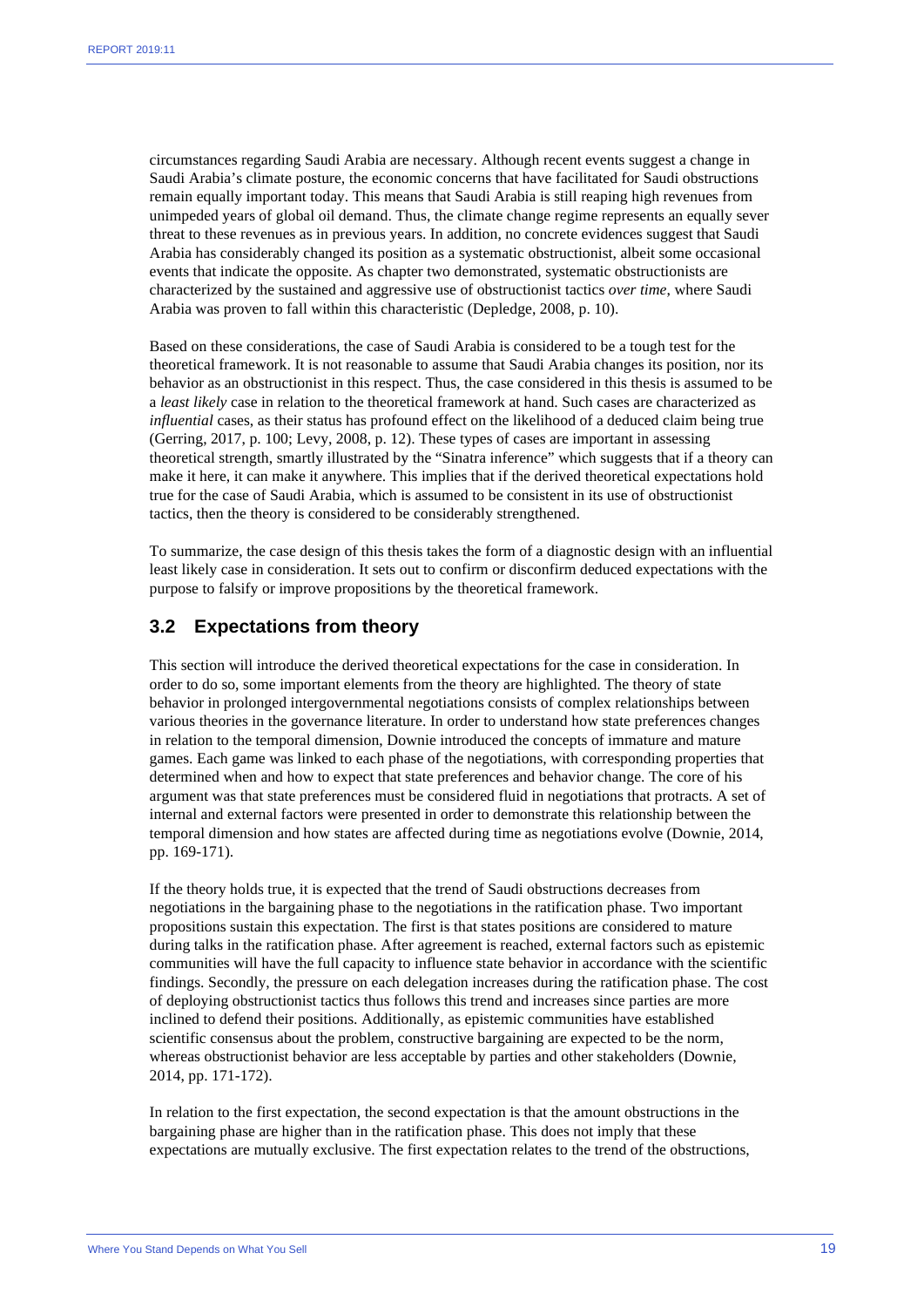that despite fluctuations, the trend will be pointing downwards as negations progress. The second expectation concerns the overall amount in each phase. As negotiations in the first phase represent four years (2012-2015), and negotiations in the ratification phase comprise of only three years (2016-2018), the number of obstructions are expected to be higher in the bargaining phase. If the theory holds, the result should reflect this expectation. Otherwise it suggests that Saudi obstructionist activity increased during phases where external factors are felt with full effect, consensus about the problem has been established and parties are approaching the characteristics of a mature game. By failing this expectation, it would weaken the theory.

As the theory emphasized, existing literature fails to consider that negotiations evolve, and once temporal dimension is accounted for, state preferences are rendered fluid (Downie, 2014, p. 32). The last expectation is therefore that Saudi preferences *are* rendered fluid. This expectation will be tested by identifying agendas where the Saudi obstructions occurred. By doing so, it will indicate how systematically or sporadically Saudi Arabia obstructed progress, as well as to what extent the obstruction remained consistent on certain issues or agendas as negotiations evolved. For instance, if a large amount of the obstructions were targeted at the same issues over a long period of time, it does not support the proposition of fluid preferences.

In sum, three expectations are drawn from Downie's theoretical framework of how state preferences change in protracted negotiations. These are more clearly defined below and will guide the discussion of theoretical implications in chapter five.

*Expectation 1: The trend of obstructions is pointing downwards in the ratification phase.* 

*Expectation 2: The number of obstructions is highest in the bargaining phase.* 

*Expectation 3: Saudi Arabia's preferences are fluid.*

#### **3.3 Content analysis**

This thesis will apply content analysis in order to extract Saudi obstructions from a selection of negotiation reports in light of seven obstructionist tactics. This method is considered to be the best technique for such purposes as the initial objective of content analysis is to derive valid inferences based on concentrated rendering of contents in texts (Bratberg, 2017, p. 101). Content analysis was traditionally applied to analyze the contents of mass media in an objective and systematic manner. Related to this is the early definition by Bernard R. Berelson which defined content analysis as the "research technique for the objective, systematic, and quantitative description of the manifest content of communication" (Berelson, 1952, p. 18). This definition suggests that in content analysis, results from the *manifest* content are treated quantitatively. However, definitions have reflected the historical development and understanding of content analysis. Most importantly is the strict dichotomy between quantitative and qualitative techniques. As the divide has become more relaxed, authors suggest that it should be considered as a hybrid method, applying both quantitative and qualitative techniques to describe and analyze data from texts (Bratberg, 2017; Prior, 2014). For this reason, my thesis will apply the widely held definition by Klaus Krippendorf, with his emphasis on reliability and validity. He defines content analysis as "a research technique for making replicative and valid inferences from texts (or other meaningful matter) to the contexts of their use" (Krippendorf, 2012, p. 24).

The sampling units of content analysis are specific texts considered to be relevant for the focus of analysis (Bratberg, 2017, p. 101; White & Marsh, 2006). In this thesis, those units are objective and descriptive daily negotiation reports from meetings concerning the Paris Agreement. They amount to 171 daily reports provided by the Earth Negotiations Bulletin (ENB) reporting services. It is the flagship publication of the International Institute for Sustainable Development (IISD), and strives to provide a balanced, timely and independent reporting of the UN negotiations on environment and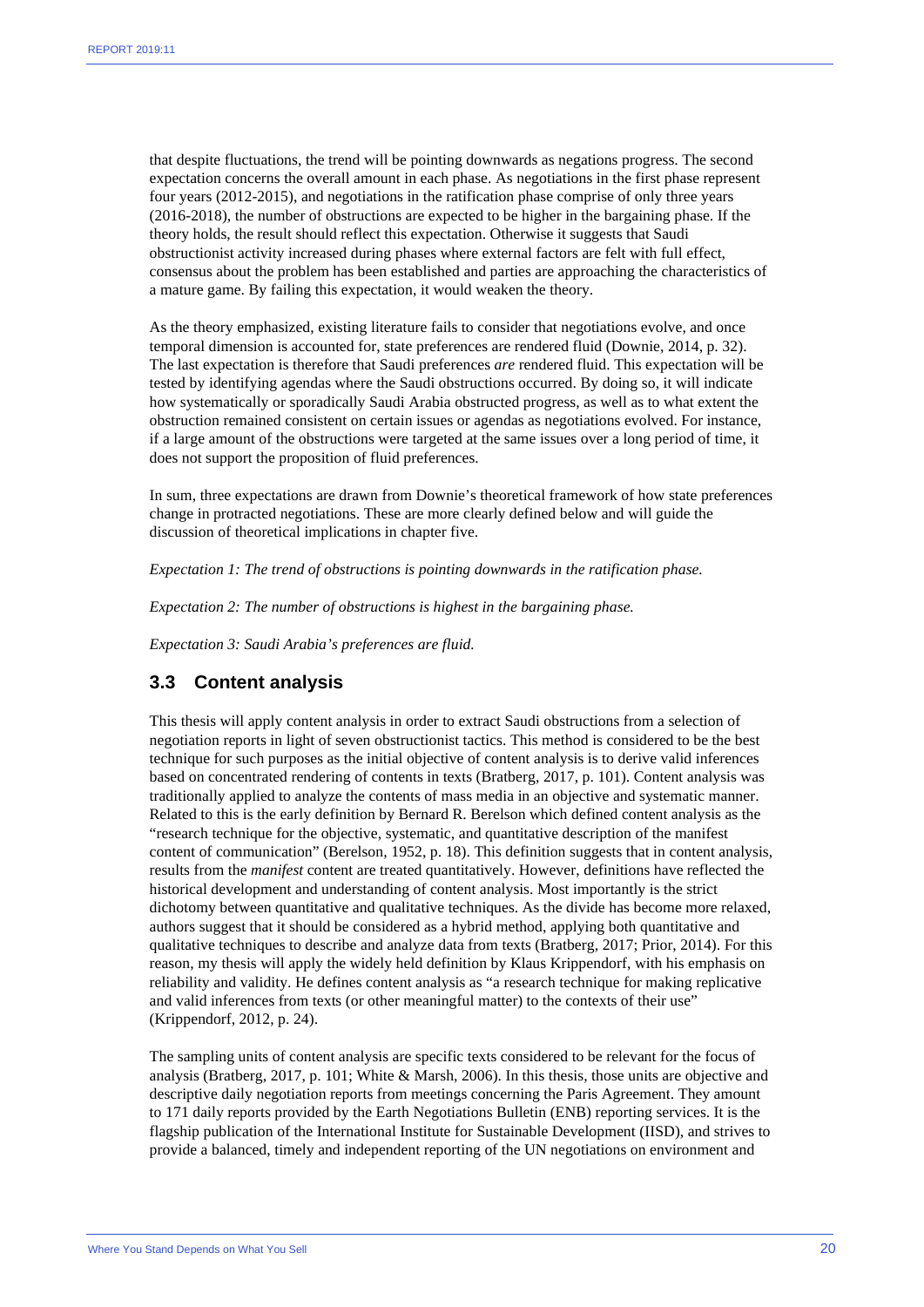development (ENB, 2019). The sampling units represent 21 individual negotiation sessions on the Paris Agreement from 2012 to 2018. All annual sessions are included, as well as the additional sessions of the working groups on the Paris Agreement<sup>5</sup>. This secures a coherent track of process as well as a limited selection of reports found in the publicly available archive of the ENB website. Additionally, the daily reports from ENB are constructed in a consistent manner, with a neutral language to avoid party discrimination. This is important as the initial purpose of the analysis is to derive data that are considered to be obstructions by Saudi Arabia. A biased reporting with third party interpretations would not be sufficient in this respect, as it would weaken both validity and reliability (attended for below).

In terms of drawing inferences from these reports, it is important to highlight what is common for both qualitative and quantitative techniques, as well as what separates them. Krippendorf (2012) suggests that quantitative and qualitative content analysis shares four proponents. They both sample and unitize texts in search for patterns in the data derived, they contextualize text in terms of the surrounding circumstances, and they have specific research questions in mind (Krippendorf, 2012, p. 88). However, the argument basis for proof is an important proponent that separates the techniques. Quantitative approaches rely on frequencies and the statistical test of hypotheses with the intention to generalize to a broader class of cases. Qualitative approaches rely on detailed exploration of the derived data. Interpretations is allowed and is supported by quotes and elements from the analyzed text (Krippendorf, 2012, p. 89; White & Marsh, 2006, pp. 35-36). The analysis intended for in this thesis will apply both these logics as basis for proofs. The analysis will highlight frequencies and fluctuations in the derived data to substantiate where and how Saudi obstruction occurred. Furthermore, the analysis will utilize the chronological structure of the data. It will explore the empirical circumstances surrounding Saudi Arabia's obstructions to highlight how the obstructions impacted progress, and how observations were considered as obstructions. This relates to what type of content this thesis intends to derive and analyze, generally termed as the *recording units*.

The recording units in content analysis are components of the text that will be derived and classified (Bratberg, 2017, p. 105). The intention is not to disclose implicit meaning or messages of the reports, as they objectively describe events that unfolded in the negotiations. The analysis will rather derive and classify interventions of which contains Saudi obstructions. This may present some challenges, as the recording units are not concrete and defined syntaxes or arguments. Recalling the definition from Berelson (1952) above, his definition includes only manifest content, meaning the observable and countable inventory of the text (White & Marsh, 2006). However, as chapter two demonstrated, obstructionists are often obscured as sincere bargainers which makes them challenging to detect and identify (Depledge, 2008; Glozman et al., 2015).

This obscurity is an important reason for why this thesis cannot solely rely upon standardized quantitative techniques. There is a need for disclosing and separate objections that occur as obstructions from objections raised in good faith. Additionally, it is expected that the recording units will vary in degree of certainty in relation to the applied understanding of the term obstructionism. For instance, some observations will be obvious examples of obstructions, whereas others are more obscured and less obvious. In other words, the units of obstructions are derived on the basis of its individual storyline. This consideration will utilize the chronological structure of the data and evaluate the potential observation at hand in light of seven obstructionist tactics. More information on this procedure is provided in section 3.4. With regards to the tactics applied in this thesis, they contain certain characteristics which will be helpful in guiding the extraction of the text, as well as the categorization of obstructions. In the following sections, these tactics are presented before the categorization schema is provided.

<span id="page-21-0"></span><sup>5</sup> Those additional sessions are ADP meetings prior to 2015 (Ad Hoc Working Group on the Durban Platform for Enhanced Action) and APA meetings post 2015 (Ad Hoc Working Group on the Paris Agreement).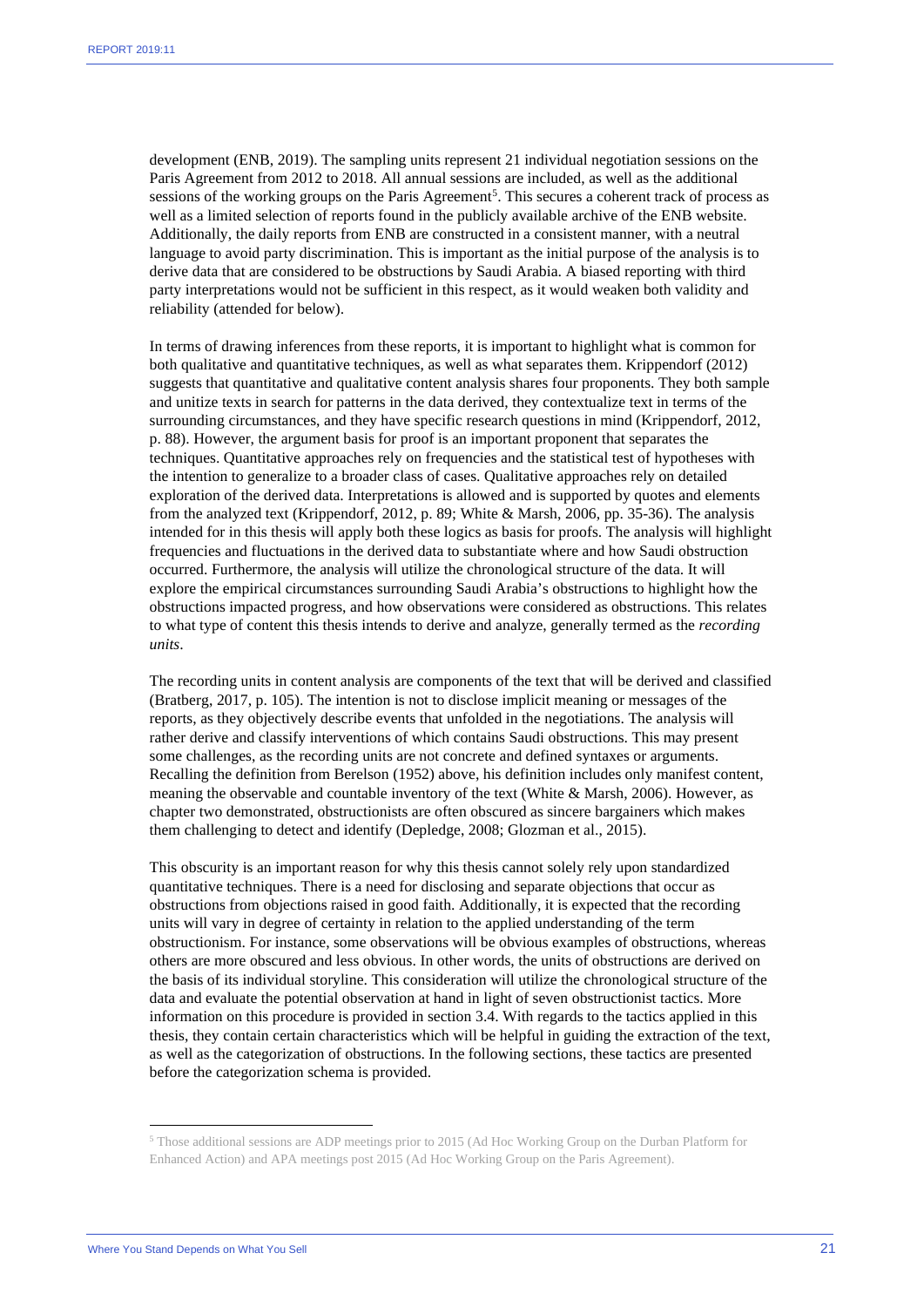#### **3.3.1 Obstructionist tactics**

The following tactics were identified by Joanna Depledge (2008). The initial purpose was to analyze how Saudi Arabia's obstructionism had manifested itself in the climate change regime. However, these tactics are not exclusively preserved for Saudi Arabia's behavior. They represent general tools for how obstructionism can be identified in negotiations such as the UNFCCC. The seven tactics identified were exemplified by Saudi obstructions from 1999 to 2008 (Depledge, 2008). These tactics will be applied as tools for deriving accounts of obstructions in the ENB reports, as well as demonstrating its contemporary relevance on the latest negotiations concerning the Paris Agreement.

#### *Parallel progress*

Parallel progress refers to how obstructionists may block or delay progress on items they care less about in order to gain leverage on more important items (Depledge, 2008, p. 22). Traditionally, the "adverse effects" agenda has been an item of great importance for the Saudi delegation, highlighting the economic impact for oil exporters adopting mitigation efforts (UNFCCC, 2019b). This tactic is expected to occur either implicitly or explicitly, dependent on how sincere the Saudi delegation appears to be in its interventions. Either way, attentive considerations to other items in the meetings are necessary to disclose and derive obstructions of this type.

#### *Repetition and propagation*

Repetition and propagation involve how issues of importance are continuously raised in order to increase salience of the issue. Depledge's findings indicate that the issue of adverse effects of mitigation efforts was continuously raised in different agenda items, as well as the repeated call for new agenda items on the matter. Viewed in isolation, the tactic may not seem as an obstructionist behavior but when frequently used, it delays progress and consumes energy at the expense of the goodwill by other parties (Depledge, 2008, p. 22). For instance, at the Bali Conference in 2007, the NGO newsletter "ECO" awarded Saudi Arabia a "fossil of the day" for its continuous insistence on adverse effects issues in the negotiations on the review of the Kyoto Protocol (ECO, 2007).

#### *Postponement and delay*

This tactic describe the more common way of obstructing progress by demanding postponement or delaying adoptions. Issues such as the IPCC, policies and measures and bunker fuels was found to be most exposed to Saudi interventions of this kind (Depledge, 2008, p. 23). However, these postponements and delays are usually framed constructively, meaning that the argument of postponing process rests upon calls for more information to secure the adoption of adequate measures. This relates to some of the general assumptions of obstructionist behavior in chapter two, where actors obscure their obstructions as sincere and legitimate concerns (Glozman et al., 2015). A broader consideration on series of events are therefore needed in order to determine obstructions of this kind. Especially important will be how the issue was treated in previous sessions.

#### *Refusal to negotiate*

In some cases, obstructionists may refuse to consider items and end negotiations before they have started. It is closely related to the previous tactic as it searches to delay progress by invoking excuses (Depledge, 2008, p. 24). However, it differs in the way that the intention is to stop talks or refuse to consider items on the grounds of procedural excuses. Such tactics were used in several situations in the empirical scope of Depledge's article, were most of the procedural excuses was related to the claim of insufficient time to consider text proposals (Depledge, 2008, p. 24). In chapter two, Wallihan termed such behavior as "opportunistic avoidance" to describe the obscured ways to avoid agreements (Wallihan, 1998, p. 261).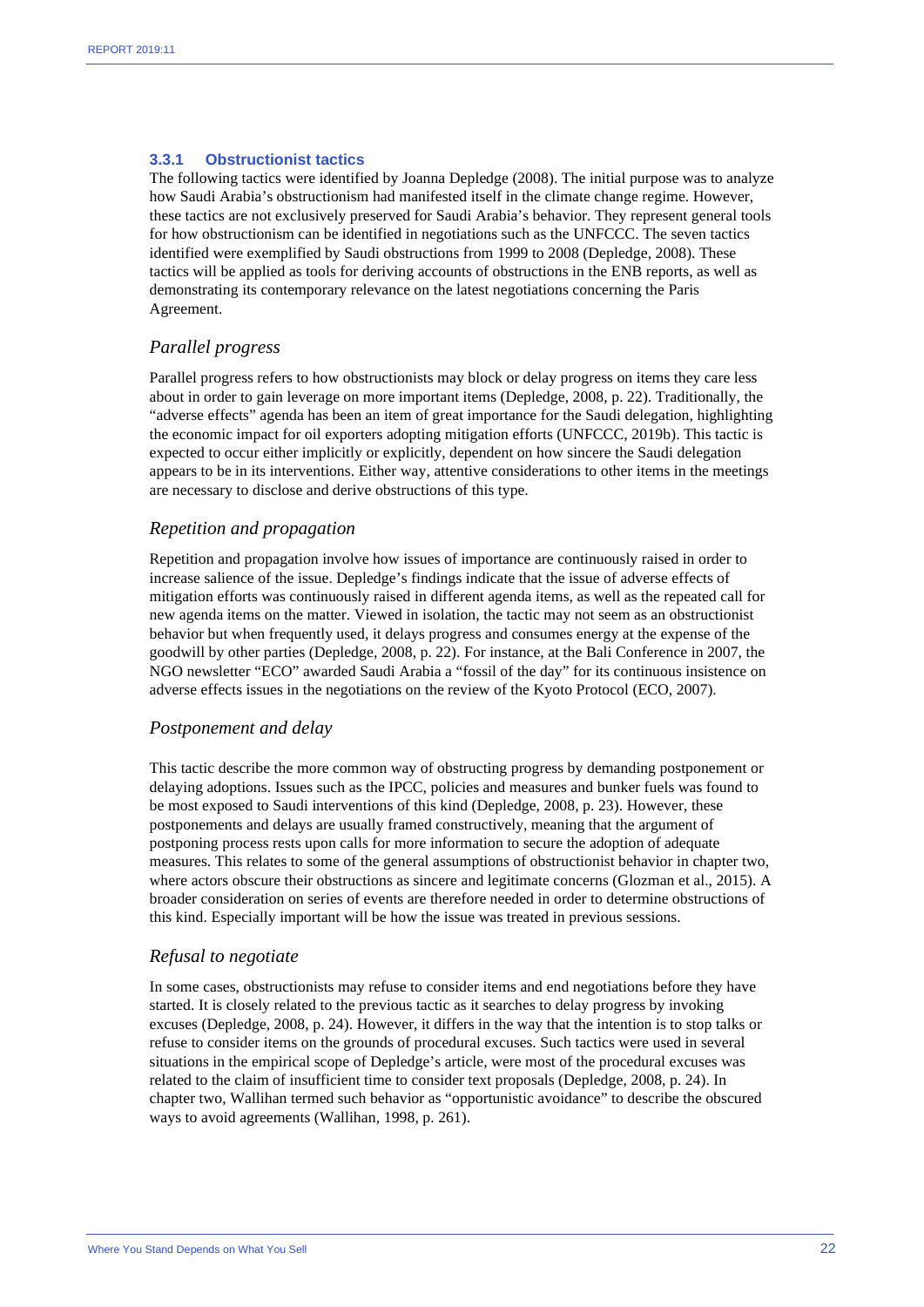#### *Holding out*

Situations of "holding out" shifts the focus away from procedural excuses and applies to situations where the Saudi delegation simply refuses to join the consensus for as long as possible. This tactic shares close ties with "postponement and delay" but differs in the way that procedural circumstances are rarely used as justification. In fact, some cases illustrate that the Saudi delegation was holding out in plenary despite consensus was reached at informal sessions. This was significant as it breaches with the key norm of global negotiations where text agreements are not reopened once it reaches plenary sessions (Depledge, 2008, p. 25).

#### *Exploiting the position of G-77 coordinator*

Depledge finds evidences to suggest that the Saudi delegation has been claiming a common G-77 position where there is none. This exploitation appears on particular agenda items such as bunker fuels and policies and measures. In some cases, instead of claiming a common position, Saudi Arabia has made use of this tactic by failing to attend meetings, avoid comment on text proposals and fails in updating the rest of the G-77 on developments (Depledge, 2008, p. 25). However, this tactic will be labeled "*exploiting alliances*" in order to improve its applicability in relation to new developments in the dynamics of party groupings. As negotiations have progressed, several new alliances have occurred, where Saudi Arabia is active in both the traditional Arab Group and the new alliance of the Like Minded Developing Countries (LMDC) (UNFCCC, 2018).

#### *Procedural blockage*

The final tactic identified is termed "procedural blockage" and is one of the classic obstructionist tactics. It explores the blurred lines between lodging genuinely concerns in good faith and obstructive blockage to frustrate progress, or as the literature suggest, the division between sincere and false negotiators (Glozman et al., 2015). In most cases, procedural blockage was justified by raising demands of interpretation and translation, insisting to end meetings exactly on schedule and objections to convening in to smaller groups (Depledge, 2008, p. 26).

#### **3.3.2 Categorization schema**

Now that the obstructionist tactics are presented, the section will introduce the categorization schema. It was created *a priori,* and its intention is to structure the derived data from the ENB reports on two deduced dimensions. The first dimension is the obstructionist tactics where obstructions will be structured accordingly in relation to their characteristics in the reports. The second dimension is time, ranging from 2012 to 2018. This dimension is further divided by a ratification phase and an implementation phase, representing the division between negotiations before and after the Paris Agreement was reached. These phases are deduced from Downie's theoretical framework and suggest when states are presumably most affected by factors and when states most likely change their behavior. More importantly, these phases will provide the foundation for the theoretical investigation that follows from the analysis. Below, the categorization schema is presented in *table 1* with clarifications of the minor adjustments made beforehand.

As suggested in *table 1,* the bargaining phase is considered to start at the 18th conference of the parties (COP18) in Qatar 2012. At the prior conference (COP17), an ad hoc working group was established to develop another legal instrument to be adopted in 2015 and implemented in 2020 (UNFCCC, 2011). However, the ad hoc working group had its first session in 2012. The next phase is labeled "implementation" phase in the categorization schema, while Downie referred to "ratification" phase (Downie, 2014, p. 31). The reason for this is that the Paris Agreement was ratified at a record speed, with more than 55 parties accounting for 55% of global greenhouse gas emissions had ratified the agreement within one year after signing. It thus provided the adequate amount of ratification in order for it to enter into force on 4 November, 2016 (UNFCCC, 2019a).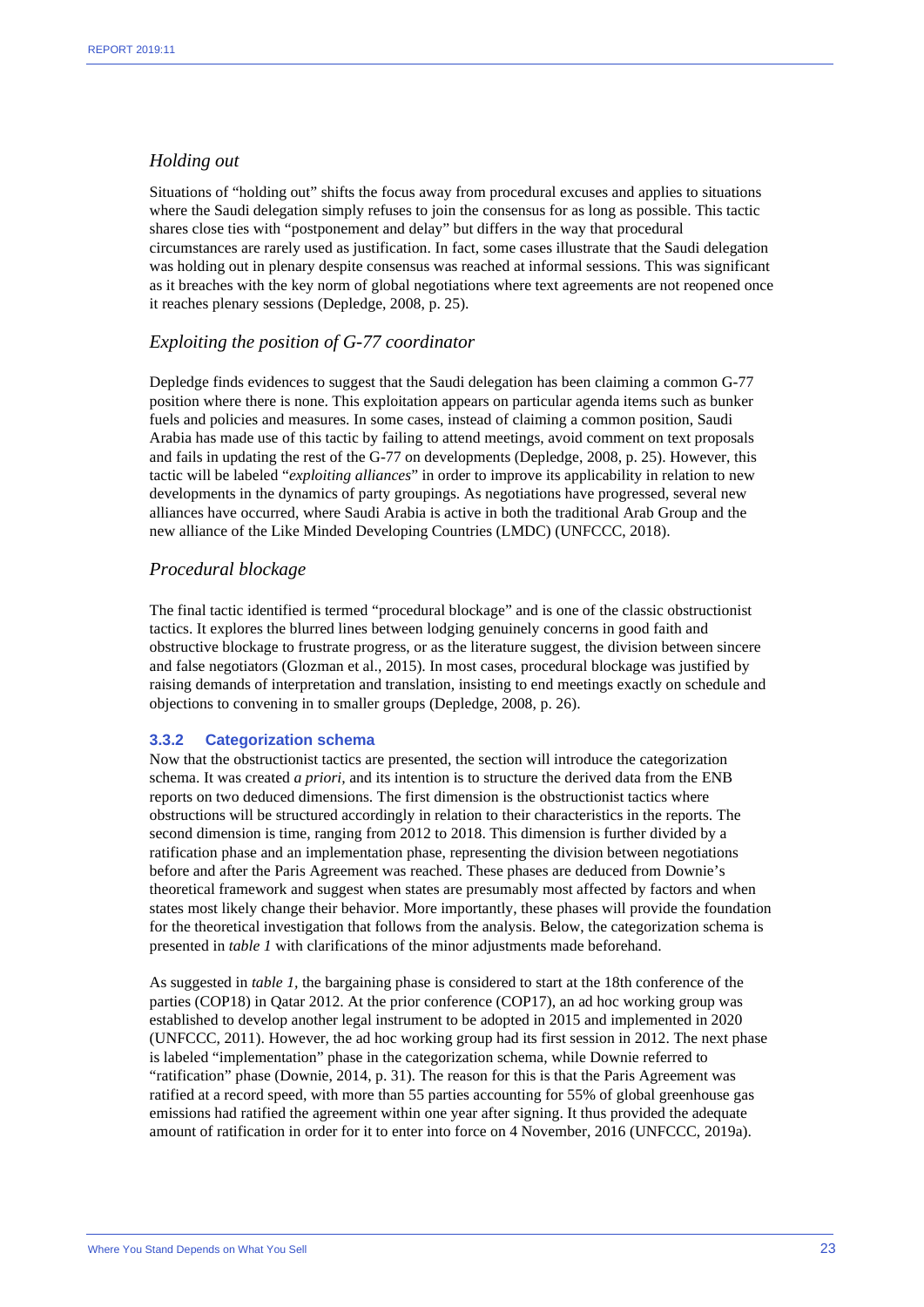However, in order for the agreement to be implemented by parties, the rules for implementation needed further considerations, as well as how to the agreement text was to be interpreted in this respect. Even though it entered into force in 2016, it is not considered to be operative until 2020 as parties still needed further guidance on how the Paris Agreement should be operationalized. Thus, the contents and dynamics of negotiations in a ratification phase are to a large extent similar to what occurred during talks after the Paris Agreement was signed and ratified. The most important difference between what Downie referred to as ratification phase, and what this thesis refers to as an implementation phase, is that parties were not able to hold their ratifications as a bargaining chip. These negotiations were set to be concluded in 2018. The label "ratification phase" are either way misleading in this respect, and the thesis will therefore apply "implementation phase" from here on.

| <b>Indicators</b>                 |      | <b>Bargaining Phase</b> |      |      |      | <b>Implementation Phase</b> |      | <b>Total</b> |
|-----------------------------------|------|-------------------------|------|------|------|-----------------------------|------|--------------|
|                                   | 2012 | 2013                    | 2014 | 2015 | 2016 | 2017                        | 2018 | All          |
| <b>Parallel Progress</b>          |      |                         |      |      |      |                             |      |              |
| <b>Repetition and Propagation</b> |      |                         |      |      |      |                             |      |              |
| <b>Postponement and Delay</b>     |      |                         |      |      |      |                             |      |              |
| <b>Refusal to Negotiate</b>       |      |                         |      |      |      |                             |      |              |
| <b>Holding Out</b>                |      |                         |      |      |      |                             |      |              |
| <b>Procedural Blockage</b>        |      |                         |      |      |      |                             |      |              |
| <b>Exploiting Alliances</b>       |      |                         |      |      |      |                             |      |              |
| <b>Total:</b>                     |      |                         |      |      |      |                             |      |              |

#### **Table 1**: Categorization schema

#### **3.4 Validity and reliability**

As applied in this thesis, content analysis is understood to produce replicable and valid inferences from text. This section will highlight some of the strengths and weaknesses of the design in this respect by assessing validity and reliability. It will provide information on the different measures that were taken in order to accommodate for some of the weaknesses, and how these measures improve the scientific quality of the thesis. Although the thesis applies both quantitative and qualitative techniques for analysis, the research design is occupied by a single case. It thus answers to criterions for qualitative research in assessing validity and reliability.

Validity is an important quality criterion in research. It is concerned with the integrity of the inferences drawn from a study, and how valid these results are in relation to the method applied (Bryman, 2016, p. 41). Validity in qualitative research are often defined as to whether "you are observing, identifying, or 'measuring' what you say you are" (Mason, 2002, p. 39). This definition focuses on how the data relate to the defined concepts and tools applied. Furthermore, validity is distinguished between internal and external qualities. Internal validity focuses on causality of the studied sample, while external validity is concerned with the prospect for generalizing findings beyond the context of the research (Bryman, 2016, pp. 41-42). As this thesis is a single case study, it does not strive to infer from this sample to a population, nor is it possible to do so from a single case study. However, the strength of such designs lie in its ability to go deep in the data to explore causal mechanisms which improve the internal validity (Gerring, 2017, p. 244).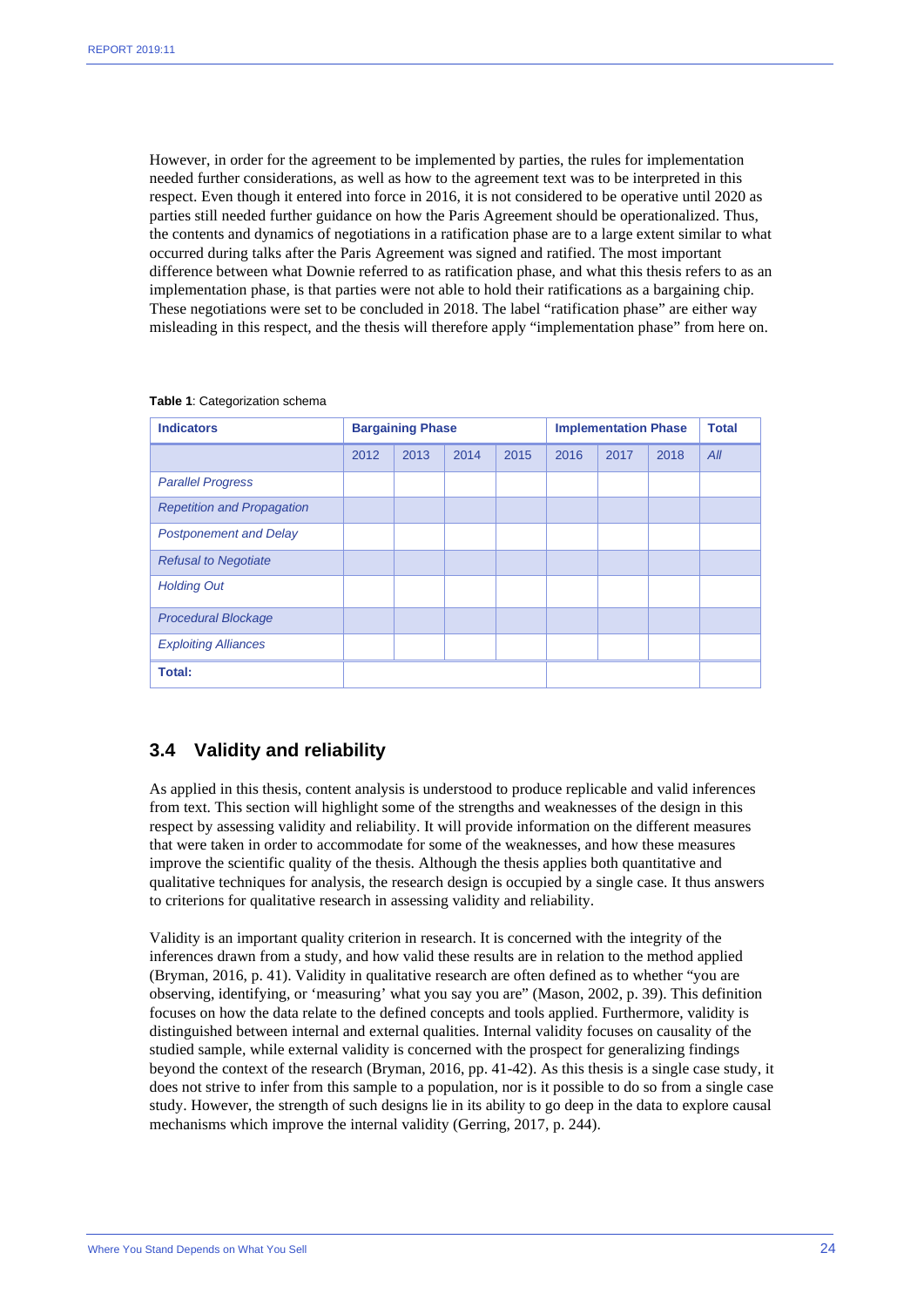The purpose of the analysis is to identify Saudi obstructions from a selection of descriptive reports from the negotiations. The quality of validity thus relies upon how well this procedure is done in order to grasp obstructions from the reports. Chapter two demonstrated that obstructionist behavior is tricky to diagnose where it should relate to the tactic used over time. Depledge (2008) offered seven obstructionist tactics in this respect, which were applied as indicators to identify obstructions during negotiations from 2012 to 2018. Although these efforts improve the validity of the data, some interpretation is needed in terms of deciding which events are to be considered as obstructions.

As the tactics provide only limited guidance in this procedure, further considerations are necessary. These considerations are specifically how the chair and other parties responded, whether or not Saudi Arabia breached negotiation procedures or manners, and to what extent objections were constructive in relation to the objective of the meeting. Additionally, the data are structured chronologically from 2012 to 2018. This attribute provides sufficient conditions for determining which components represent cause and effect. In this way, it will be possible to determine shifts in Saudi Arabia's obstructionist behavior, and what may have caused it in relation to events that occurred prior to this shift.

Reliability is closely related to replication of the study in qualitative research. This means that same results should be possible to observe when the study is repeated using same procedures (G. King, Keohane, & Verba, 1994, p. 25). As mentioned above, content analysis' initial purpose is to produce reliable results through standardized procedures. However, in order to improve internal validity, interpretations were allowed for. This weakens the reliability of the thesis as interpretations relies upon the observer. In order to accommodate for this loss of reliability, several measures were taken. First, the design and the analysis strive to be transparent. This means that the analysis includes considerations of how units were considered as obstruction. Second, all observations of obstructionism are listed in the *Appendix*, where dates, session and a brief description of each is provided. Third, all reports included are publicly available in the archives of the ENB website. These measures ensure that all observations are traceable back to their origins and can be controlled for by other researchers.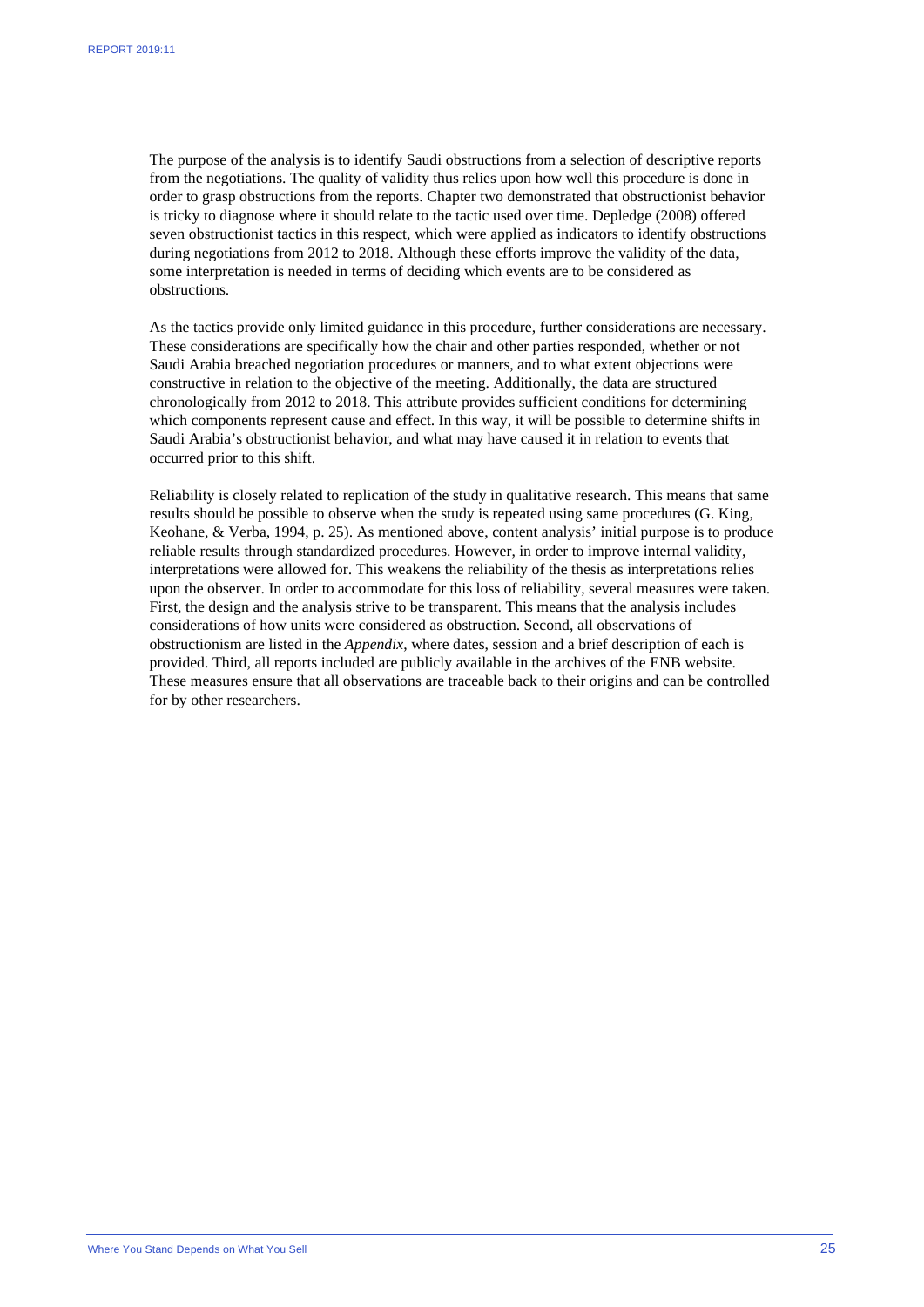## **4 Empirical analysis**

In the following sections, the results of the content analysis are presented. Theoretical exploration is preserved for chapter five in order to allow for thorough assessment of the expectations when the results are present. The analysis starts by introducing the results in the categorization schema which provides the basis for further investigation of fluctuations, trends and distribution. Furthermore, the results are presented in *figure 1* which contains a graph showing how the obstructions are distributed along the timeframe and in which types of sessions they occurred in. In Section 4.1, the attention is turned towards the deviations in the observed data. Here I demonstrate considerations of why this pattern occurs, and provide plausible explanations based on chronologic evaluations related to these deviations. Section 4.2 continues by determining on which items these obstructions where deployed, how consistent this deployment occurs, and structure the data accordingly in *table 3.* Finally, in section 4.3 I will provide a summary of the results and highlights important implications of this study.

| <b>Indicators</b>                 |                         | <b>Bargaining Phase</b> |                |                |                | <b>Implementation Phase</b> |                | Total          |
|-----------------------------------|-------------------------|-------------------------|----------------|----------------|----------------|-----------------------------|----------------|----------------|
|                                   | 2012                    | 2013                    | 2014           | 2015           | 2016           | 2017                        | 2018           | All            |
| <b>Parallel Progress</b>          |                         | $\overline{2}$          | 1              | 1              | $\overline{2}$ | 3                           | $\overline{2}$ | 11             |
| <b>Repetition and Propagation</b> | 1                       |                         | $\overline{2}$ |                | $\overline{2}$ |                             | 3              | 8              |
| <b>Postponement and Delay</b>     | 1                       |                         | 1              | 3              | $\overline{4}$ | 1                           |                | 10             |
| <b>Refusal to Negotiate</b>       | $\overline{\mathbf{A}}$ |                         |                |                |                |                             |                | $\mathbf{1}$   |
| <b>Holding Out</b>                |                         |                         | 1              | 1              | 1              |                             | $\overline{2}$ | 5              |
| <b>Procedural Blockage</b>        | $\overline{2}$          |                         |                | 3              |                |                             | 3              | 8              |
| <b>Exploiting Alliances</b>       |                         |                         |                | $\overline{2}$ |                |                             |                | $\overline{2}$ |
| <b>Total:</b>                     | 22                      |                         |                |                | 23             |                             |                | 45             |

**Table 2**: Categorization schema with observations.

As *table 2* demonstrates, 45 observations of obstructionism by Saudi Arabia were identified in the ENB reports, with minor changes between each phase of the negotiations. 22 accounts of obstructionism occurred in the bargaining phase, whereas 23 accounts occurred during the implementation phase. This implies that Saudi obstructionism appears to be more or less consistent throughout the negotiations concerning the Paris Agreement. Furthermore, all indicators included in the study were observed during the ENB reviews, with some variation between them. The tactic labeled "parallel progress" was the one most frequently used all together and increased during the implementation phase with a total of 11 instances, four in the bargaining phase and seven during the implementation phase. On the other hand, the tactics "exploiting alliances" and "refusal to negotiate" were the ones that was observed the least were both occurred in the bargaining phase. This trend will be accounted for in detail below.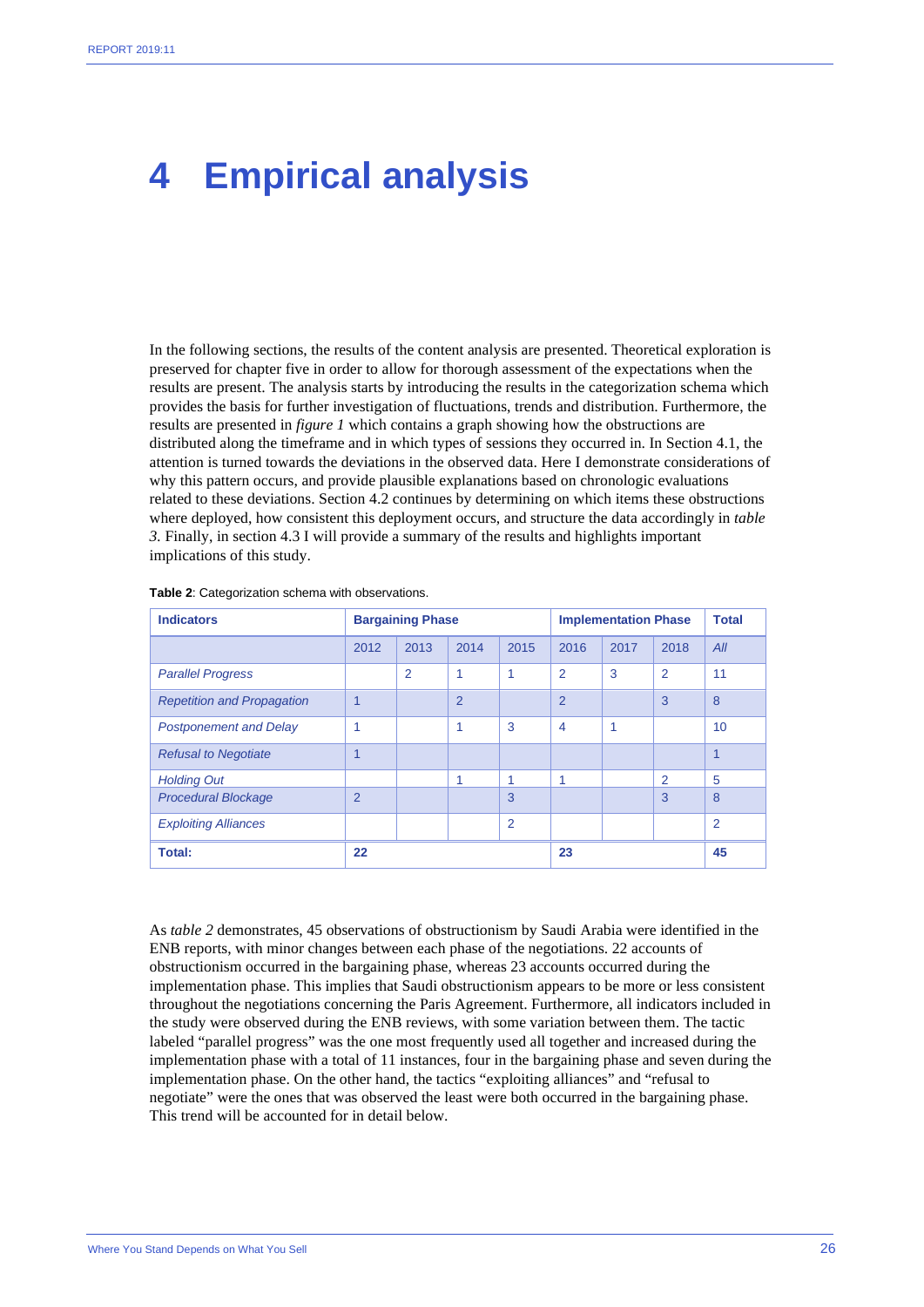Overall, the results in *table 2* provide the frequency and distribution of observations, which indicates a consistent deployment of obstructionist tactics over the seven years investigated. However, these results do not provide sufficient grounds to assess how Saudi Arabia obstructed progress, nor to what extent these obstructions impacted the overall progress of the negotiations. One important implication here is that the effect of each obstruction may vary to a large extent, as it depends on both the timing and the stage of the negotiations. For instance, the usage of "repetition and propagation" may slow progress and invoke frustrations, while blocking consensus by "refusing to negotiate" or "holding out" may *stop* overall progress or initiate deadlocks on certain agenda items. It is therefore necessary to take into account the substantial circumstances where each observation occurred. This is important in order to determine on which items Saudi Arabia deployed obstructionist tactics, why it was considered to be obstruction, and whether it was a stand-alone occasion or relatable to other obstructions. Such considerations will illustrate how severely each obstruction impacted UNFCCC progress in relation to the goal of each session and demonstrates how Saudi Arabia's position on the matter either changes or remains stable. These considerations will be accounted for below.

Before attending to the substantial circumstances, the results in *table 2* are presented in a chart in *figure 1*. This chart will better demonstrate potential patterns in terms of increase per year and how the obstructions fluctuate<sup>[6](#page-27-0)</sup>. The chart consists of years included on the x-axis, and the amount of tactics deployed on the y-axis. Additionally, a distinction between "COPs" and "Other" sessions are provided in order to illustrate the amount and the variation between them in relation to the overall results in *table 2[7](#page-27-1)* . This is considered important because higher profile sessions like COPs are the supreme decision- making body of the Convention and they hosts high level ministerial meetings in addition to the technical negotiations. Mean and increase per year of obstructionist tactics deployed are also included to demonstrate the slight increase per year. The steepness of the slope relies solely upon the line labeled "All".





<span id="page-27-1"></span><span id="page-27-0"></span><sup>6</sup> All of the data included are available in the *appendix* attached. 7 The label "COPs" includes all sessions under the annual climate change conference such as the subsidiary bodies meetings and sessions in the Kyoto Protocol and the following Paris Agreement from 2015.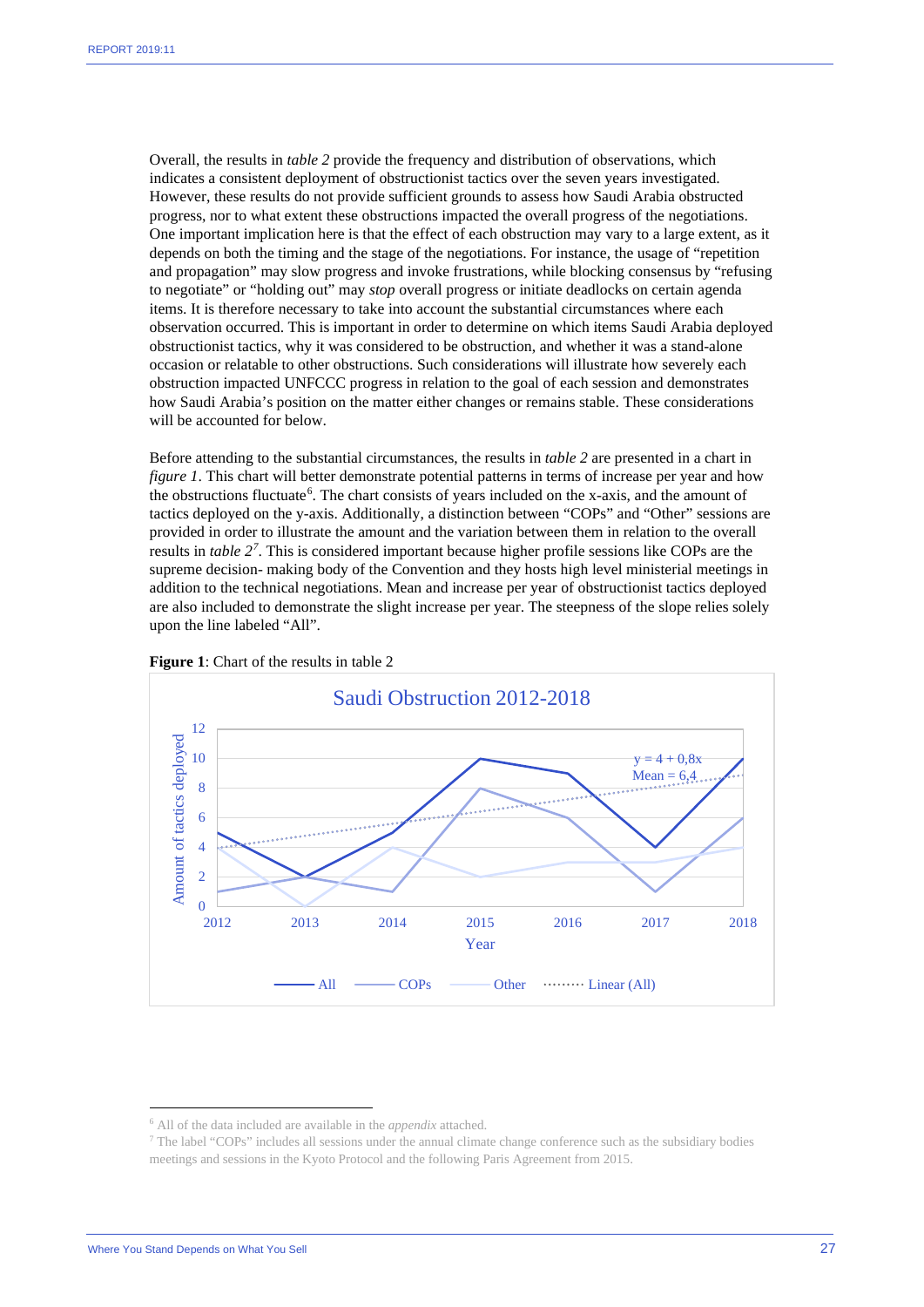This chart demonstrates three things. First, that the amount of obstructions slightly increases per year during the timeframe reviewed, second, the pattern of obstruction appears to increase towards the crucial COPs in 2015 and 2018, and third, the sudden drops of obstructions in 2013 and 2017 are prominent deviations from the observed trend. In relation to this, *figure 1* demonstrate that obstructions in COPs and other formal sessions differs to a large extent, as obstructions in COPs fluctuate more than in other sessions. Obstructions during the crucial COP21 in 2015 stand out as the amount of tactics deployed sharply increased from the previous years. Additionally, the trend suddenly dropped in 2017, before increasing again during COP24 in 2018. On the other hand, the amount of obstructionist tactics deployed during annual intersessions and additional working groups meetings occurs to be more stable, especially in the period after 2014. During talks in 2013 however, the amount appears to drop. This deviates from the trend in previous and following years. Both of these drops affected the overall trend of Saudi obstructions as *figure 1* demonstrates. This is true especially for negotiations in 2017, which occur in the middle of years with the highest amount of obstructions. Before turning to the substantial circumstances of the observations, the drops in 2013 and 2017 are attended to below.

#### **4.1 Evaluation of patterns in 2013 and 2017**

Both of these drops occurred in the middle of each phase, and do not represent crucial sessions such as the conclusion of the Paris Agreement in 2015, or the deadline for the agreement's rulebook for implementation in 2018. As noted in the ENB reports, COP23 in 2017 was often referred to as a "transition COP" without much public attention as the main work consisted of technical issues (ENB, 2017f, p. 30). However, Depledge (2008) noted that Saudi Arabia tends to be most active during low-profile COPs and other sessions, since the room for maneuver is more restricted during crucial sessions where important decisions are reserved for G77 negotiators (Depledge, 2008, p. 18). The pattern observed in *figure 1* contradicts such propositions, as Saudi Arabia tends to increase obstructionist activity during years of important decisions. A more detailed investigation is therefore needed in order to explore the context and inner working of sessions where these drops occurred.

Beginning with 2013, one crucial happening appears to be important in this respect. During the annual intersessional meeting in Bonn, Russia, Belarus and Ukraine initiated a deadlock on the first day of negotiations in the SBI by refusing to adopt the agenda unless parties adopted and discussed an additional item for decision making procedures. They referred to "deficiencies in the UNFCCC's application of UN system rules of procedures, norms and principles" while recalling the events that occurred at the previous COP in Doha 2012 where the COP/CMP President had adopted conclusions on the second commitment period under the Kyoto Protocol despite Russia requested the floor beforehand (ENB, 2013a). The opposing parties defended their actions on the basis of "constant procedural problems" and highlighted some examples to illustrate the ambiguity of the decision-making procedures, as well as the effectiveness of the negotiations without an established voting procedure when consensus is unattainable (ENB, 2013b). The SBI deadlock was not resolved, and the intersessional meeting was closed without adopting the SBI agenda. Delegates seemed to understand the concerns raised by Russia but did not appreciate how the issue was raised. As Tuvalu noted at the closing plenary, the move was like "deliberately crashing a car to show that the seatbelts do not work" (ENB, 2013b, p. 5).

Saudi Arabia has been consistent in opposing the inclusion of rule 42 to the convention, which would allow for a two-thirds majority vote when consensus is unattainable (Depledge, 2008; Oberthür & Ott, 1999, p. 45). This left the convention to adopt every decision by consensus, which grants large bargaining power to each and every party to the convention, and especially strengthens the influence of obstructionist behavior (Depledge, 2008, p. 10). In light of these events, as well as the sudden drop of obstructions in 2013, a plausible explanation may be that the cost of obstructing progress was too high at the time when debates on decision making procedures reoccurred. As *figure 1* demonstrates, no obstructions were identified by Saudi Arabia at the intersessional meeting, while two instances occurred at the following COP. Additionally, according to the reports reviewed,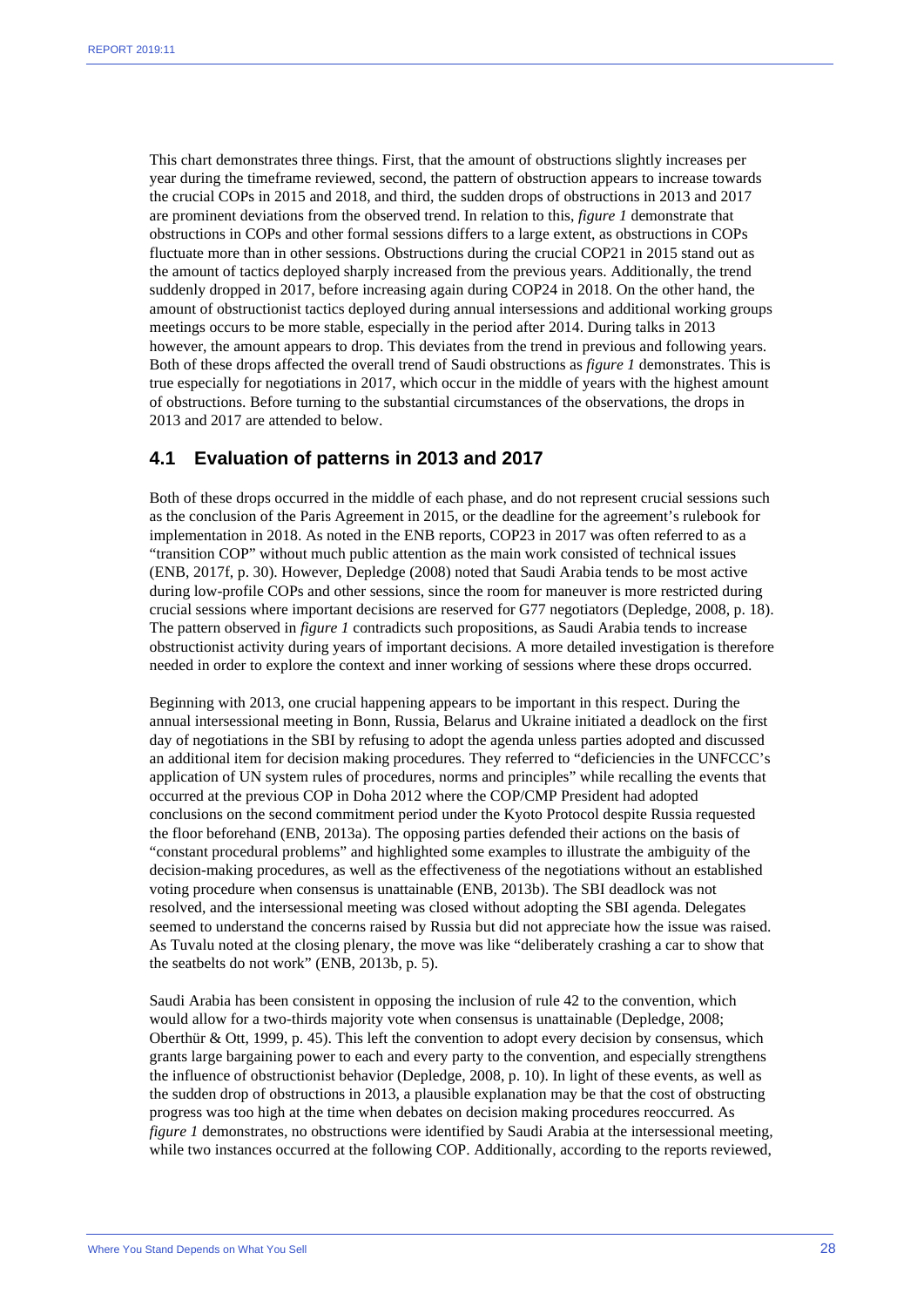several delegates found Russia's concerns valid, which indicates willingness to attend the issue (ENB, 2013a). Significantly obstructing progress at that time would only fuel the debate and demonstrate that the issue needed to be resolved.

On the other hand, amendments to the decision-making procedure in the convention requires consensus to be adopted, which means that Saudi Arabia and their coalitional parties may block the suggestion as they have done previously when the issue was raised. The matter thus turns to how important Saudi Arabia value their own reputation and the need to portray themselves as a sincere bargainer on behalf of other developing countries. As Depledge (2008) demonstrates, Saudi Arabia have long linked their economic concerns of mitigation efforts to the wider concerns of the G77/China, which enabled them to label their concerns as one of the Global South (Depledge, 2008, p. 16). In this respect, Saudi Arabia would only gain if they intend to delay progress. Laying low during obstructions of this kind provides suitable conditions for portraying themselves as a constructive party.

With regards to the negotiations in 2017, the talks demonstrated that the ambiguity on certain issues in the Paris Agreement-text was now starting to create steep fronts between parties as negotiations moved towards operationalization. Especially the ambiguity concerning the historical issue of differentiation made navigating in the negotiations difficult (ENB, 2017f). The Paris Agreement had struck the compromise of a differentiation principle in light of national capabilities and circumstances, anchored in specific items such as adaptation, mitigation and finance (Rajamani, 2016). As visible in the reports, parties disagreed on how to operationalize this type of differentiation, were citations of the many interpretations flourished in the texts. One tough issue was how to consider differentiation on mitigation and NDCs, whereas the LMDC and Saudi Arabia advocated strongly for the traditional binary approach on the matter (ENB, 2017f). Additionally, finance was another item that appeared to be difficult to resolve. Throughout COP23, many developing parties and LDC's stood firm on their demands for finance with special attention to clear modalities on Paris Agreement article 9.5 (finance transparency). Especially vocal was the African Group, which refused to adopt conclusions on the matter during APA closing plenary on November 15. They requested to adjourn the plenary in order to await parties' consultations with the COP Presidency. The matter was resolved in closed sessions, and the APA closed at November 18 while issuing an additional APA session in April 2018 (ENB, 2017f, p. 16)

During the events in the negotiations in 2017, many parties felt unease in relation to the newly elected US president Donald Trump, who had expressed ominous attitudes towards the Paris Agreement and climate change in general during his election campaign (Goode, 2016). Fortunately for the negotiations at the intersessional meeting in May 2017, the decision whether the US was in or out was delayed on the second day of talks, encouraging parties to resume "business as usual" (ENB, 2017f, p. 19; Liptak, 2017). On June 1, two weeks after the May intersessional, President Trump announced in the Rose Garden that "the United States will withdraw from the Paris Climate Accord […] but begin negotiations to reenter either the Paris Accord or a really entirely new transaction on terms that are fair to the United States" (Trump, 2017).

US intentions to withdraw from the Paris Agreement was thus a fact once formal negotiations resumed in November at COP23. This decision affected the subsequent negotiations, especially in terms of concerns from the developing country parties. Uncertainties of financial flows, and the transparency of such, needed to be operationalized. Many developing countries felt that the US withdrawal would jeopardize the initial circumstances on which the Paris Agreement was built upon. Without the US, many feared how the developed countries would react on financial flows as the bill of each developed party becomes higher without the burden sharing with the US. As the head of the African Group stated in an interview November 17: "The US' withdrawal from the Paris Agreement has had a big impact on how developed countries are behaving on finance" (Maisonnave, 2017). The firm assertion of transparency in terms of finance was evident in the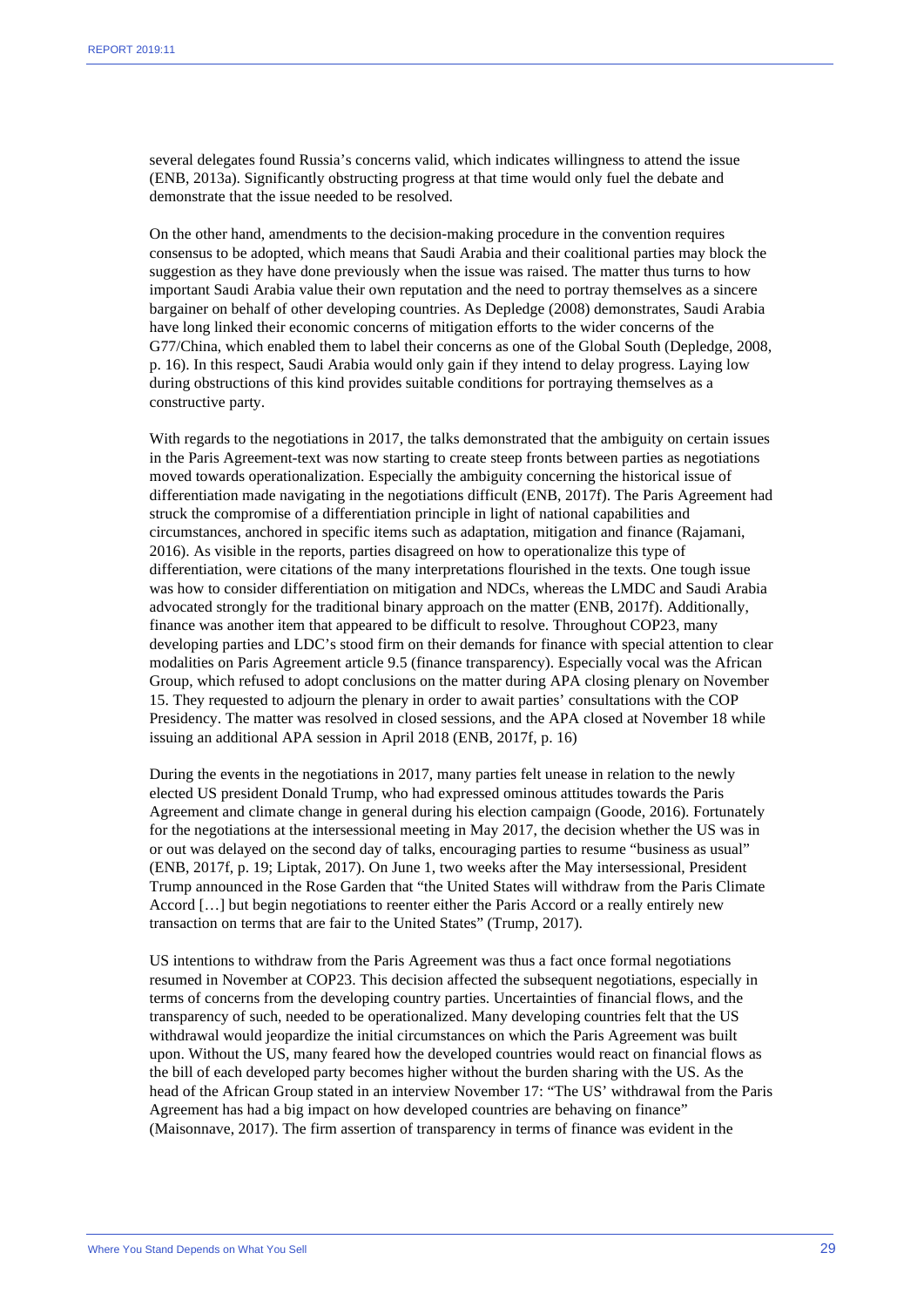intersessional meeting as well but did not represent the same level of gravity as in the following COP23, when US withdrawal was decided.

In relation to Saudi obstruction, three out of the four obstructions observed in 2017 occurred during negotiations at the intersessional meeting in May, where the Saudi delegation highlighted linkages between items and demanded same mode of advancement on all agendas (see *Appendix).* With only one observation at COP23, this session represents some of the same circumstances as the drop in 2013 where no observation of obstructionism occurred during the intersessional meeting. In other words, both drops occurred in sessions where the process was considerably frustrated by other parties' concerns. The conditions for opportunistic behavior for the Saudi delegation thus occurred in both of these sessions. In 2013, the Saudi delegation refrained from behaving obstructive as progress was slow from the onset, and the cost may have been too high in terms of reputational risks. In 2017, circumstantial prospects indicate that Saudi Arabia resumed the same opportunistic strategy, letting G77/China or the LMDC negotiate on their behalf.

To what extent these circumstances in 2013 and 2017 explains the deviation from Saudi obstruction is hard to say for certain. It may be coincidental, or that the Saudi delegation had other considerations. However, the circumstances of the dynamics in the negotiations suggests that the conditions for opportunistic behavior by Saudi Arabia occurred in both drops. It provides support for the notion that obstructionists are engaged in a "balancing act" between competitive and cooperative tactics. As mentioned in chapter two, "false" negotiators will deploy cooperative tactics in order to maintain negotiations to preserve their national interests, close resemblance to Wallihan's (1988) "opportunistic avoidance" (Glozman et al., 2015, p. 674). Saudi Arabia appears to engage in this balancing act by refraining from behaving obstructive. In light of the fluctuations of the graph in *figure 1*, such propositions thus seem reasonable.

#### **4.2 Saudi preferences in the obstructions**

As that the drops and patterns are accounted for above, the final section of the analysis turns to address the consistency of Saudi preferences. This is done by assessing the observations from the *appendix*, determine on which agenda or item the obstruction occurred in and view this in relation to other obstructions in order to assess which agenda appears to house the majority of obstructions. An elaborative section will trace process in the negotiations on each agenda identified to address how obstructions maintained Saudi Arabia's interests. As the *appendix* is structured chronologically, so too will the findings in this section appear in order to provide a coherent presentation of the findings. The results are prepared in *table* 3 which includes the total amount of obstructions captured by each overarching agenda in each year, to illustrate how many of the overall observed obstructions are captured in this preparation. All the observations are labeled with dates to make them coherent with the *appendix,* where specific information of each obstruction is available. In cells where no observations occurred, the cells are labeled "none".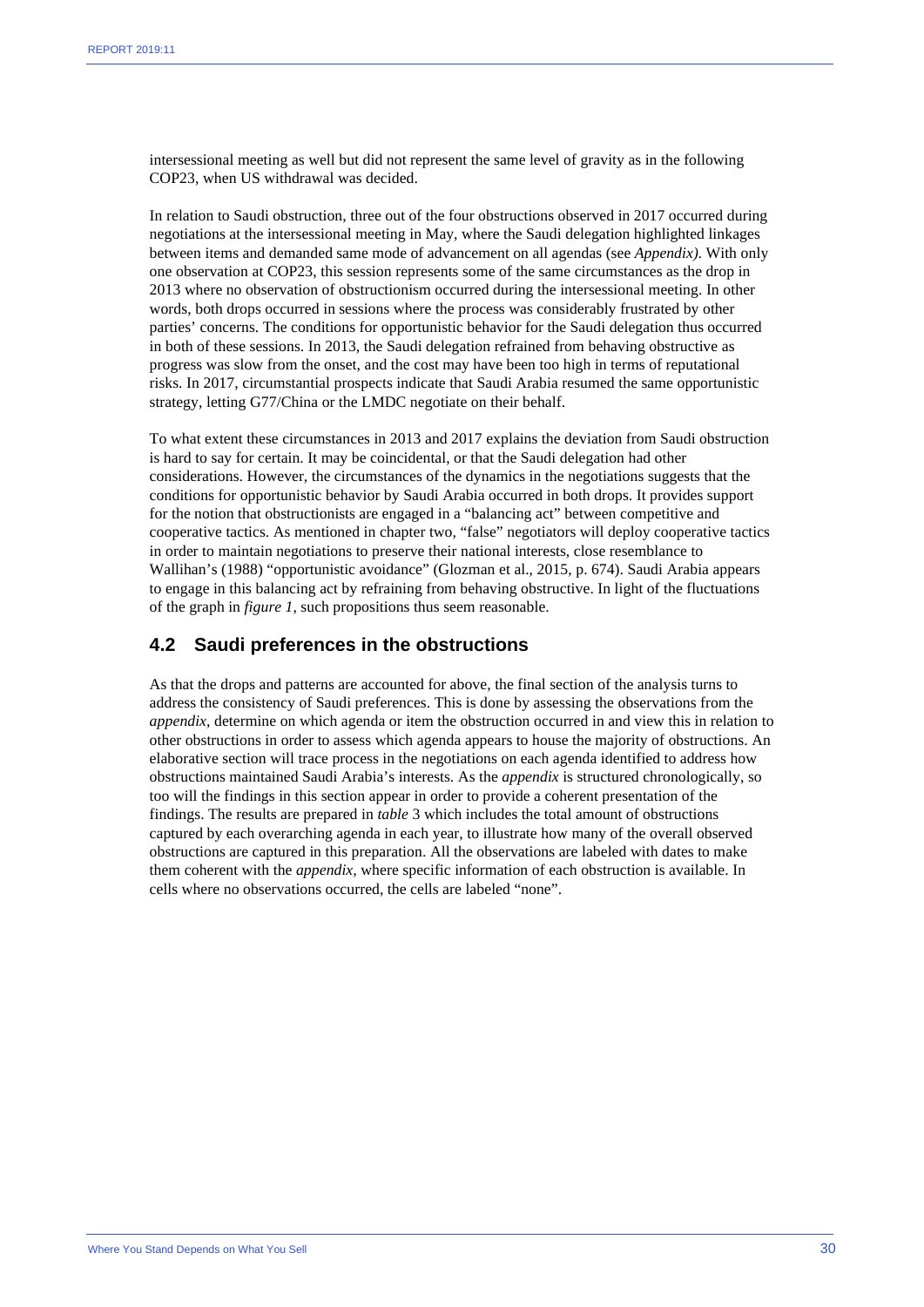|              | <b>Adverse effects of</b><br>response<br>measures | <b>Scientific</b><br>foundation and<br>guidance                                                       | <b>Bunker Fuels</b>                            | <b>Adaptation</b><br><b>VS</b><br>mitigation       | <b>Total</b>   |
|--------------|---------------------------------------------------|-------------------------------------------------------------------------------------------------------|------------------------------------------------|----------------------------------------------------|----------------|
| 2012         | 14 May<br>22 May<br>26 November                   | <b>None</b>                                                                                           | <b>None</b>                                    | <b>None</b>                                        | 3              |
| 2013         | <b>None</b>                                       | <b>None</b>                                                                                           | <b>None</b>                                    | 14 November                                        | $\mathbf{1}$   |
| 2014         | 14 March<br>4 June                                | <b>None</b>                                                                                           | <b>None</b>                                    | <b>None</b>                                        | $\overline{2}$ |
| 2015         | 9 December                                        | 2 June<br>10 June<br>2 December<br>3 December<br>3 December<br>3 December<br>3 December<br>4 December | <b>None</b>                                    | 25 October                                         | 10             |
| 2016         | 16 November                                       | 24 May                                                                                                | <b>None</b>                                    | 24 May<br>9 November<br>11 November<br>14 November | 6              |
| 2017         | 18 May                                            | <b>None</b>                                                                                           | 15 November                                    | 8 May<br>11 May                                    | $\overline{4}$ |
| 2018         | 8 December                                        | 6 December<br>8 December                                                                              | 30 April<br>10 May<br>2 December<br>2 December | 6 September<br>6 December                          | 9              |
| <b>Total</b> | 9                                                 | 11                                                                                                    | 5                                              | 10                                                 | 35             |

#### **Table 3**: Items where obstructions most frequently occurred.

\*All accounts are extracted from the *appendix* where each observation in this table can be located

by date and year in the *appendix*.

As *table 3* suggests, four overarching agendas are proposed in order to illustrate where Saudi obstruction most frequently occurred in this study. These are (i) adverse effect of response measures, (ii) scientific foundation and guidance, (iii) bunker fuels and (iv) adaptation vs mitigation. One important clarification here is that both response measures and bunker fuels are permanent items to the UNFCCC, while the other two are created in order to capture obstructions related to these agendas. Such considerations will be treated in detail below where an elaboration of each agenda is provided. As *table 3* demonstrates, the proposed agendas capture 35 out of 45 observations of obstructionism found in this study. They account for almost all of the obstructions observed during 2015 and 2018 when the crucial COPs convened, and all obstructions occurring in the drop 2017. Furthermore, some interesting remarks on *table 3* deserves attention before elaborating on each agenda. The first, "adverse effect of response measures", is the one seeming most consistent during this timeframe, with observations in all years, except 2013, occurred. The second agenda, which is called "scientific foundation and guidance", occurred most frequently during negotiations in 2015, where six observations were identified during COP21 in December. The latter two agendas, "bunker fuels" and "adaptation vs mitigation", had the highest frequency after the ratification of the Paris Agreement, and thus occurred during negotiations concerning rules of implementation. In the following sections, a detailed account of these remarks is provided in the elaboration of each agenda. The purpose is to track process in order to assess how these obstructions maintained Saudi interests, how it affected progress of the negotiations, and how effective these obstructions appears in this respect.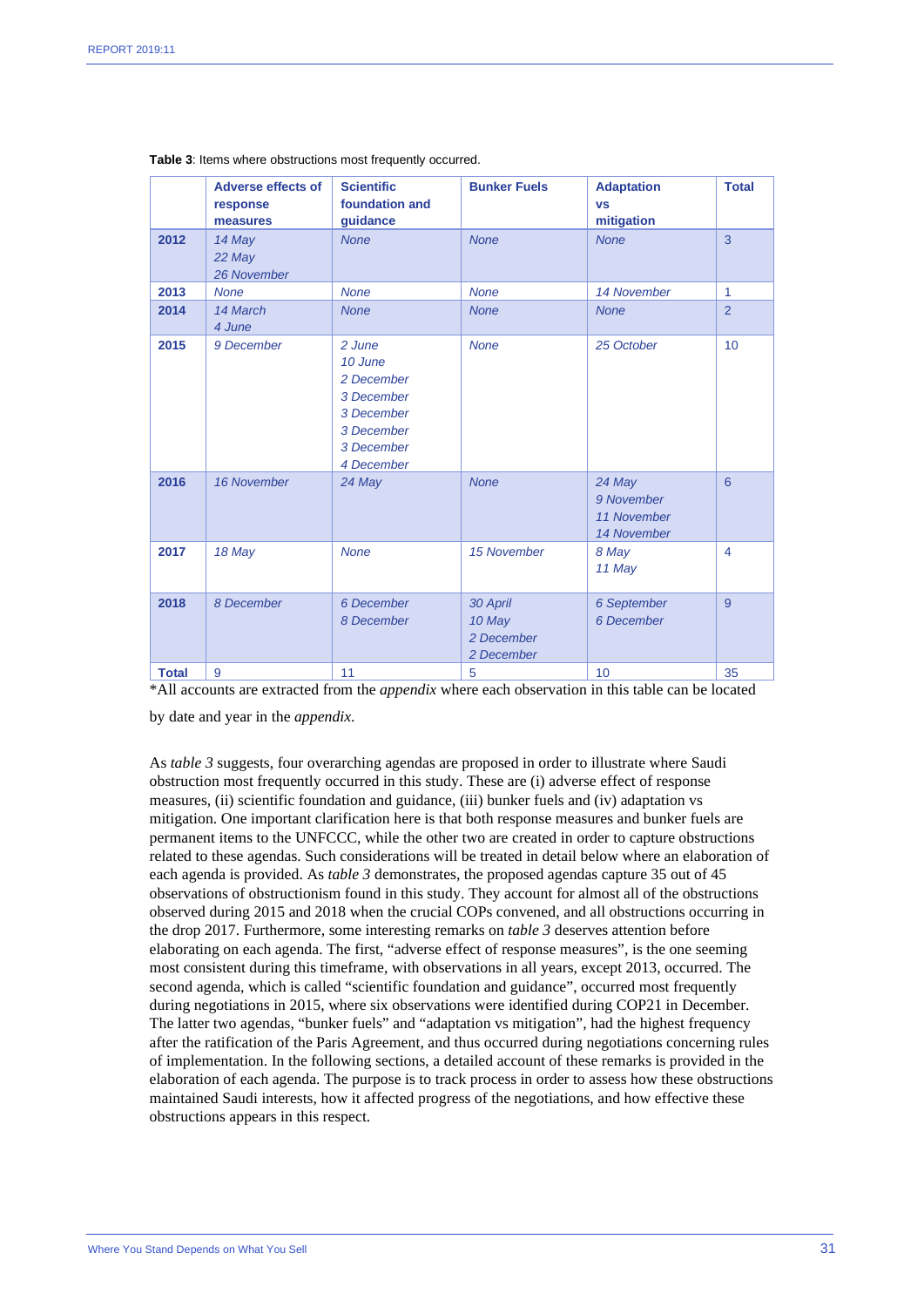#### **4.2.1 Adverse effects of response measures**

As illustrated, this agenda appeared to be the most consistent across years. It refers to obstructions related to how items of adverse effects of mitigation efforts were raised in multiple sessions, meetings and forums, often in situations where other matters were intended. As this is a crosscutting issue, relating to mitigation, adaptation and finance, response measures occur in several places under the UNFCCC. The agenda is considered in articles 4.8 and 4.9 in the Convention, as well as article 2.3 and 3.14 under the Kyoto Protocol, and article 4.15 in the Paris Agreement (UNFCCC, 1992, 1998, 2015b). However, Article 4.8 of the Convention makes explicit mentions of developing countries with economies highly dependent on fossil fuels as particularly affected, where other articles refer to LDC's, small island states and developing countries in general. Hence, Article 4.8 is of particular importance in this respect. The issue has a strong foothold in the Kyoto Protocol as the articles on response measures and its adverse effects are referring to article 4.8 of the convention. In 1997, during negotiations on the Kyoto Protocol, Saudi Arabia submitted proposals on how fossil fuels exporters were affected by mitigation efforts, and that their lost revenues should be compensated for and adequately addressed in the new protocol. By threats of blocking progress, Saudi Arabia and other OPEC members succeeded in entrenching their position as developing countries 'particularly affected' by response measures as the Protocol tied the issue with article 4.8 of the Convention (Chemnick, 2018; Depledge, 2008). Since then, the issue has progressed in a joint subsidiary body contact group under SBI and SBSTA. In recent times the issue has been treated under the "forum on the impact of the implementation of response measures", established at COP17 in 2011 with a corresponding work programme towards COP19 in 2013. The objective was to improve understanding of the impact of the implementation of response measures in eight areas, including assessments, impacts and economic diversification (UNFCCC, 2019b).

In relation to the developments outlined above, the obstructions occurring under this agenda in *table 3* relates to how Saudi Arabia refused to consolidate work, opposed to tie and gather relating issues to improve efficiency of the negotiations, and at the same time, exploiting linkages with other items in the working groups. For instance, in 2012, where the forum continued talks on the work programme, Saudi Arabia opposed to move discussions on Protocol article 2.3 in to the forum on response measures, on the grounds that adverse impacts of policies and measures needed to be treated as a separate item (ENB, 2012b). At COP20 in 2014, the work programme had been concluded and discussions arose on how to treat the issue in the future. As the Paris Agreement was scheduled to conclude within a year, Saudi Arabia stated that they did not support the new agreement unless it adequately addressed response measures (ENB, 2014b). Furthermore, at the intersessional meeting in 2017, response measures was linked to all items under the Paris Agreement during the closing plenary, while underlining the link between adaptation communications and response measures (ENB, 2017e).

These events witness of a behavior insisting on the salience of this issue in the negotiations, tracing back to the adoption of the Kyoto Protocol and up until the latest events in 2018. Most illustrative of this consistency is the intervention made in 2014, where Saudi Arabia reaffirmed that they did not intend to sign a new agreement unless adverse effects of response measures were adequately addressed. This intervention resonates 17 years back when Saudi Arabia intended to block the Kyoto Protocol on the same grounds. Despite such threats, the Paris Agreement was indeed agreed upon and ratified by Saudi Arabia without references to the article in the Convention, which makes explicit mentions of fossil fuel exporters as particularly affected. Article 4, paragraph 15, in the Paris Agreement is the only article which explicitly mentions the economies most effected by the implementation of response measures, and do not underline which type of economies except for developing countries (UNFCCC, 2015b). However, Saudi Arabia considers itself as a developing country. It favors the two-sided differentiation principle between developed and developing countries as it traditionally has been treated in the Convention and the Kyoto Protocol. By labeling themselves as a developing country, their interests in attending this issue are easily obscured as sincere bargaining on behalf of the Global South, as well as sidelining their needs with the more vulnerable LDC's.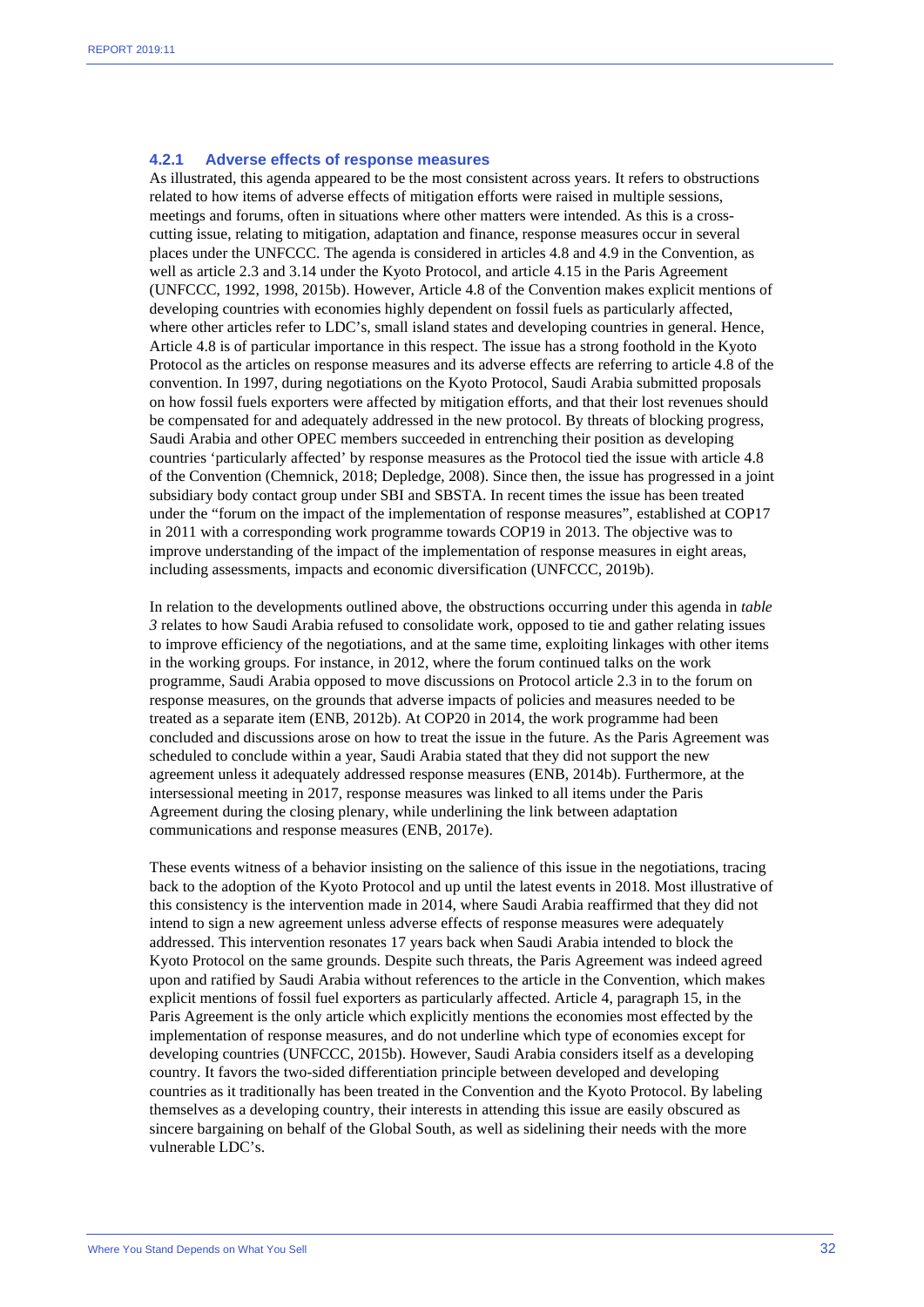The continuous demands did not appear to affect the progress of the negotiations to a large extent, as no deadlocks, shamings or blockages occurred. One reason for this may be that the many years of negotiation on this issue have equipped the Convention and other parties with the necessary skills to navigate and facilitate compromise. As demonstrated above, adverse effect of response measures has a long history in the UNFCCC. Alongside consistent Saudi demands of adequately addressing the matter, it begs the question of how effective the tactical use of the item is as negotiations protracts. On the other hand, what Saudi Arabia meant with "adequately" address the issue in 2014 is still uncertain. Recalling the ambiguity of the Paris Agreement text however, such formulations provides opportunities for both sides to engage in negotiations without undermining or breaching the agreement's text.

#### **4.2.2 Scientific foundation and guidance**

This overarching agenda refers to obstructions relating to scientific findings and how they should inform the negotiations. As *table 3* demonstrates, the agenda account for the vast majority of obstructions that occurred during negotiations in 2015, where six out of eight obstructions were deployed during COP21<sup>[8](#page-33-0)</sup>. In contrast to the prior agenda, obstructions on science appeared to have greater impacts on both progress and ambition. As demonstrated below, scientific observations, research, and assessments are considered to be a key mechanism to ensure that adequate measures and policies are adopted in the climate regime. On this basis, obstructions on science both raises the cost of implementation and negatively impacts the progress and ambition level in the negotiations. Saudi obstructions are of no exception in this respect.

As *table 3* demonstrates, Saudi obstruction on science was first observed at the intersessional meeting in 2015, where two coherent instances occurred. The first on June  $2<sup>nd</sup>$ , were Saudi Arabia and China opposed drafting substantial conclusions and paragraphs to inform the COP about the technical findings of the 2013-2015 Review on the long-term global temperature goal. They supported procedural paragraphs on the grounds that the mandate of the review did not support draft decisions of substantial matters to be forwarded to COP21. The contact group convened into informal sessions were procedural discussions about the mandate of the review were launched (ENB, 2015a). The second obstruction was observed on June  $10<sup>th</sup>$  in the same session, where Saudi Arabia, India and China opposed non-procedural paragraphs on the final factual report of the Structured Expert Dialogue (SED) on the 2013-2015 Review. As no consensus emerged, the matter was adjourned to the next subsidiary body session (ENB, 2015b).

These obstructions are easier understood once the content of the SED report is considered. The initial purpose of the review was to provide scientific clarity on the feasibility of a 2 degrees threshold and was issued by the COP in 2012. Additionally, the COP created the SED for the Review, which would meet in four sessions to ensure the scientific integrity and inform parties about the findings (UNFCCC, 2019c). In relation to the findings of the review, the SED report stressed that the 2 degrees threshold should be considered as a "[…] defence line that needs to be stringently defended, while less warming would be preferable" (UNFCCC, 2015c, p. 18). A more ambitious climate deal was thus recommended by the scientific community, where parties called for a 1.5 degrees threshold with tougher constraints on carbon emissions. Such consideration seemed to be unacceptable for the Saudi delegation and proved to become a contested issue as Saudi Arabia cemented their role as an obstructionist at the following sessions.

At the subsequent COP21 in Paris, Saudi obstructionism made sure that consensus on a 1.5-degree threshold in the new agreement was difficult. In the ADP contact group on December 2<sup>nd</sup>, Saudi Arabia on behalf of the Arab Group opposed calls for the IPCC reports to take into account 1.5 degrees scenarios, while adding reluctance to any mentioning of degrees all together (ENB, 2015d). On December  $3<sup>rd</sup>$  in the subsidiary bodies contact group, Saudi Arabia, on behalf of the Arab Group, maintained the position of opposing non-procedural conclusions from the 2013-2015 Review and

<span id="page-33-0"></span><sup>8</sup> COP21 occurred in December 2015, thus obstructions dated in December refers to those occurring at this session.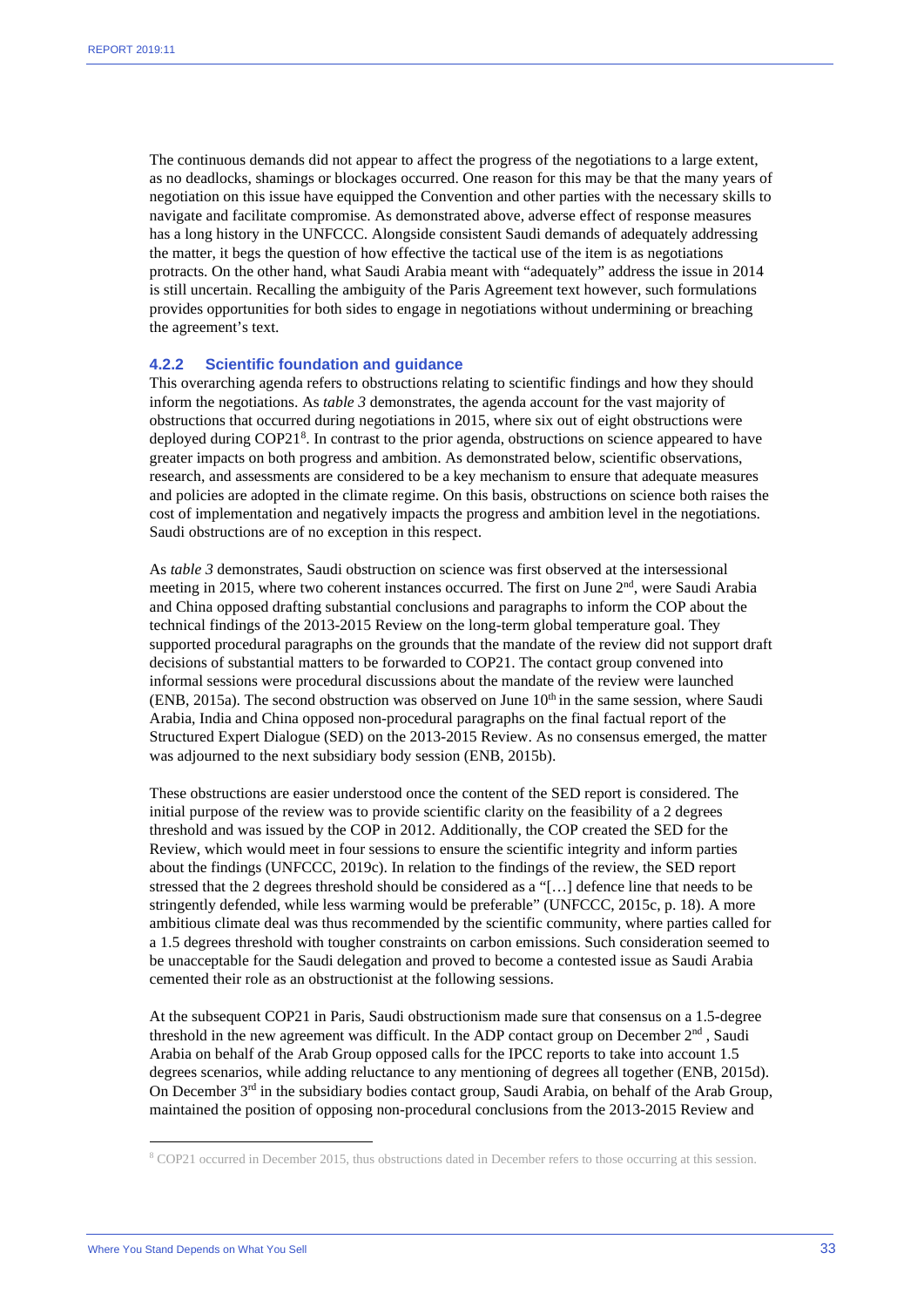SED report, despite that a compromise of both substantial and procedural conclusion was an endorsed option. As the SBI and SBSTA did not conclude its work, the issue was forwarded to the COP for further considerations, with parties expressing disappointment of the inability to reach substantive outcome on the review (ENB, 2015c). At the intersessional meeting in 2016, Saudi Arabia continued its campaign against the SED report. During meetings on May  $24<sup>th</sup>$ , parties discussed how to conduct a stocktake of the implementation of the Paris Agreement, known as the global stocktake (GST). As several parties endorsed the idea that the SED report should inform work in the GST, Saudi Arabia blocked such suggestions, leaving the reference to SED in a footnote of the GST text (ENB, 2016a). The scientific foundation of the GST was further challenged at COP24 in 2018. During stocktaking plenary on December 6<sup>th</sup>, Saudi Arabia maintained their longheld position of opposing participation of non-party stakeholders to the GST. However, this time they explicitly opposed the involvement of IPCC experts, on the basis that it must be a party driven process (ENB, 2018c).

These events demonstrate the reluctance of Saudi Arabia in signing an agreement which is in line with scientific findings and recommendations. As *table 3* shows, eight observations of Saudi obstruction on science occurred during negotiations in 2015. This suggests that as negotiations progressed towards conclusion of the Paris Agreement, and as scientific evidence addressed the increasing severity of climate change, Saudi Arabia consistently and systematically targeted science in order to downplay its impact of the new agreement. Most consistent was the objective of reducing mentions and information of the SED report of the 2013-2015 Review, which advocated strongly for a more ambitious targeting of temperature threshold. Additionally, there is evidence to suggest that Saudi Arabia exploited the bargaining power of the Arab Group on this matter. Saudi Arabia often opposed 1.5 degrees thresholds and science while speaking on behalf of the Arab Group. However, during the Leaders Event in the opening of COP21, the Egyptian President stated that the new agreement should include commitments to a 1.5 degrees threshold (al-Sisi, 2015). This is in direct contrast to the alleged position of the Arab Group according to Saudi Arabia's interventions on their behalf.

Except from the SED report and 1.5 degrees threshold, the obstructions on science suggest Saudi reluctance towards the IPCC as well. The SED report demonstrated that scientific information on 1.5 degrees needed to be improved, and most parties supported to ask the IPCC for a special report on the matter (UNFCCC, 2015c, p. 33). Even though Saudi Arabia appeared to be reluctant and questioned its added value, the COP21 invited the IPCC to provide a special report on the impacts of global warming of 1.5 degrees Celsius above pre-industrial levels. This report was to be finished in time for COP24 in 2018, where the deadline for the rules of implementation was set. However, as the initial purpose was to welcome the report during COP24 SBSTA closing plenary on December 8th, Saudi Arabia, Kuwait, Russia and the US intervened. They refused to "welcome" the report to the regime and favored the milder phrase "noting" the report instead. This initiated loud dismay of the majority of parties, where one party called the move "ludicrous" since they refused to welcome a report, they themselves had issued three years earlier. As no compromise was achieved, the Chair initiated rule 16, postponing the issue to the intersessional meeting in May, 2019 (ENB, 2018b, p. 2).

In contrast to the agenda "adverse effect of response measures", where obstructions served to increase salience, the intentional effect of obstructions on science appears to *reduce* salience and impact of scientific findings. As the scientific evidences suggested increased ambition, Saudi Arabia systematically undermined such efforts, from the conclusion of the SED report in 2015, to the inclusion of the IPCC special report in 2018. Furthermore, obstructions on science appeared to be the most "bluntly" obstructions in this study. There were seldomly any procedural excuses or obscured reasons behind many of the obstructions observed, besides questioning the mandate of the 2013-2015 Review to inform the COP.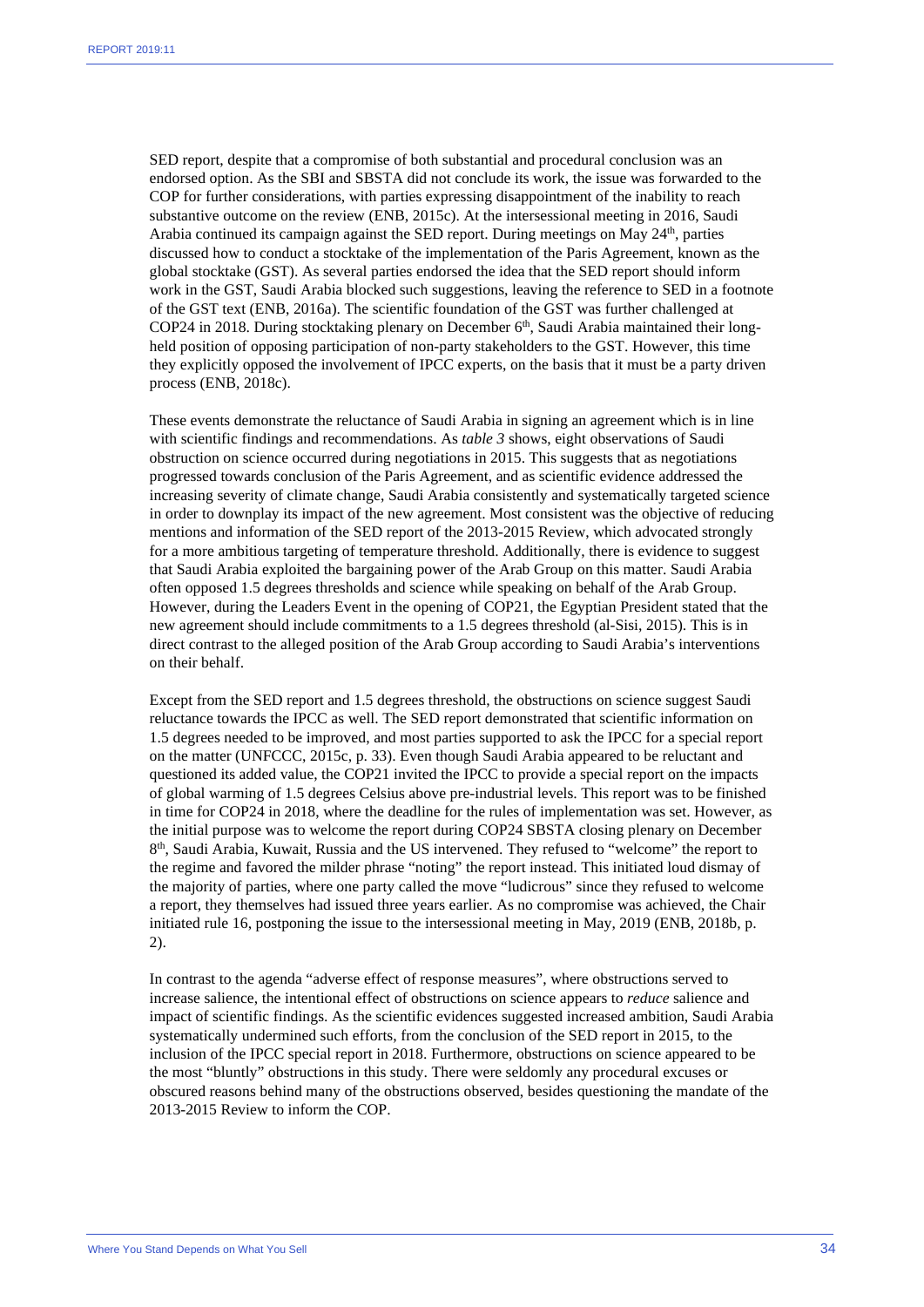#### **4.2.3 Bunker fuels**

Bunker fuels are addressed by SBSTA in order to reduce emissions from international aviation and maritime transport. In the regime, bunker fuels refer to the ongoing work, initiated in 1995 to measure, control and mitigate emissions from international bunker fuels. Countries dependent on fossil fuels export would thereby loose important revenues as a consequence of facilitating mitigation efforts specifically directed to these large sectors. Consequently, Saudi Arabia and other OPEC countries have historically obstructed progress on the matter, where efforts of excluding the item and undermining its relevance has been identified (Depledge, 2008, p. 24). Thus, similar to the adverse effect of response measure, bunker fuels are one of the long-held areas where Saudi Arabia devotes time and resources in order to reduce the impact on its revenues from the oil business. As demonstrated below, Saudi Arabia's objected and delayed decisions on this agenda in order to secure important revenues from oil export.

Obstructions related to bunker fuels appeared most frequently during negotiations in 2018, with two accounts observed at the intersessional meeting, and two at COP24. An additional observation was identified in 2017 during SBI plenary at COP23. However, these obstructions should be considered in relation to each other in order to understand the series of event on the item. All observations concerned issues related to improved energy efficiency of carbon intensive industries. Both the International Maritime Organization (IMO) and the International Civil Aviation Organization (ICAO) presented strategies and ongoing efforts on the matter. Additionally, the joint annual reports of the Technology Executive Committee (TEC) and Climate Technology Centre and Network (CTCN), emphasized industrial energy efficiency as key messages to be forwarded to the crucial COP24 (UNFCCC, 2017, p. 12). Below, the obstructions occurring on this item are presented to illustrate this linkage as well as the consistent opposition from Saudi Arabia on efforts to mitigate emissions from these sectors.

Beginning in 2017 during SBI plenary on November 15<sup>th</sup>, parties adopted conclusions and COP draft decisions regarding the joint annual report of the TEC and CTCN. These two bodies were established by the COP in 2010 in order to facilitate the transfer and development of climate technology and represent the "technology mechanism" of the UNFCCC (TTClear, 2019). After the adoption of the joint TEC/CTCN annual report, Saudi Arabia intervened and stated that they could not adopt such decisions after all. The Chair informed that the adoption could not be reversed, which made Saudi Arabia question the transparency of the process. Conclusions were forwarded to the COP (ENB, 2017d). At the subsequent intersessional meeting in 2018, Saudi Arabia responded to the reports from the ICAO and IMO on emission targets. Of special concern was the "Initial Strategy" of the IMO to reduce emissions by at least 50 percent within 2050 compared to 2008 levels (IMO, 2018). Saudi Arabia underlined that they did not join consensus on this strategy, and further emphasized that it was premature to put carbon restrictions on specific fuels at this stage. During SBSTA closing plenary on May 10<sup>th</sup>, parties diverged on how to welcome the reports, and the Chair initiated rule 16 to postpone the issue to the COP. He further proposed that opposing parties could meet ICAO and IMO at an informal event during COP24 to facilitate agreement, but the proposal was withdrawn as Saudi Arabia objected (ENB, 2018e, p. 11).

During COP24, parties addressed the IMO and ICAO reports at SBSTA plenary on December 2nd. Saudi Arabia reminded the plenary that no consensus was reached, and parties had thus not extended invitation to IMO and ICAO to report on their work to the SBSTA. The Chair intervened and stated that despite lack of consensus at the previous meeting, parties had issued a standing invitation at earlier sessions to let IMO and ICAO report on their work at future sessions. Once the IMO and ICAO reported on their work, Saudi Arabia interrupted and restated that parties did not extend an invitation as no consensus was reached at the intersessional meeting. Parties then convened into informal consultation in order to resolve the matter. Despite the effort, the Chair initiated rule 16 at December  $8<sup>th</sup>$  in order to consider the issue at the intersessional meeting in May. No conclusions on bunker fuels was forwarded to the COP in 2018 (ENB, 2018b, 2018d).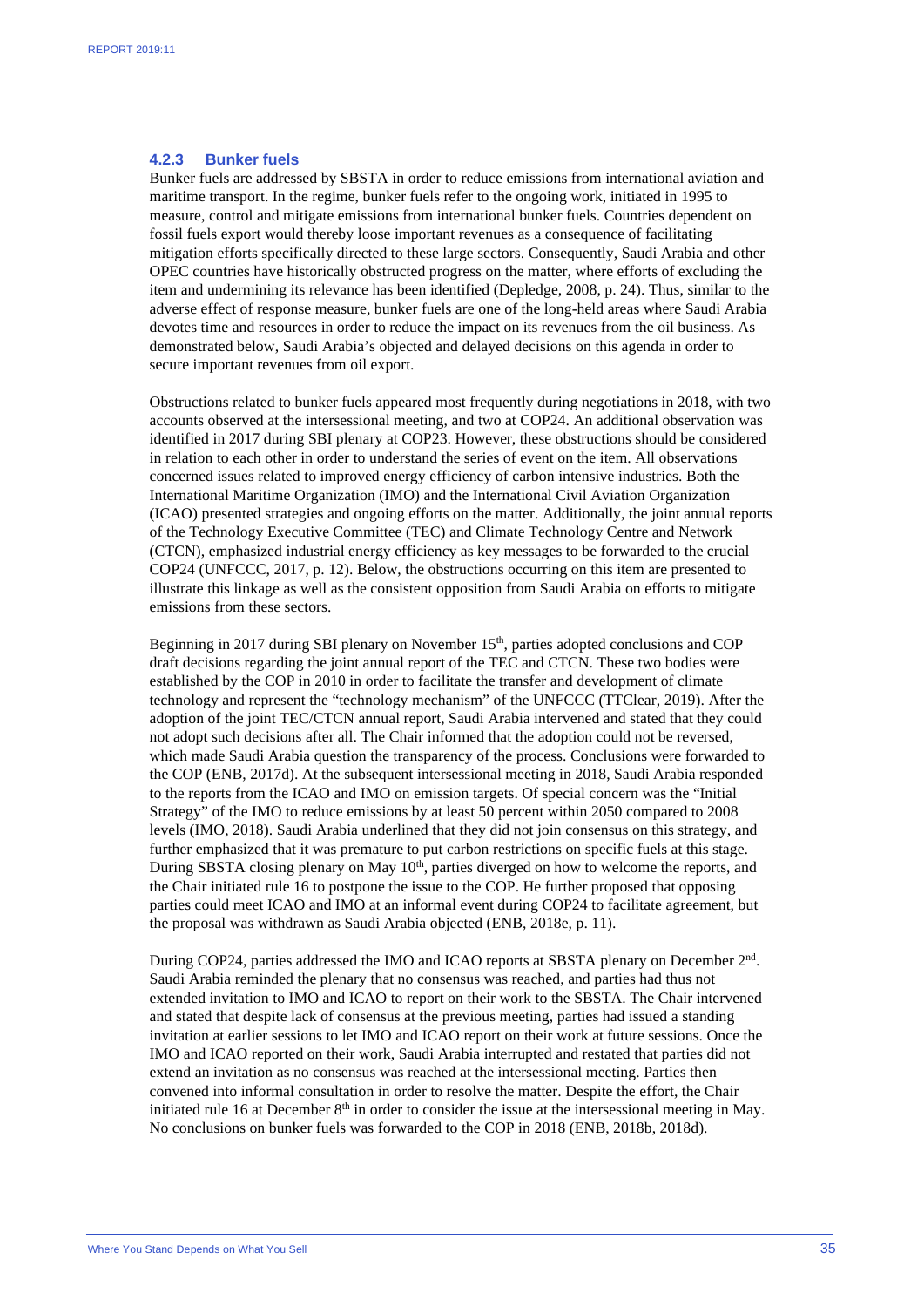The events provided above illustrates two things. First, that the obstructions from Saudi Arabia prevented the COP from adopting conclusions on bunker fuels, and secondly, that Saudi preferences on the matter has remained remarkably stable across decades of negotiations. It is hard to dismiss that the reports provided by ICAO and IMO had an intrusive cause on why Saudi Arabia initially blocked conclusions on this overarching agenda. Once both the annual report from TEC/CTCN and IMO's first initial strategy was published, systematic obstructions from Saudi Arabia was deployed. As mentioned above, in the "post-Paris" phase of climate change negotiations, industrial energy efficiency was increasingly occurring as an important mitigation effort to keep track with the global temperature goals set out by the Paris Agreement. It was one of the key messages in the TEC/CTCN report to be forwarded to the COP23, as well as the initial strategy of the IMO to substantially reduce emissions towards 2050. This implies that as negotiations progressed and the science became more informed on the severity of the situation, Saudi Arabia's oil-market interests eventually prevailed, blocking progress on bunker fuels. This notion seems strengthened once the pattern in *table 3* is considered, where no observations occurred prior to these developments.

#### **4.2.4 Adaptation vs mitigation**

This agenda intends to capture those obstructions where Saudi Arabia frequently addressed the importance of balanced progress between different items in general, and between adaptation and mitigation specifically. Furthermore, the agenda relates to those interventions where Saudi Arabia emphasized the consideration of adaptation as mitigation efforts for developing countries. The agenda thus compiles of several issues treated by the UNFCCC, including nationally determined contributions (NDCs), economic diversification, finance and the contested issue of differentiation. Depledge (2008, p. 15) refers to this compilation of issues as "the adverse effect agenda", describing Saudi Arabia's efforts to "secure its economic future in a carbon-constrained world". However, as negotiations have evolved, the structure of work after COP21 in 2015 was divided into specific *ad hoc* working groups on the Paris Agreement (APA), amounting to the Paris Agreement Work Programme  $(PAWP)^9$  $(PAWP)^9$ . Each of these working groups had its own item to address in order to finalize the PAWP at COP24 in 2018. Despite considerations of effectiveness, this way of structuring the work appeared to be vulnerable for obstructionist behavior. As demonstrated below, Saudi obstruction on the related issues in this item seems to converge towards an overall strategy of postponing issues and slowing progress on all of the working groups on the Paris Agreement.

*Table 3* shows that eight out of ten obstruction related to this item occurred in the negotiations after the Paris agreement was reached. Four of these were observed in 2016, and two were observed in 2017 and 2018. Observations in 2016 consisted mainly of opposition to advance negotiations on specific APA agenda items on the grounds that it was premature. During the intersessional meeting in 2016, Saudi Arabia opposed focused submission on the transparency framework on such grounds (ENB, 2016a). Furthermore, at the subsequent COP22 in Marrakesh, Saudi Arabia blocked technical work on three APA items, namely on the GST (ENB, 2016d), mitigation (ENB, 2016b) and transparency, stressing it was premature and added that "progress should be balanced across all [APA] items" (ENB, 2016c). On adaptation however, Saudi Arabia called for the same technical work it had opposed in the other APA workstreams (ENB, 2016b).

During negotiations at the intersessional meeting in 2017, progress on mitigation was slowed down on May  $11<sup>th</sup>$  as negotiations on the item seemed to advance faster than adaptation (ENB, 2017b). Prior to this obstruction, on May  $8<sup>th</sup>$ , Saudi Arabia had underlined that balanced negotiations must be upheld in order to ensure a package in time for 2018. The Saudi delegate added that balanced progress between mitigation and adaptation was of special concern (ENB, 2017a). Interventions of such kind continued in the negotiations during 2018 as well. At the additional session in Bangkok, prior to the deadline for operationalization at COP24, Saudi Arabia responded to an intervention made by the EU, who warned against measuring progress based upon the number of iterations of

<span id="page-36-0"></span><sup>9</sup> APA agenda item 3-8: mitigation (3), adaptation (4), transparency framework (5), GST (6), modalities and procedures (7) and further matters (8).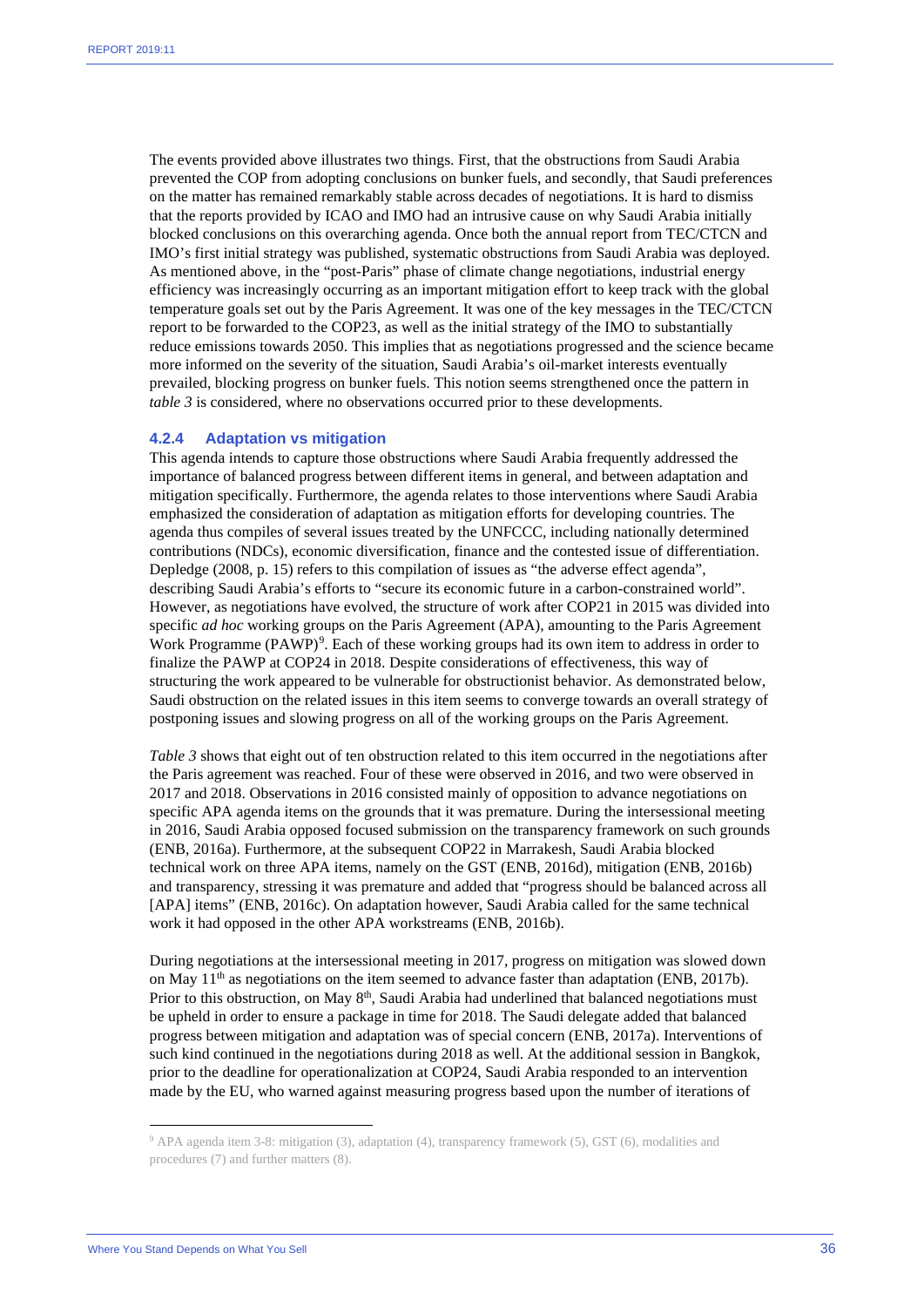text on each item. Saudi Arabia reaffirmed that in order to assure a balanced process, two iterations of text on all agenda item was necessary (ENB, 2018a). The claims of such balanced progress were maintained during negotiations at COP24. Half way through the technical week, Saudi Arabia warned that without a balanced package, there would not be any COP decisions. They were addressing what they considered to be an emerging imbalance of progress between APA, SBI and SBSTA items (ENB, 2018c).

Some of these observations may seem constructive, as a balanced outcome was necessary in order for it to be in line with the principles of equity outlined in the Paris Agreement (UNFCCC, 2015b). However, the lack of flexibility on the matter witness of a systematic assertion of equal advancement. This ultimately slowed overall progress as contested issues on one item, blocked the entire package from moving on. In relation to this, many of the contested issues resurfaced during negotiations on the operationalization of the agreement. Recalling the ambiguity in the text of the Paris Agreement, issues like differentiation demonstrated that it was far from resolved once talks on operationalization began. Especially Saudi Arabia and the LMDC interpreted differentiation as it traditional had been applied in the UNFCCC, often referred to as "bifurcation" as it leaves no room for considerations of grades in the binary divide between developed and developing countries (ENB, 2016e, 2017c, 2018b). This interpretation was also suggested to be applied systematically in all APA agenda items, while opposing various forms of differentiation on each item which was initially agreed upon in 2015 (ENB, 2016e, p. 19; Rajamani, 2016, p. 509).

It is widely held that the various views on differentiation represents one of the more contested issue in the climate change regime, albeit that the matter enjoyed some resolution in 2015. The developed countries refrain from any propositions on differentiation that exclusively entails bifurcated approaches. While systematically proposing and demanding such bifurcation, and simultaneously demand strict equal progress on all items, it is hard to consider such behavior as constructive bargaining. Additionally, mitigation and adaptation enjoyed special attention in this respect, as Saudi Arabia refused to let negotiations on mitigation advance before agreements on text iterations in the adaptation workstream was reached. Thus, "the adverse effect agenda" of Saudi Arabia appeared to be tied together with strict calls for balanced progress. This eventually led to slowed progress as contested issues like differentiation frequently resurfaced. Especially in discussions related to mitigation and national determined contributions (NDC's), where Saudi Arabia reaffirmed at COP24 that economic diversification should be considered as mitigating measures (ENB, 2018b).

#### **4.2.5 Remaining observations**

The previous sections were intended to structure the observations in order to determine where Saudi obstructions occurred, and how it affected the negotiations. The results showed that four overarching agendas appeared consistently in the observations, and together consisted of 35 out of 45 obstructions identified. As *table 3* demonstrates, ten additional observations are yet to be accounted for. It was not possible to determine how these obstructions served substantial matters, nor how they could be included in the four overarching agendas. However, they do share the general characteristic of being obstructions concerning procedural matters. An important clarification here is that many observations was obscured as procedural matters, but these where initially identified to serve substantial matters. Below, two events are highlighted in order to demonstrate the nature of the remaining observations not attended for.

At the intersessional meeting in Bonn, 2012, parties were requested to elect the chairs to the "ADP, the body which would facilitate the negotiations on the coming Paris Agreement. In plenary 18 May, Saudi Arabia, supported by Kuwait, Egypt, India and China, made calls for a conflict of interests towards the COP Vice President Robert Van Lierop from Suriname, on the grounds that he represented the same regional group (Latin America) as one of the nominees to the ADP chair. Saudi Arabia further stated that the Vice President should refrain from taking any part in the election, igniting loud dismay by parties for such accusations and calling them "unjustified" and "unfortunate" (ENB, 2012a). Since no consensus emerged on the issue, the ADP agenda was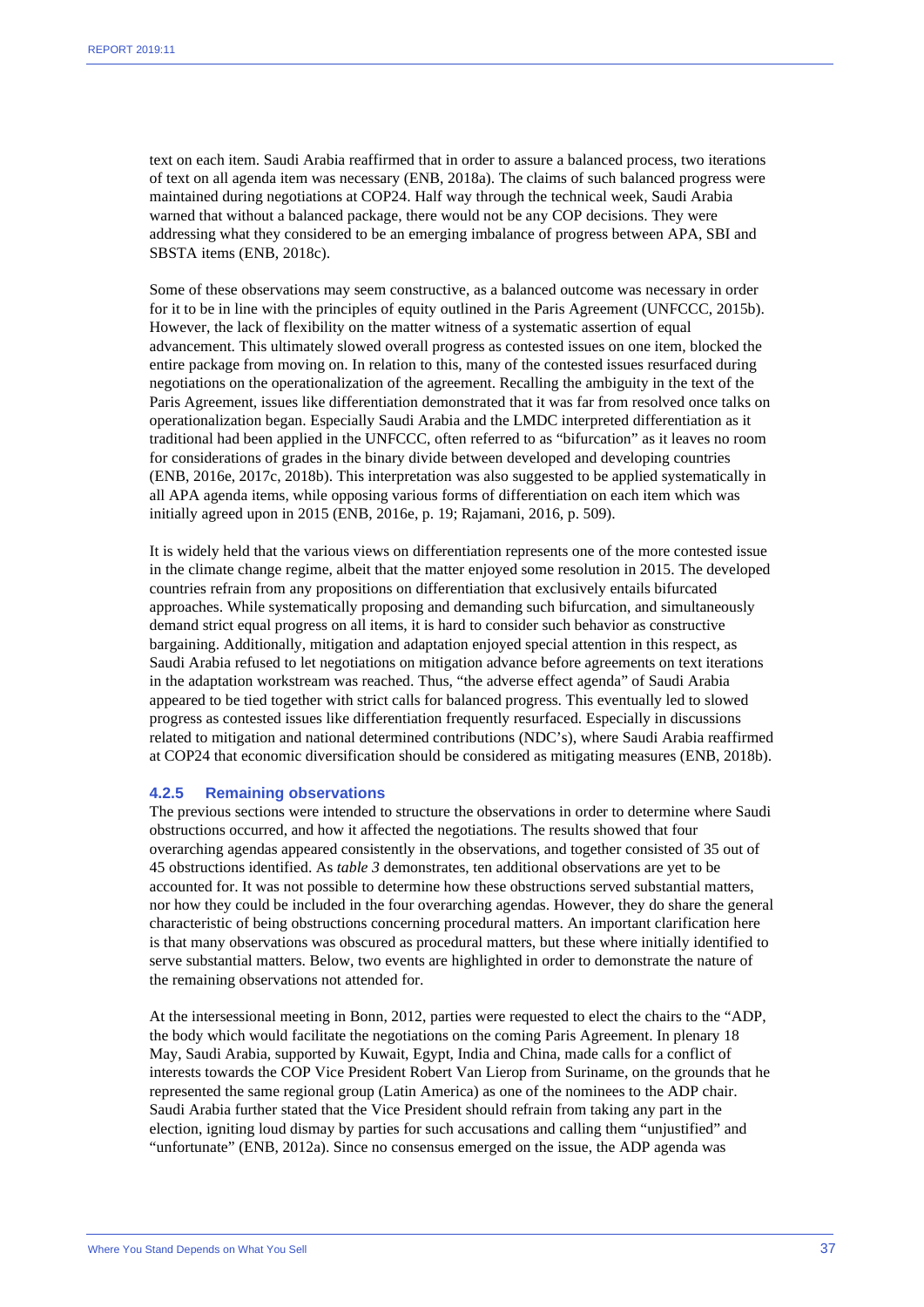postponed. The next day, the plenary reconvened since the COP president designated Sandea de Wet from South Africa to run the ADP on the president's behalf. This would meet the objections raised the day before and allow for the ADP agenda be adopted. However, Saudi Arabia intervened and stressed that the agenda for the ADP must be adopted by an elected officer and questioned how the ADP could even begin its work without a chair.

These obstructions had severe impact on the progress of the negotiations. As the reports demonstrates, these obstructions eventually lead to a deadlock in the ADP and lasted until the closing plenary on May  $25<sup>th</sup>$  (ENB, 2012c). It is hard to determine how these obstructions served any specific position or agenda beyond the interests of slowing progress towards Paris in 2015. The same ambiguity appears to reflect the second event occurring at the ADP 2-4 session in 2014. On March 10, Saudi Arabia supported a proposition of establishing a contact groups to structure work at future ADP sessions, arguing it would allow for direct engagement with the texts. The ADP Co-Chair emphasized that he would allow the proposal, provided that text submissions and the agenda remained the same as in previous sessions. Saudi Arabia then intervened and ignited a procedural debate by problematizing the absence of method on how text development should occur, despite that the Co-Chair had emphasized same mode of work in the new contact group. Delegates where referring to such concerns as "red herring" of substantial matters since the contact group actually represented little changes in structuring the work (ENB, 2014a, p. 4 and 17).

#### **4.3 Implications**

In the following, a short summary of the findings is provided, before highlighting some important implications for this study. With regards to the findings, three key insights can be summarized from the analysis. First, the amount of obstructions appeared to increase towards the crucial meetings in 2015 and 2018, suggesting that as stakes in the negotiations were raised, so too did the number of obstructions. Second, obstructions appeared to orientate around four overarching agendas with an additional consideration of remaining observations as procedural matters. The evaluation of each of these agendas revealed that Saudi Arabia maintained their position from prior session when decisions were intended to be adopted. For instance, the SED-report was categorically blocked from reception to adoption. Additionally, all agendas appear to relate to Saudi Arabia's interests in preserving oil revenues. Third, the pattern of obstructions is considered to be stable and consistent across years, as the analysis revealed long-held positions to be prominent in recent negotiations as well. Specifically, these positions relate to the overarching agendas and were obstructed by demands for special provisions related to adaptation and response measures, blocking decisions related to bunker fuels, and reduce the saliency of scientific foundation and guidance.

The analysis demonstrated that Saudi Arabia deployed in all 45 obstructions during negotiations from 2012 to 2018. However, to what extent the number of obstructions represents the actual issue is hard to say for certain. On one hand, the analysis only includes data that is publicly available in order to ensure transparency of the study and enable systematic review of negotiations stretching for years. Accounts of closed informal sessions are seldomly publicly available and would not be applicable in order to assess obstructionist behavior over time. The analysis thus relied on accounts provided by the ENB reports in open meetings, where they allow for party names to be noted in the interventions made during talks in plenary session and open contact groups. However, open plenary meetings at COPs is the only body where decisions can be adopted in the UNFCCC. Events where parties blocked decisions or delayed adoption are thus included in the reports with party names. On the other hand, informal sessions and closed meetings are an important part of the UNFCCC process to ensure consensus among parties. In this respect, as no informal sessions or closed meetings are considered, the amount of obstructions can therefore be expected to be higher.

In relation to the empirical basis, the analysis relied upon descriptive accounts from the ENB reports, which strives to be objective and unbiased. However, loss of information occurs once such considerations are attended for. As mentioned above, the reports include recounts of events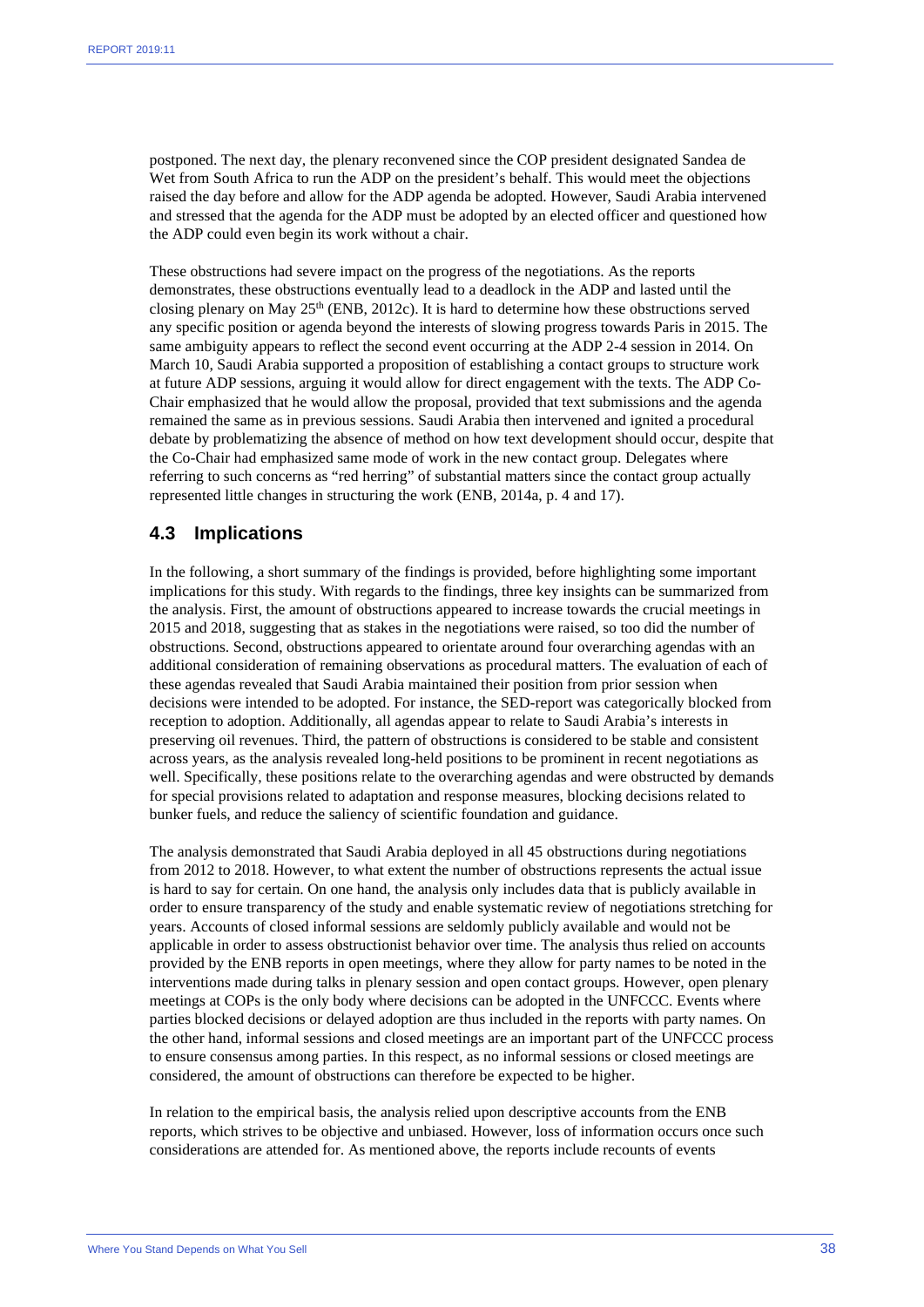occurring at closed sessions in their daily reports, but these do not include information on partynames of the interventions. For the purpose of this study, party-names was a necessity in order to determine whether or not potential obstructions was initiated by Saudi Arabia. These recounts were therefore not considered. As a consequence, important data on Saudi Arabia's behavior may have been left out. Furthermore, the analysis focuses on Saudi Arabia, and do not consider party coalitions such as the LMDC or the G77/China, where Saudi Arabia is a member. Evident in the reports, LMDC and Saudi Arabia aligned their position on several issues, especially concerning bifurcation and adaptation. The result may therefore not provide the totality of Saudi obstruction as these circumstances are unaccounted for. The results do provide important insights on how Saudi Arabia evolved, behaved and obstructed progress throughout negotiations on the Paris Agreement, but important data on inner workings of alliances and closed meetings are not considered.

The literature demonstrates that it is the sustained use of obstructionist tactics over time that separates systematic and occasional obstructionist behavior. Additionally, the obstructions are often intended for the general thrust of the negotiations by slowing it down using different tactics (Depledge, 2008, p. 10). In order to determine accounts of obstructionism, the analysis relied upon seven traditional tactics of Saudi obstructionism, identified by Depledge (2008). These were applied as indicators in order to structure the data and determine the nature of each observation of obstructionism (see *table 2)*. However, these tactics were not mutually exclusive and depended upon contextual considerations in order to determine which type of tactic was at hand. For instance, the tactic labeled "holding out", referred to those situations where Saudi Arabia refused to join consensus (Depledge, 2008, p. 25). It was therefore necessary to track process on several issues to make sure that the obstruction at hand was correctly labeled. For instance, obstructions on the SEDreport seemed to be obstructed on procedural terms, but as events evolved, these was eventually labeled as "holding out" since Saudi Arabia refused to join consensus on the matter. Additional cases of ambiguity relate to those situations where Saudi Arabia refused to consider items, on the grounds that they viewed them prematurely. Once these observations were considered in relation to other observations, they were labeled as "parallel progress" as they proved to be obstructed due to lack of advancement in other APA agenda items. Context and chronology were therefore vital in order to ensure correct labeling. However, some degree of interpretation was necessary in cases where the ambiguity could not be resolved by considerations of contextual chronology.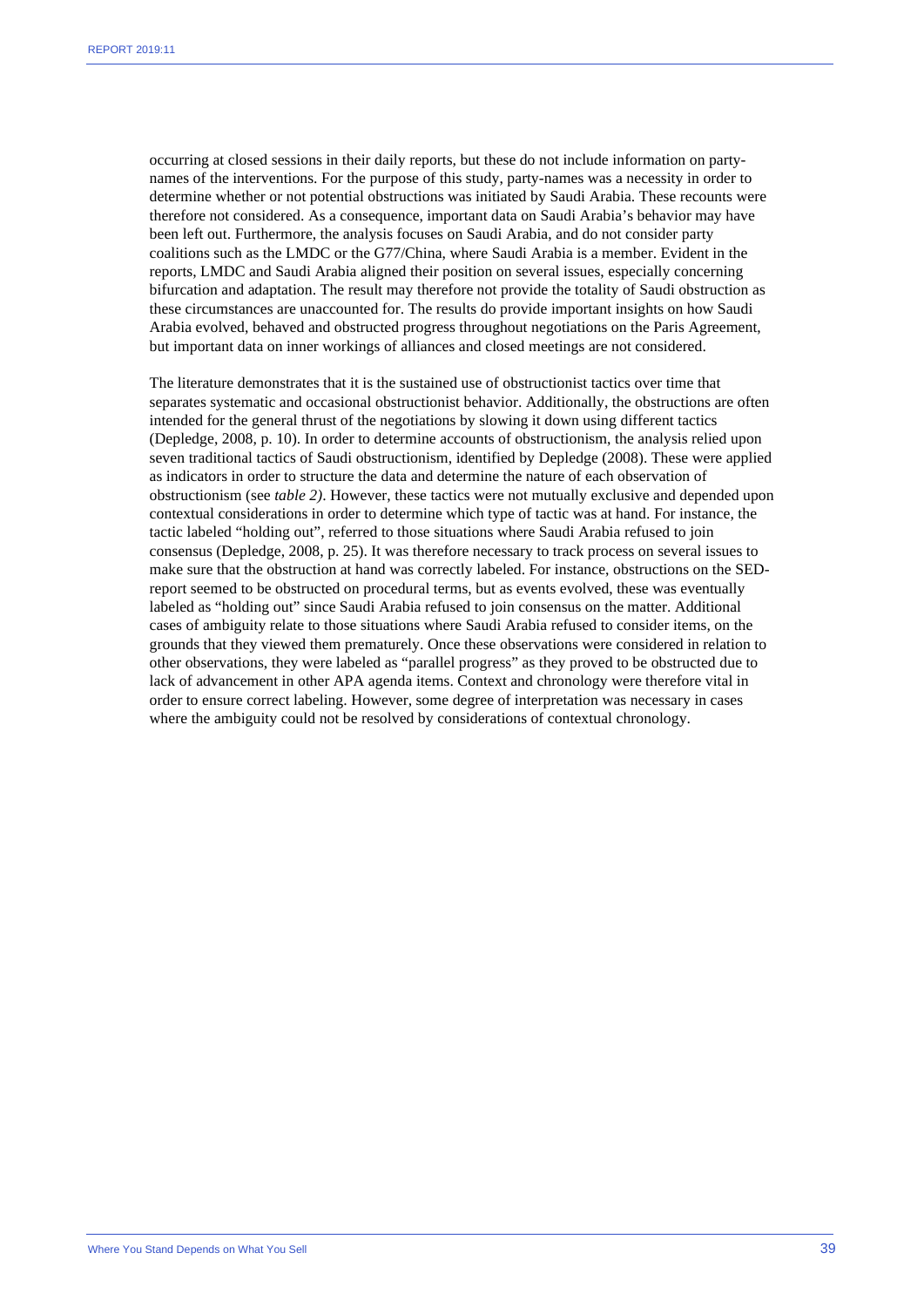### **5 Discussion**

This chapter contains the discussion related to the findings above. It will start to consider the derived expectations introduced in chapter three in order to discuss how they implicate Downie's theoretical framework. Furthermore, section 5.2 will discuss broader theoretical implication and consider the findings in relation to some of the notions posed in the introduction. The section will introduce the feasibility of specifying the argument of neo-realist assumptions of state behavior and demonstrate how the findings lend support for such propositions. Section 5.3 introduce a discussion of obstructionism and the ambiguity related to the concept. It will offer alternative perspectives on Saudi Arabia's obstructionist behavior in order to demonstrate how ambiguous obstructionism appears in relation to the perspectives adopted.

#### **5.1 Assessment of the expectations**

Chapter three presented the empirical expectations derived from theory. In the following, each expectation is evaluated and discussed in relation to the findings, followed by some general remarks on theoretical implications of the findings.

The first expectation derived from theory was: "The trend of obstructions is pointing downwards in the ratification phase". Evident in *figure 1*, the results are indicating that the opposite occurred. The number of Saudi obstructions increased toward the meetings in 2018 after a downward trend in 2016 and 2017. Isolated, this downward trend is in line with theoretical suggestions. As pressure increases on delegates, the cost of behaving obstructive increases as well since talks are progressing in a negotiation climate where consensus about the problem is established. The theory implied that parties are approaching the stage of a mature game in the ratification phase (implementation phase in this study) (Downie, 2014, pp. 171-174). This suggests that as negotiations evolve in the ratification phase, the conditions for obstructionist behavior are worsened compared to the earlier stage of the negotiations. During the ratification phase, the pressure from external factors can be supplemented with pressure from constructive management by NGO's. An important and powerful actor in this respect is the Climate Action Network (CAN), a global network of 1.300 NGO's, representing 120 countries. During COP24 in 2018, CAN awarded Saudi Arabia and its coalitional partners three "fossil of the day" in a row for opposing scientific findings from the IPCC (CAN, 2018). These awards are made public by daily newsletters which is distributed to delegates and observers on every morning during the negotiations. There is therefore a certain degree of shaming in obstructing progress in the phase where such actors can align their lobby with improved scientific findings.

Yet, the obstructions increased in 2018 as the rules of implementation was to be adopted. These findings suggest that the constructive management of interested actors and networks, as well as the influence from external factors, did not have the intended effect on Saudi Arabia's obstructionist behavior. Thus, the empirical findings in this study are not in line with the first expectation derived from theory.

The second expectation was "The number of obstructions is highest in the bargaining phase". Downie suggested that in the first phase of the negotiations, when parties engage in talks concerning a tentative agreement, cost-benefit calculations are intangible. Additionally, stakeholders are not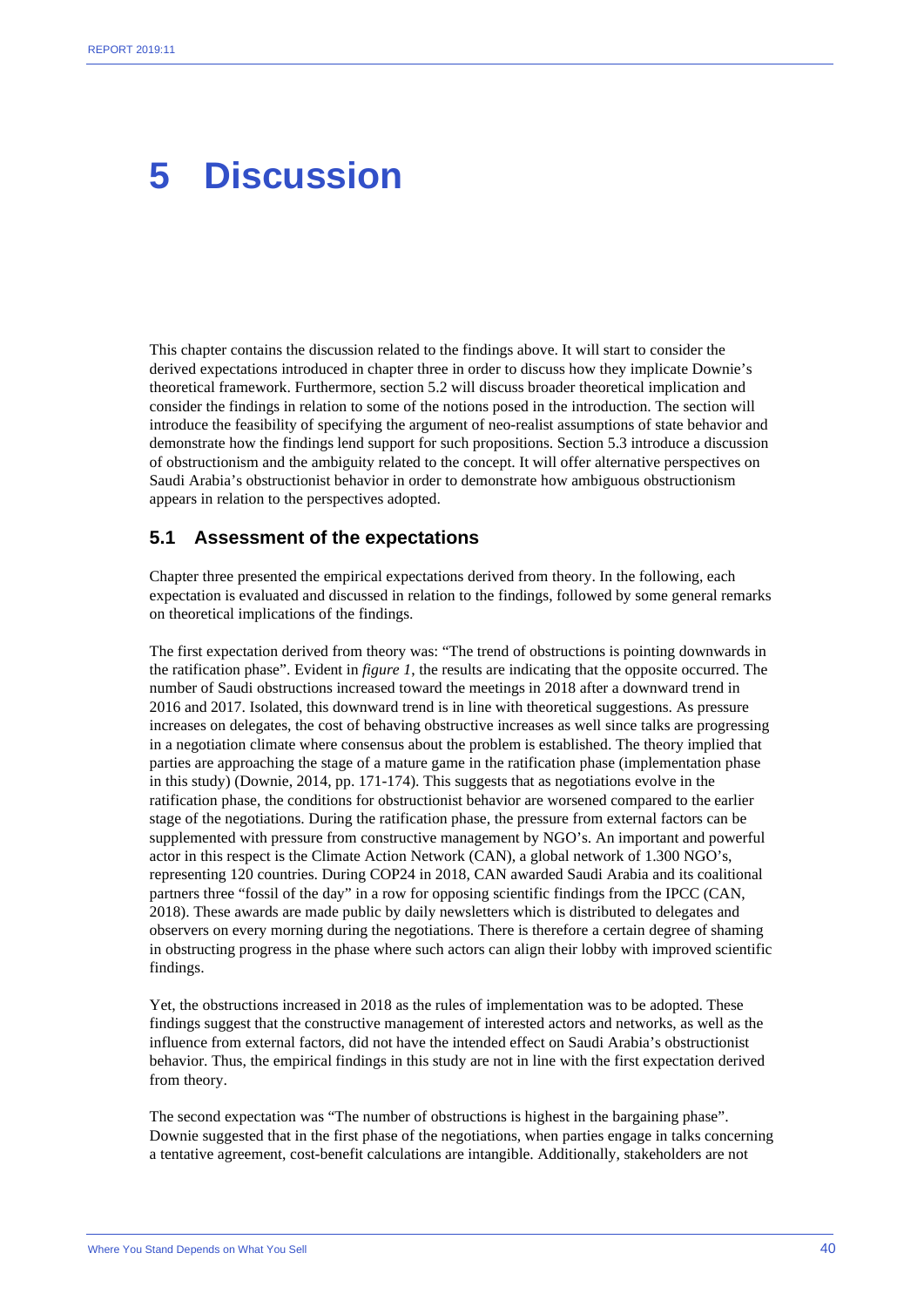completely mobilized and the political stakes are much lower here than in the ratification phase (Downie, 2014, p. 169). Conditions for obstructions are therefore more favorable in this phase, as it is easier to obscure them in procedural concerns where the cost of obstructive behavior are considerably lower compared to the mature game. Furthermore, some additional circumstantial indications favor this expectation. Saudi Arabia was considered to be a systematic obstructionist prior to the launch of the negotiations on the Paris Agreement in 2012 (Depledge, 2008). This suggests that when time is accounted for, Saudi Arabia's systematic obstructionism should be more prominent in 2012 than in 2018. Additionally, the bargaining phase in this thesis contains of four years with negotiations, while the ratification phase containts three. Thus, it is more likely that the number of obstructions were higher in the ratification phase, once these circumstantial and theoretical considerations are taken into account.

As *table 2* demonstrated, the opposite occurred here as well. The number of obstructions in the bargaining phase was 22, while the implementation phase consisted of 23 instances. Although the difference is modest, separated by one instance, it contradicts both the theoretical propositions and the circumstantial indications that suggested the opposite. Related to the previous expectations, the amount of obstructions in 2018 determined much of the outcome. As the amount of obstructions had steadily reduced or remained stable in all sessions in 2016 and 2017, the amount increased again to the same level as in 2015, ultimately amounting to ten observations. As demonstrated in *figure 1*, obstructions in both COPs and other sessions increased as the process culminated to finally adopt the rulebook to operationalize the Paris Agreement. Additionally, as the number of obstructions was close to equally distributed between the phase, it lends supports to the notion of systematic obstructionism, characterized by the *sustained* and aggressive use of tactics over time (Depledge, 2008, p. 10). Thus, the empirical findings of this thesis do not support the second expectation either.

Depledge (2008) defined systematic obstructionists as the "sustained and aggressive use of obstructionist tactics over time, targeted at the general thrust of the negotiations" (p. 10). She suggests they are seeking as little progress as possible and would prefer that the negotiations do not lead to an agreement. However, the analysis demonstrated that there are indications pointing towards a balancing act, coined by Glozman et.al (2015). Additionally, the Paris Agreement and its rulebook was agreed upon within both deadlines in 2015 and 2018. If Saudi Arabia preferred no agreement, it suggests that they failed with their obstructionist campaign. On the other hand, as there are evidences to suggest that Saudi Arabia is engaging in a balancing act, they would indeed prefer agreement but one that sustained their national interests. This is an important distinction, because it alters the way obstructionists behave compared to those actively seeking the negotiations to fail. Obstructionists engaged in the balancing act are deploying both cooperative and competitive tactics in order to preserve cooperation but avoid agreement that would potentially harm their national interests. This further complicates the issue of diagnosing obstructionism, because no countries would be content with an agreement that harms their national interests. Section 5.3 will resume these points in a broader discussion on obstructionism and its ambiguity.

The third expectation turns the attention away from quantitative considerations and focus on how the obstructions occurred, and how they potentially sustained the Saudi position. The expectation was "Saudi Arabia's preferences are fluid". In theory, this propositions rests upon the belief that state preferences are socially constructed, and thus manipulable by actors and networks engaged in the cooperative constellation (Downie, 2014, p. 174). During prolonged negotiations, state preferences will ultimately change as a consequence of these influences. This assumption also represents, to some extent, the necessary theoretical conditions needed in order to adopt the understanding of how state preferences and behavior occur in prolonged negotiations. In order to investigate these perceptions, a study was conducted on how the obstructions were distributed. The result of this procedure was summarized in *table 3.* 

The findings illustrated that Saudi Arabia obstructed on issues that appear to maintain their oil interests, both domestically and internationally. As mentioned in chapter one, this is an important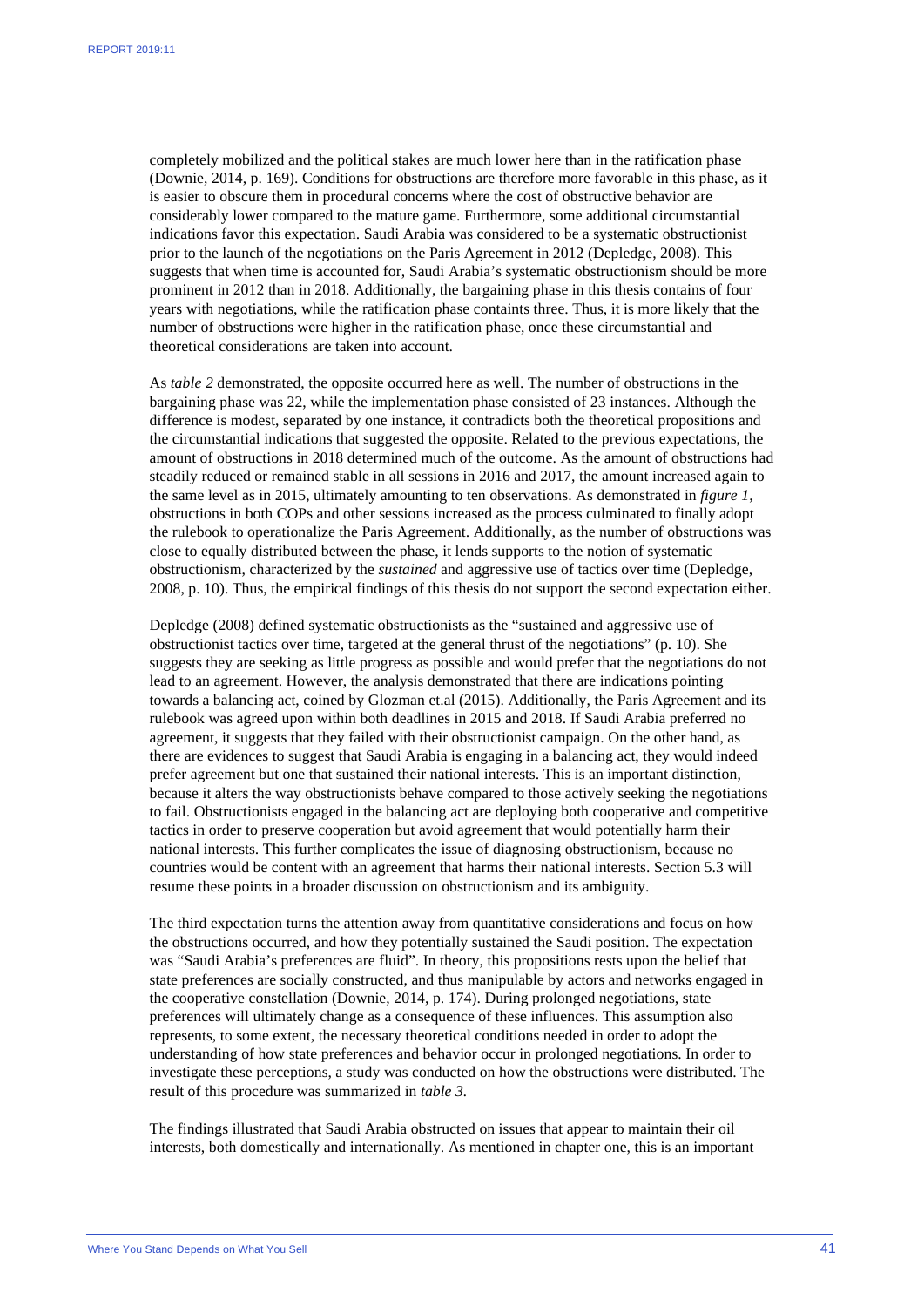reason for why Saudi Arabia has more to gain by staying at the negotiation table, rather than pursuing efforts to influence process from outside. In order to influence decision-makers and the regulation adopted towards the global energy market, the UNFCCC represents a vital institution to obtain such strives. There are two important reasons for this. The first is that the UNFCCC is a defining feature on the global energy landscape in terms of reducing demand of fossil fuels and improve the prospects for renewable energy. Secondly, all efforts to pursue such intentions relies upon scientific reviews by the IPCC. The reviews inform parties, and the world, about the status of our climate in relation to intended climate action and ambition levels. These features combined send strong signals of how our global energy future should look like, and which measures needs to be taken in order to preserve our climate in the process. This may produce ripple effects in terms of long-term investments in energy industries, as well as the competitiveness of renewable resources in the fossil based global energy system. For instance, future projections are favoring renewable sources of energy relative to fossil fuels. According to the latest report from the International Renewable Energy Agency (IRENA), it concludes that renewable energy will be competitive in pricing, capacity and installed cost within the range of 2020 to 2022 (IRENA, 2018, p. 57). Additionally, as the analysis demonstrated, IMO launched their first climate action strategy in 2018 in order to curb emissions from the global shipping industry within 2050. In order to achieve this, a key tool was to enhance energy efficiency (IMO, 2018).

The UNFCCC thus represents an important player in terms of global energy supply and demand. For this reason, Saudi Arabia has historically participated in the regime in order to preserve their oil interests internationally, by securing demand and prevent efforts to reduce global consumption (Depledge, 2008; Krane, 2019). Domestically, they have lobbied the regime for special provisions destined for oil-dependent developing countries. These provisions are framed as adaptation needs in the form of technical and financial assistance (Depledge, 2008, p. 15).

In light of recent negotiations, this notion of Saudi Arabia's behavior appeared to be present today as well. As *table 3* illustrates, the majority of obstructions identified related to four key agendas. Adverse effects of response measures were one of these agendas. It represents the core of the special provisions demanded by Saudi Arabia in previous years of negotiations, were the analysis found that obstructions sought to increase the saliency of the issue. On the other hand, science appeared to be obstructed in order to reduce its saliency and impact. Eight obstructions appeared in 2015, close to the deadline of the Paris Agreement were Saudi Arabia refused to join consensus on a 1.5 degrees threshold. Furthermore, in 2018, Saudi Arabia followed up some of their obstructions from 2015 as they refused to adequately recognize the 1.5 degrees special report from IPCC. Obstructions deployed on bunker fuels are another key target that has been historically pursued by Saudi Arabia. The findings suggested that the initial purpose was to block efforts to promote industrial energy efficiency targeted at key carbon intensive industries. Finally, the last agenda identified where obstructions occurred most frequently was termed "adaptation vs mitigation". It referred to the way Saudi Arabia blocked or delayed progress on mitigation in order to improve talks on adaptation. It thus impinges on one of the special provisions traditionally demanded by Saudi Arabia. One important issue in this respect was that economic diversification should be considered as mitigation efforts.

Based on the findings in this thesis, Saudi Arabia's preferences appears to be consistent and predetermined by their national interests in oil. There are not any evidences in the data to suggest that Saudi Arabia changed their position, which would lend support to the notion of fluid preferences. Their position on adaptation, response measures and bunker fuels proved to be prominent throughout negotiations from 2012 to 2018, as it has been in previous years as well. Additionally, the Saudi position towards science did not change in despite of increasing pressure from several actors, chairs and other parties. Thus, in relation to the findings of this thesis, the third expectation is not supported as Saudi Arabia remained consistent in the objections and maintained their traditional positions.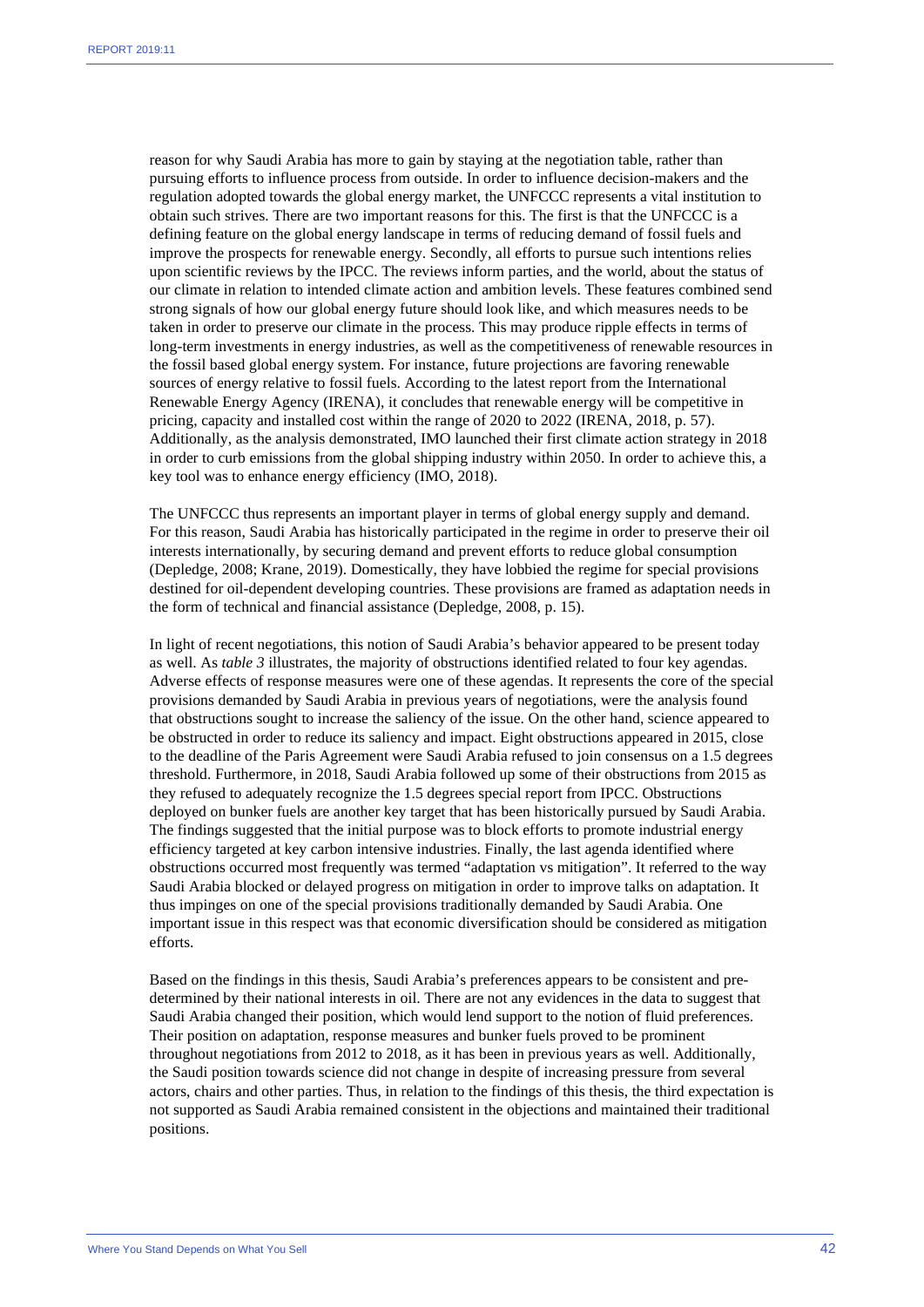#### **5.2 Theoretical implications**

The design of this thesis was a single case study with an influential case in consideration. The case of Saudi Arabia was further considered to be a least likely case in relation to Downie's theoretical framework. This attribute suggested that if derived expectations holds true for the case, the theory is assumed to be considerably strengthened. However, no expectations enjoyed support in this study. In fact, the opposite of the first and second expectation occurred as Saudi obstructions increased late in the implementation phase in 2018. Furthermore, Saudi preferences did not appear to be fluid, as long held positions and consistent posture against science was prominent in recent negotiations as well. Thus, in relation to these findings, Downie's framework appeared to be inconclusive in terms of systematic obstructionist behavior in international negotiations.

In terms of theoretical implications, least likely cases offer less optimal basis for assessing strength and weaknesses since it was assumed in advance that it was a tough test for Downie's framework. However, two important insights can be highlighted in order to accommodate for this loss. The first is that some results appeared to directly contradict the logics in his framework. The concept of immature and mature game was useful in order to understand the condition Saudi Arabia sworn to. The results support the notion of an immature game but as negotiations evolved, Saudi Arabia appeared to sustain this immature condition instead of changing their behavior towards a mature game. Thus, Saudi Arabia's position appeared to be unaffected by the evolvement of the negotiations, which was one of the key mechanisms in order to understand state behavior in prolonged negotiations. The proposed mechanism was that as negotiations evolve, the possibility for internal and external influence increases. This notion is shared by liberalism and constructivism as well, highlighting how states are affected by other variables than the neo-realist assumption of economic and security concerns (Downie, 2014, p. 174). This insight has further implications for international relations theory, which relates to the second insight drawn from this study.

The second insight relates to broader implications in terms of international relations theory and the history of climate change negotiations. The empirical scope of this thesis only concerns the latest rounds of negotiations. It does not account for the fact that states have engaged in the UNFCCC since 1992. Saudi Arabia's previous behavior was highlighted before the baton was taken to study recent negotiations, but the continuity of the UNFCCC in relation to Saudi Arabia is yet to be addressed in theoretical terms. The negotiations considered in this thesis thus represents the culmination of 20 years of earlier efforts to address climate change. Yet, the analysis demonstrated that Saudi Arabia's position has remained remarkably stable. Despite indications of a revised climate posture, the conclusive results lend support to a persistent behavior characterized by systematic obstructionism targeted at science, bunker fuels and special provisions related to adaptation needs.

This conclusion raises multiple questions of regime effectiveness, diffusion of interests and the malignancy of energy interests itself in environmental cooperation. As mentioned in chapter one, oil is not just a commodity for Saudi Arabia. It plays an important part in how the al-Saud family's power is legitimized, as well as amounting to approximately 50 percent of the kingdoms gross domestic product (Karim, 2017, pp. 74-75; OPEC, 2019). Thus, it is reasonable to assume that climate action and ambition impinge on national security concerns in Saudi Arabia, as oil is considered to be vital for sustaining domestic order and status quo. This lends support to neo-realist assumptions of state behavior, rather than the institutional belief that regimes and actors promotes learning which eventually will soften extreme positions (Depledge, 2008, p. 29; Downie, 2014, p. 174; P. Haas, 1992, p. 3). As Grundig (2006, p. 798) argues, international relations theory would gain by specifying the empirical domain and identify the conditions under which neo-realist assumptions are valid. He finds support for his proposal that when economic costs are high enough in collaborative constellations, it eventually leads to security implications that will invoke relative gains concerns. This impedes cooperation unless economic costs are altered to the extent that it has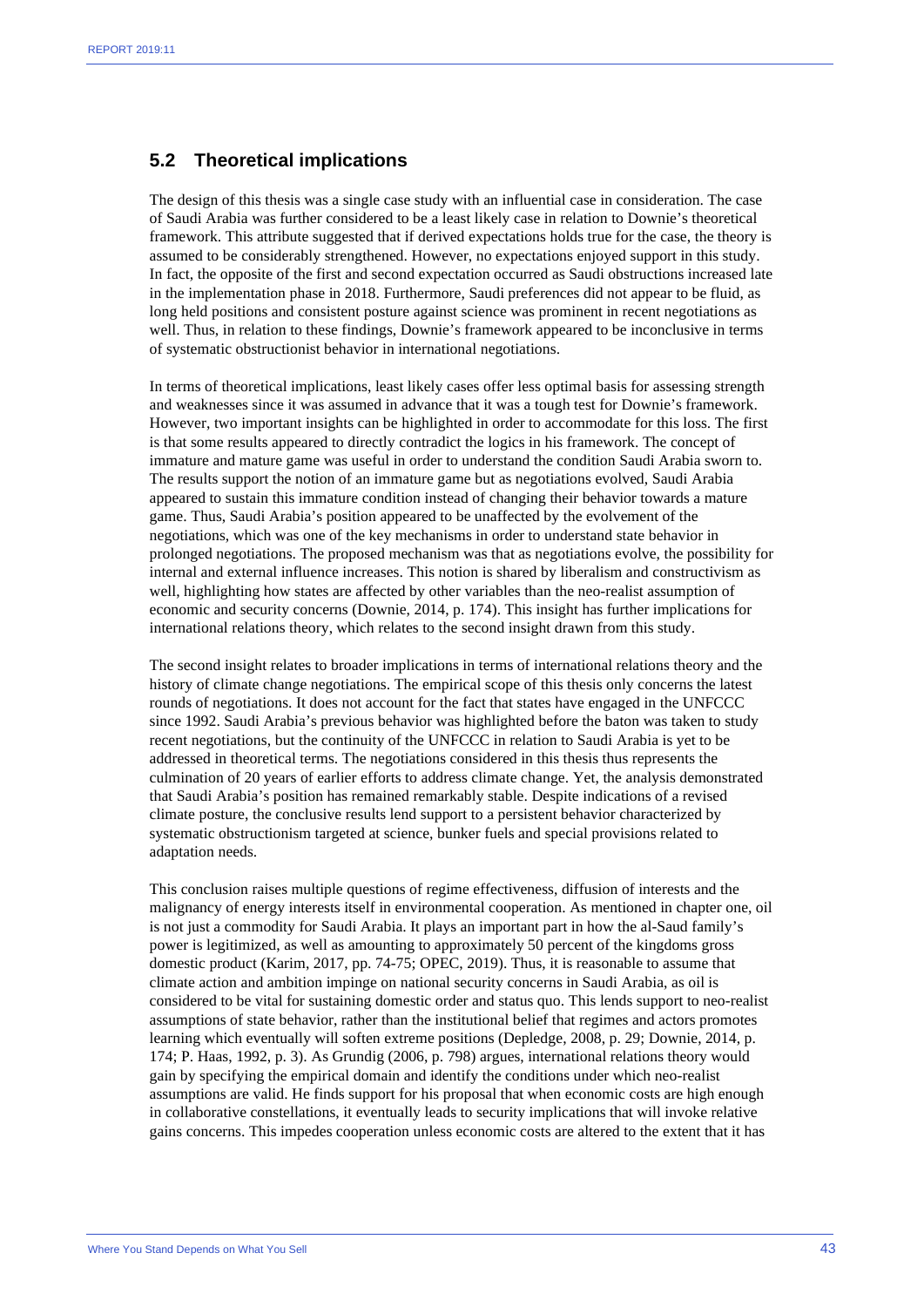no security implications. By specifying the neo-realist assumption of relative gains in environmental cooperation, the empirical results in this thesis appears to support such propositions.

As intergovernmental cooperation includes nation states actors worldwide, the effort of explaining political dynamics should not dismiss neo-realist assumptions of power, security and relative gains from the explanations. For instance, an analysis of US withdrawal from the Kyoto Protocol in 2001, suggest that the decision was motivated by, among other things, relative gains concern towards China (Vezirgiannidou, 2008, p. 53). This notion resembles to a large extent President Trumps argumentation of withdrawing from the Paris Agreement in 2017. He stated that "The Paris Climate Accord is simply the latest example of […] an agreement that disadvantages the United States to the exclusive benefit of other countries" (Trump, 2017). He exemplified this disadvantage with American emissions and costs relative to Chinese circumstances and how the agreement favored China more in this respect.

In terms of the saliency of relative gains concerns for Saudi Arabia, the empirical basis for thesis provides only plausible indications of such. It argues that the conditions for relative gains are met, but further investigation is necessary to confirm this notion in terms of Saudi Arabia. However, the threat imposed by a carbon-constrained world represents key challenges to the Saudi economy. If they fail to diversify their economy away from oil dependence, consequences may pose national security implications for the ruling elite. For this reason, lessons from the Arab Spring are most certainly addressed in the Saudi corridors of power. These challenges relate to the final section below in this chapter, which address some of the ambiguity and methodological difficulties in assessing obstructionist behavior.

#### **5.3 Alternative perspective**

As this thesis have demonstrated, obstructionism is a term clothed in ambiguity. Actors behaving as such are obscured as sincere bargainers, and effect negotiations to a large extent. Yet, it is a rather unstudied phenomenon compared to its disproportional influence on cooperative constellations in consensus regimes. For instance, the literature did not provide any guidelines in how to determine obstructionism, except for utilizing temporality in order to assess behavior over time (Depledge, 2008; Wallihan, 1998). Additionally, obstructionists engaged in a balancing act are *not* directly avoiding agreement, nor actively seeking as little progress as possible as Depledge (2008) suggested.

In conceptualizing obstructionism, one has to take into consideration that the term may be conditioned by the researcher's perspectives and contextual considerations. To illustrate, it is a common belief that states are defending their national interests when they engage with each other on the international arena. This implies that disagreements and diverted views will occur. However, the goal is to find common grounds where agreements can be reached. This begs the question if Saudi Arabia can be considered as an obstructionist at all, since their main concern is to defend their national interests. Thus, it is a rational response to participate in negotiations in order to buy time and pursue efforts to secure domestic assets and vital revenues from oil sales.

In response to Depledge's (2008) study of Saudi obstructions, Norman Swazo (2010) published an article dismissing Depledge's findings on normative grounds. He argued that the Saudi position and behavior in the UNFCCC are both reasonable and defensible, and that in assuming Saudi Arabia is "striving for No" by obstructing progress is unfair (Swazo, 2010, p. 23). He adopted several norms of justice and defended their traditional climate posture as it is in line with both international law of equity and economic development, as well as what rational actors would do if they found themselves in Saudi Arabia's position. The prime concern for the ruling elite is Saudi citizens, and their right to develop. When developed countries are engaged in talks in order to impede Saudi Arabia's main source of income from oil exports, it threatens their ability to develop as well. Thus,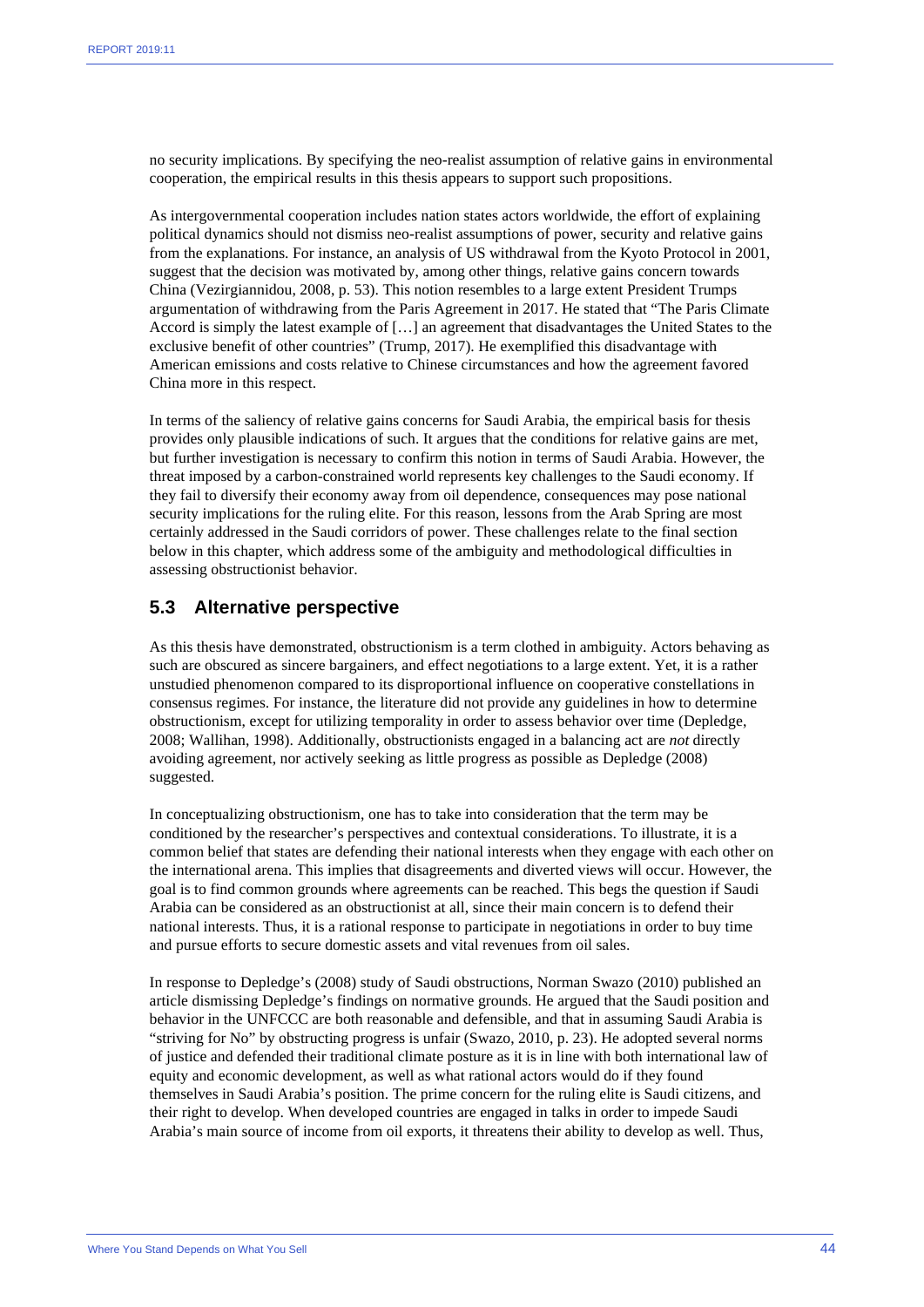the claim of compensation in terms of the special provisions for oil exporting developing countries, is reasonably and understandably grounded in the UNFCCC (2010, p. 23).

Swazo's arguments are persuasive and demonstrates a normative implication in the effort of determining obstructionism. One problem, however, is that his arguments are confined to the special circumstances of Saudi Arabia alone. Saudi obstructions may not be morally permissible once you consider the issue in isolation between Saudi domestic circumstances vis-á-vis the UNFCCC. On the other hand, climate change is an all-encompassing challenge, affecting nations differently. Unfortunately, those countries that has the least capacity to adapt to a warmer planet, are those who will be affected the hardest. This is why the Paris Agreement makes explicit mentions of least developed countries as recipients of finance and technology transfer in several articles (UNFCCC, 2015b). In this way, Saudi Arabia's climate posture is upheld at the expense of LDC's vulnerability of climate change. By delaying, derailing and block issues of importance, such as the 1.5 degrees threshold in 2015, time is running out for those already experiencing the effects of climate change. In this broader, and to some extent morally perspective, Saudi Arabia's behavior is by no doubt obstructive in relation to the United Nations' laws of sustainable development for *all* nations.

With regards to the notion that obstructionists are engaged in a balancing act between cooperative and competitive tactics, the analysis demonstrated that there are important indications to suggest that it applies to the case of Saudi Arabia. The analysis found that there were conditions for opportunistic behavior in both 2013 and 2017 when the number of obstructions deviated from the trend observed. One implication of this finding is that if Saudi Arabia are engaged in a balancing act, with the sole purpose of avoiding an agreement that harms their national interests, how can it be considered as obstructionist behavior?

Mitigating climate change involves both costs and benefits. One important objective for the climate change regime is to distribute these costs and benefits as fairly as possible based on historical responsibility of global emissions. The differentiation principle serves these purposes and has been among the most contested issues in the UNFCCC history. Based on numbers from 2016, Saudi Arabia is now ranking as number ten among the world's top emitters with 19.5 metric tons of CO2 emissions per capita. In comparison, the EU emits 6.3 metric tons of CO2 with over twenty times the population of Saudi Arabia (IEA, 2019a, p. 20; The World Bank, 2019). In terms of historical responsibility, Saudi Arabia's share cannot be compared to the developed countries historical emissions. Yet, Saudi Arabia's oil industry is increasing their share of global emissions drastically. In the last 40 years, they have doubled the amount of emissions per capita where recent trends is pointing upwards (The World Bank, 2019).

Climate change is our time greatest challenge, where success or failure is determined by how well the nations of the world cooperates and find common grounds. Obstructive behavior undermines these efforts, unfortunately at the expense of those who will be affected the most. Engaged in a balancing act or not, Saudi Arabia has proven to be a systematic obstructionist in recent times as well. Their share of global emissions is disproportional to their domestic efforts and the willingness to find common landing grounds in the climate change regime. By blocking science, derailing talks and demand compensation the Saudi delegates are consistently pursuing national interests in a regime that entails global interests. As mentioned in chapter one, single occasions of constructive behavior do not acquit the kingdom from the role as a systematic obstructionist.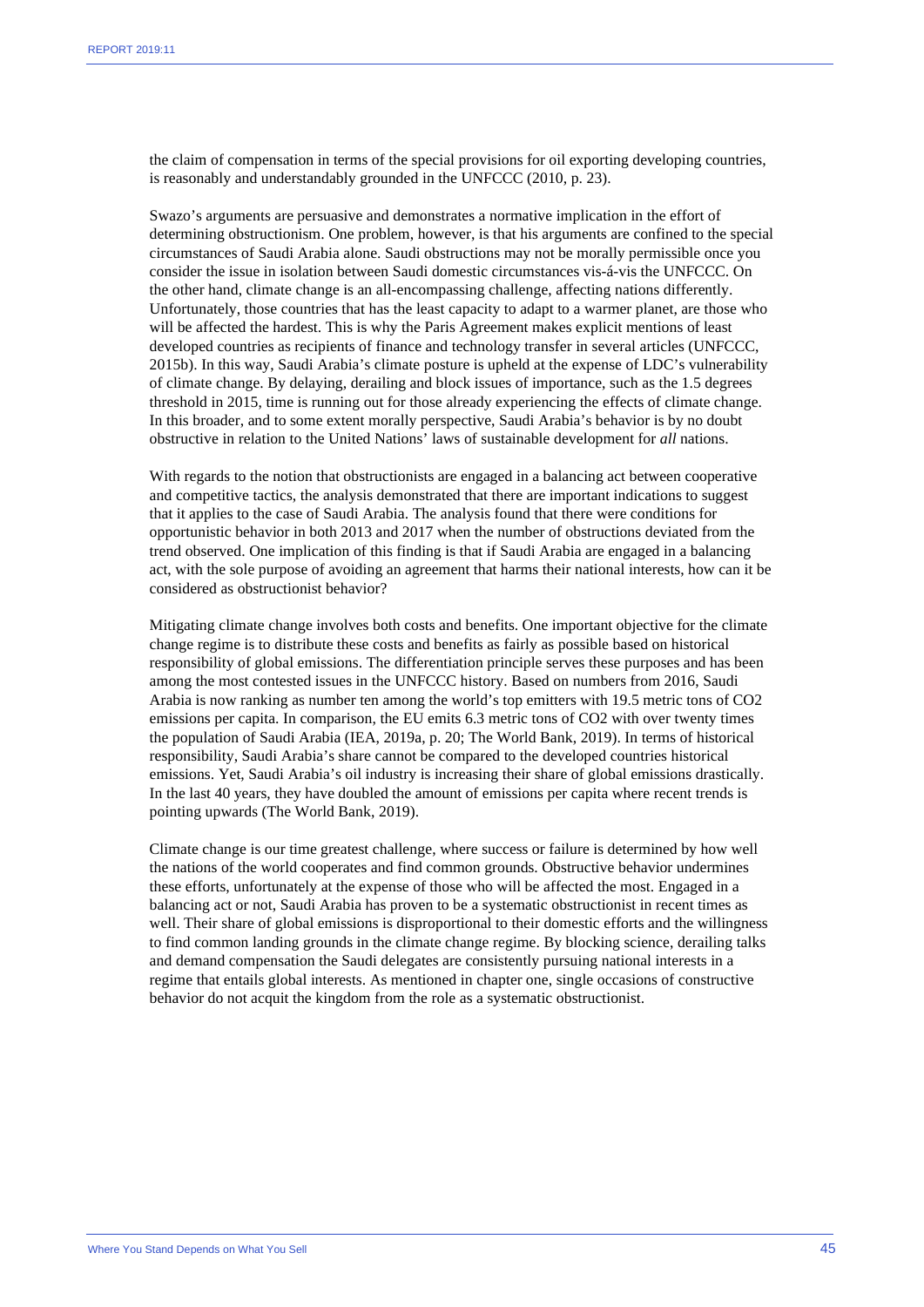### **6 Conclusions**

This thesis explores the assumption of obstructionism in cooperative constellations between states. It set out by posing some fundamental questions of state behavior on the international arena, impinging on dual explanations proposed by neo-realism and liberal institutionalism. Do states willingly cooperate and ultimately submerge to institutional learning and common interests? Or do national interests prevail and shape state behavior despite long periods of international negotiations and cooperation? The case of Saudi Arabia was investigated in order to shed some light on these fundamental questions. Several authors and new developments indicated that Saudi Arabia had changed their climate posture in recent times, and that the UNFCCC had been successful in softening their position as a traditional obstructionist in the regime. For these reasons, the thesis sought to answer the following research question posed in chapter one: "How did Saudi Arabia obstruct progress in the negotiations on climate change from 2012 to 2018?".

Downie (2014) proposed a theoretical framework to understand state behavior in prolonged intergovernmental negotiations. This framework was applied in this thesis in order to test derived expectations to the empirical results. This theory stressed that state behavior is constructed, and thus susceptible to influence from different levels as negotiations evolves over years (p. 174). A content analysis of 171 ENB reports from the negotiations was conducted with the intention to extract events where Saudi Arabia obstructed progress in negotiating on the Paris Agreement. These results were categorized and structured in a categorization schema (*table 1)* and functioned as the foundation for analysis.

According to the results in this thesis, Saudi Arabia was found to be consistent and systematic in opposing efforts that would harm their national interests in oil. The total number of obstructions identified was 45 with close to equal distribution between negotiations before and after the Paris Agreement was reached. In the effort to analyze where and how Saudi Arabia obstructed progress, four overarching agendas was proposed. Two of them represented permanent agendas in the UNFCCC, where the remaining agendas were constructed in order to demonstrate how they represent issues of importance for Saudi Arabia. The findings suggest that Saudi Arabia employed obstructionist tactics differently in order to pursue their national interests. Obstructions related to adverse effects of response measures appeared to increase its saliency in the negotiations, whereas obstructions related to scientific foundation and guidance were intended to reduce the saliency. Efforts intended to reduce emissions from bunker fuels was categorically bogged down which ultimately prevented decisions in 2018. The last overarching agenda was adaptation vs. mitigation. Obstructions related to these issues were intended to equate the relevance of mitigation and adaptation. Consequently, progress on mitigation was held hostage by contested issues on adaptation.

In addition to ten obstructions related to procedural matters, all obstructions identified in the analysis appear to maintain Saudi Arabia's oil interests. Short term, they oppose efforts to mitigate emissions from carbon-intensive industries which would reduce global oil demand. Additionally, they demand special provisions in terms of adaptation. Compensation for lost oil revenues and demands to consider economic diversification as mitigation efforts are prime examples of how Saudi Arabia avoids costs of implementing mitigating efforts. Long term, they oppose and downplay scientific assessments and reports. By sowing doubts and block implementation of key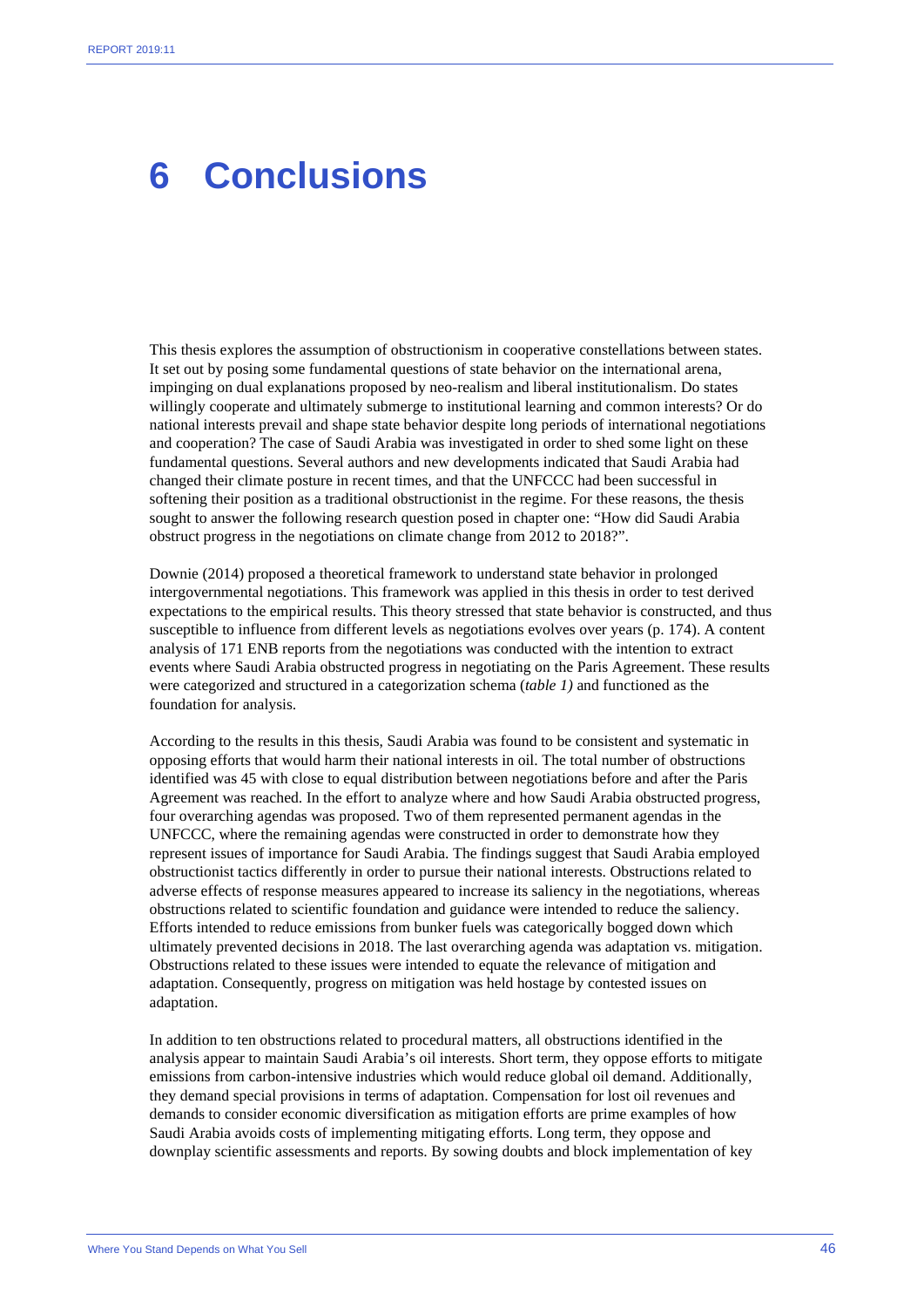findings it reduces the impact of science and its ripple effects on investors and companies around the world. Additionally, obstructions related to procedural concerns functions as the quagmire for effective governance and efficient progress.

For this reason, the results support neo-realist assumptions of state behavior. As expected, Downie's theoretical framework did not enjoy support in this study. Saudi Arabia's behavior did not occur to be fluid, and obstructionist patterns contradicts propositions of state evolving from an immature game to a mature game. Despite long periods of cooperation on climate change, where several actors are influencing parties, Saudi Arabia is still pursuing long-held positions related to interests in oil and employs obstructionist tactics in the process. These interests are of such importance for the Saudi economy that it most probably impinges on security implications that invokes relative gains concerns.

In concluding the research question, Saudi Arabia obstructed progress in such a way that it maintained their national interests in oil, both short term and long term. Obstructionist activity increased as negotiations progressed towards culmination in 2015 and 2018, suggesting that as stakes were raised, so too was the frequency of obstructionist tactics. The endurance of the kingdoms' climate posture in recent and previous years, support the notion that Saudi Arabia engaged in a long game in the climate regime, maintaining their role as a systematic obstructionist.

#### **6.1 Suggestions for future research**

Future studies on climate change cooperation should not completely abolish neo-realist arguments. As this thesis has shown, some actors are engaged in the regime with malign intentions in which institutional liberalism is ill equipped to explain in relation to neo-realist arguments of relative gains. Furthermore, scholars should engage more actively in conceptualizing obstructionism. As demonstrated in this thesis, the concept appeared to be clothed with ambiguity. Careful considerations and the benefit of temporal data improved the ability to diagnose and detect obstructionism in this thesis. Actors employing this type of behavior enjoys disproportional large veto power relative to those who engage constructively in cooperation constellations. Future studies would therefor benefit from deeper explorations of the concept in order to provide more sufficient tools to detect and diagnose obstructionism. These efforts may provide more adequate circumstances in order to investigate obstructionism in future studies.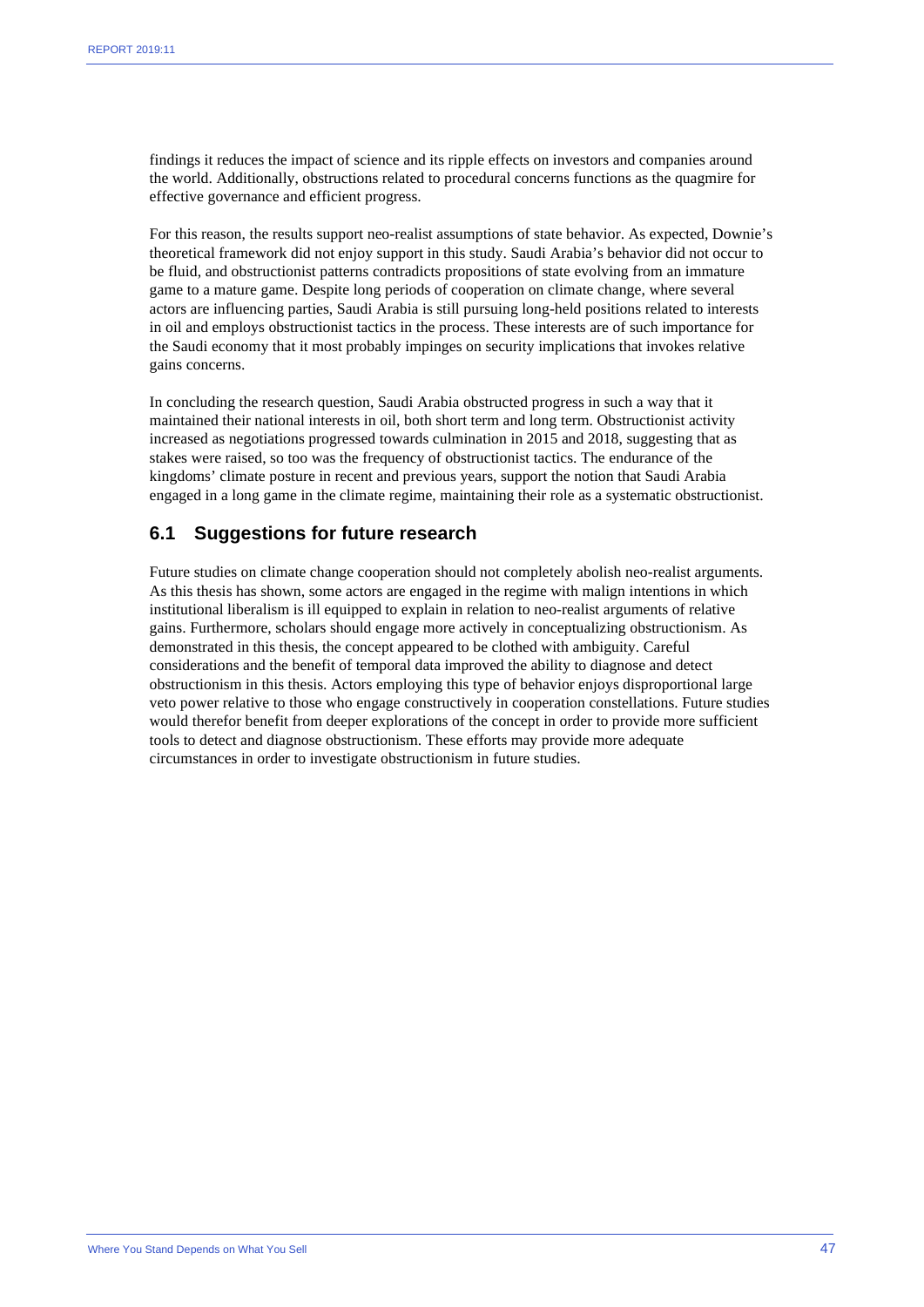# **7 Appendix**

#### **Chronological overview of observations**

Note: all observations can be found in the ENB reports by following year and date at www.enb.iisd.org.

| Year/Date  | <b>Session</b>               | Indicator                      | Description                                                                                                                                                                                                                                     |
|------------|------------------------------|--------------------------------|-------------------------------------------------------------------------------------------------------------------------------------------------------------------------------------------------------------------------------------------------|
| 2012/14.05 | Intersession,<br><b>Bonn</b> | Repetition and<br>Propagation  | Blocked moving protocol article on<br>adverse impacts to forum on response<br>measures.                                                                                                                                                         |
| 2012/18.05 | Intersession,<br><b>Bonn</b> | Procedural<br><b>Blockage</b>  | Made calls for conflicts of interests<br>towards the COP vice-president when<br>electing chairs to the ADP.                                                                                                                                     |
| 2012/19.05 | Intersession,<br><b>Bonn</b> | <b>Refusal</b> to<br>Negotiate | COP president designated de Wat to<br>allow for the agenda be adopted,<br>while pending electing chairs. Saudi<br>Arabia refused to adopt ADP agenda<br>without an elected chair.                                                               |
| 2012/22.05 | Intersession,<br><b>Bonn</b> | Postponement and<br>Delay      | Saudi Arabia refused to consolidate<br>work on response measures in AWG-<br>LCA contact group. They stressed<br>that no such mandate is given, and<br>that the purpose is to complete work,<br>not consolidate and proposed spin-off<br>groups. |
| 2012/26.11 | COP18-Doha                   | Procedural<br><b>Blockage</b>  | Opposed closing one of the items in<br>the forum of response measures,<br>despite it was treated elsewhere.                                                                                                                                     |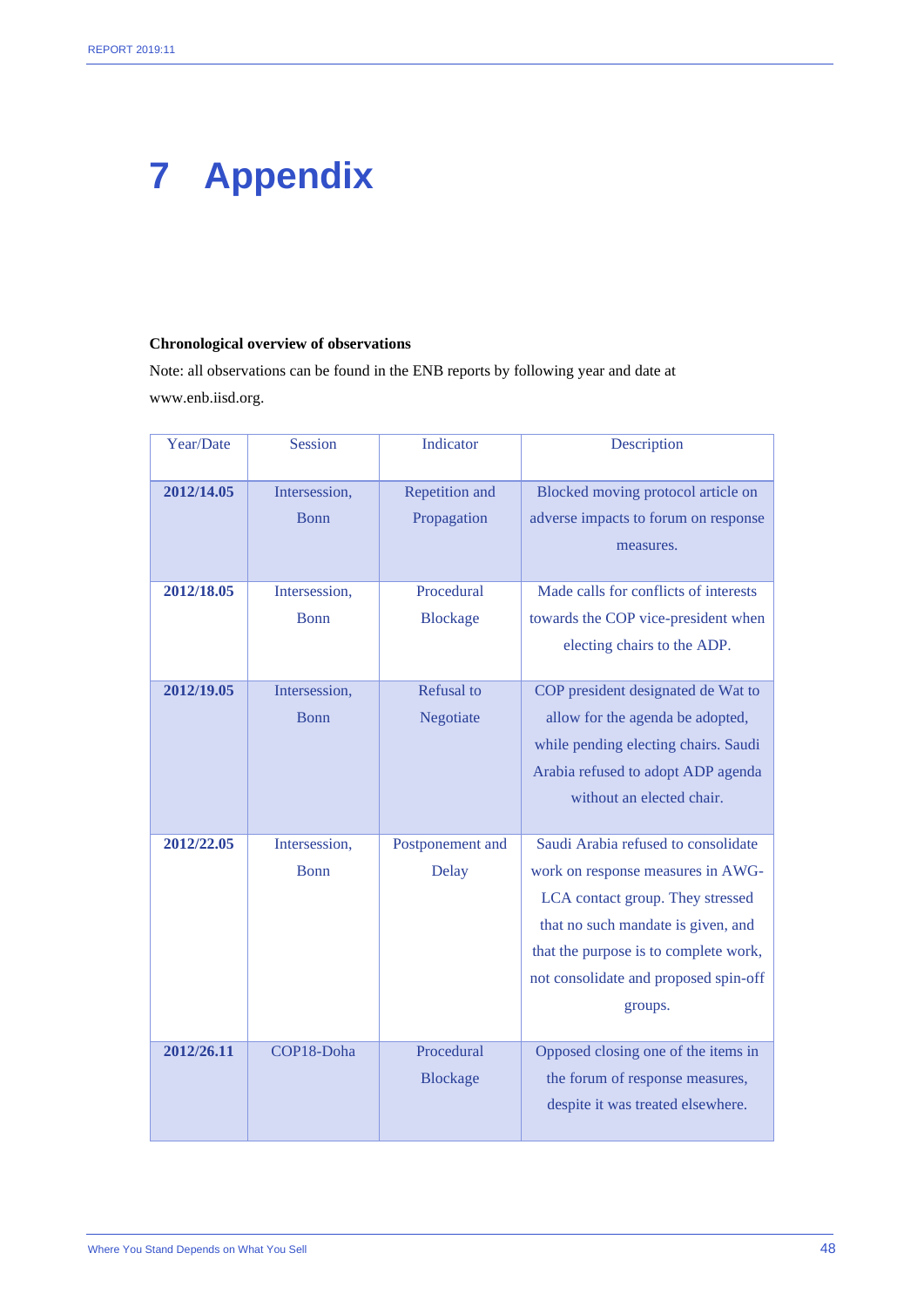| 2013/14.11 | COP19-Warshaw | <b>Parallel Progress</b> | Did not want to address post-2020      |
|------------|---------------|--------------------------|----------------------------------------|
|            |               |                          | issues without discussing pre-2020     |
|            |               |                          | finance.                               |
|            |               |                          |                                        |
| 2013/21.11 | COP19-Warshaw | <b>Parallel Progress</b> | Opposed propositions to specific       |
|            |               |                          | timeframes for domestic mitigation     |
|            |               |                          | since no pathways was considered for   |
|            |               |                          | climate finance.                       |
|            |               |                          |                                        |
| 2014/10.03 | $ADP$ 2-4     | Postponement and         | Proposed contact groups rather than    |
|            |               | <b>Delay</b>             | informal meetings to review text       |
|            |               |                          | iterations. Text submissions was       |
|            |               |                          | problematized by Saudi Arabia after    |
|            |               |                          | consensus emerged on its proposal.     |
|            |               |                          | Delegates referred to "Red Herring"    |
|            |               |                          | of substantial matters.                |
|            |               |                          |                                        |
| 2014/14.03 | $ADP 2-4$     | Repetition and           | Reaffirmed long-held positions         |
|            |               | Propagation              | relating to adverse effects throughout |
|            |               |                          | the session when the objective was to  |
|            |               |                          | find convergence between parties.      |
| 2014/04.06 | Intersession, | Repetition and           | With LMDC and Arab Group, Saudi        |
|            | <b>Bonn</b>   | Propagation              | Arabia raised the issue of adverse     |
|            |               |                          | effects throughout the session,        |
|            |               |                          | igniting conceptual debates on key     |
|            |               |                          | items like INDC's, bunker fuels,       |
|            |               |                          | finance and mitigation, while          |
|            |               |                          | stressing the importance of equal      |
|            |               |                          | weight in legal terms between          |
|            |               |                          | adaptation and mitigation.             |
|            |               |                          |                                        |
| 2014/25.10 | $ADP$ 2-6     | <b>Holding Out</b>       | Bifurcation on INDC. Refused any       |
|            |               |                          | proposition that would ease the        |
|            |               |                          | bipolar divide. Maintained that        |
|            |               |                          | adaptation should be considered as     |
|            |               |                          | mitigation efforts. Reaffirmed at      |
|            |               |                          | closing plenary.                       |
|            |               |                          |                                        |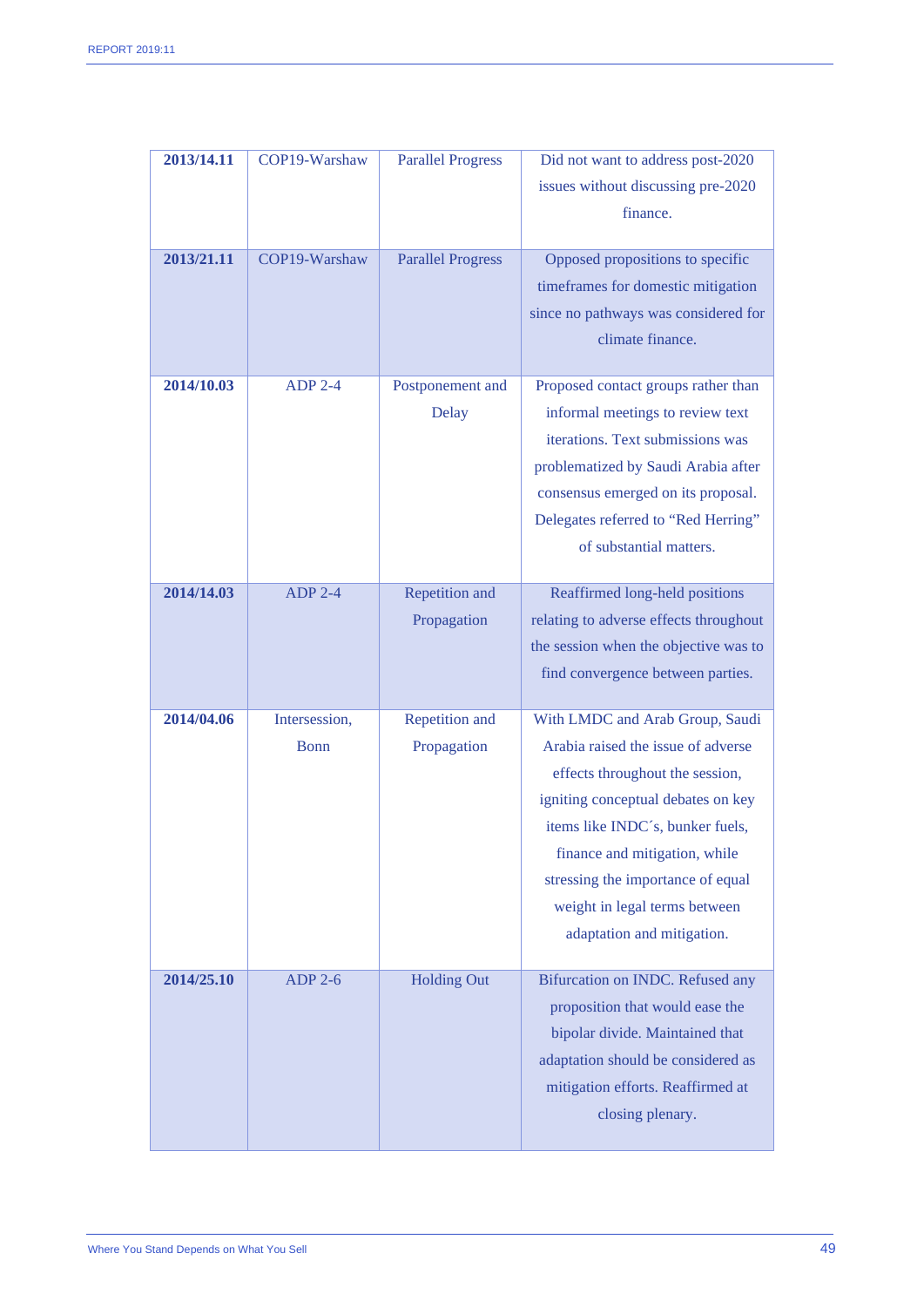| 2014/05.12<br>2015/02.06 | COP20-Lima<br>Intersession,<br><b>Bonn</b> | <b>Parallel Progress</b><br>Procedural<br><b>Blockage</b> | Saudi Arabia stated it would not<br>support the new agreement unless it<br>adequately address response<br>measures.<br>Opposed non-procedural paragraphs<br>on the SED-report which would<br>inform the COP on the inadequacy of<br>a 2-degree threshold. |
|--------------------------|--------------------------------------------|-----------------------------------------------------------|-----------------------------------------------------------------------------------------------------------------------------------------------------------------------------------------------------------------------------------------------------------|
| 2015/10.06               | Intersession,<br><b>Bonn</b>               | <b>Holding Out</b>                                        | Together with China, Saudi Arabia<br>refused to join consensus on how to<br>address the findings of the SED-<br>report, upholding the deadlock lasting<br>throughout the session.                                                                         |
| 2015/02.12               | COP21-Paris                                | Exploiting<br><b>Alliances</b>                            | Speaking on behalf of the Arab<br>Group, Saudi Arabia opposed any<br>mentions of "degrees" and that INDC<br>should be consistent with a 1.5<br>degrees scenario. Egypt supported<br>agreement with 1.5 degrees<br>threshold.                              |
| 2015/03.12               | COP21-Paris                                | Procedural<br><b>Blockage</b>                             | Maintained position on non-<br>procedural paragraphs on the 2013-<br>2015 Review, despite suggestions of<br>compromise. No conclusions on the<br>report was forwarded.                                                                                    |
| 2015/03.12               | COP21-Paris                                | Exploiting<br><b>Alliances</b>                            | Speaking on behalf of the Arab<br>Group, Saudi Arabia blocked<br>conclusions from the SED-report on<br>the new 1.5-degree threshold. Egypt<br>previously stated that they endorse<br>the new threshold and that the<br>agreement should reflect such.     |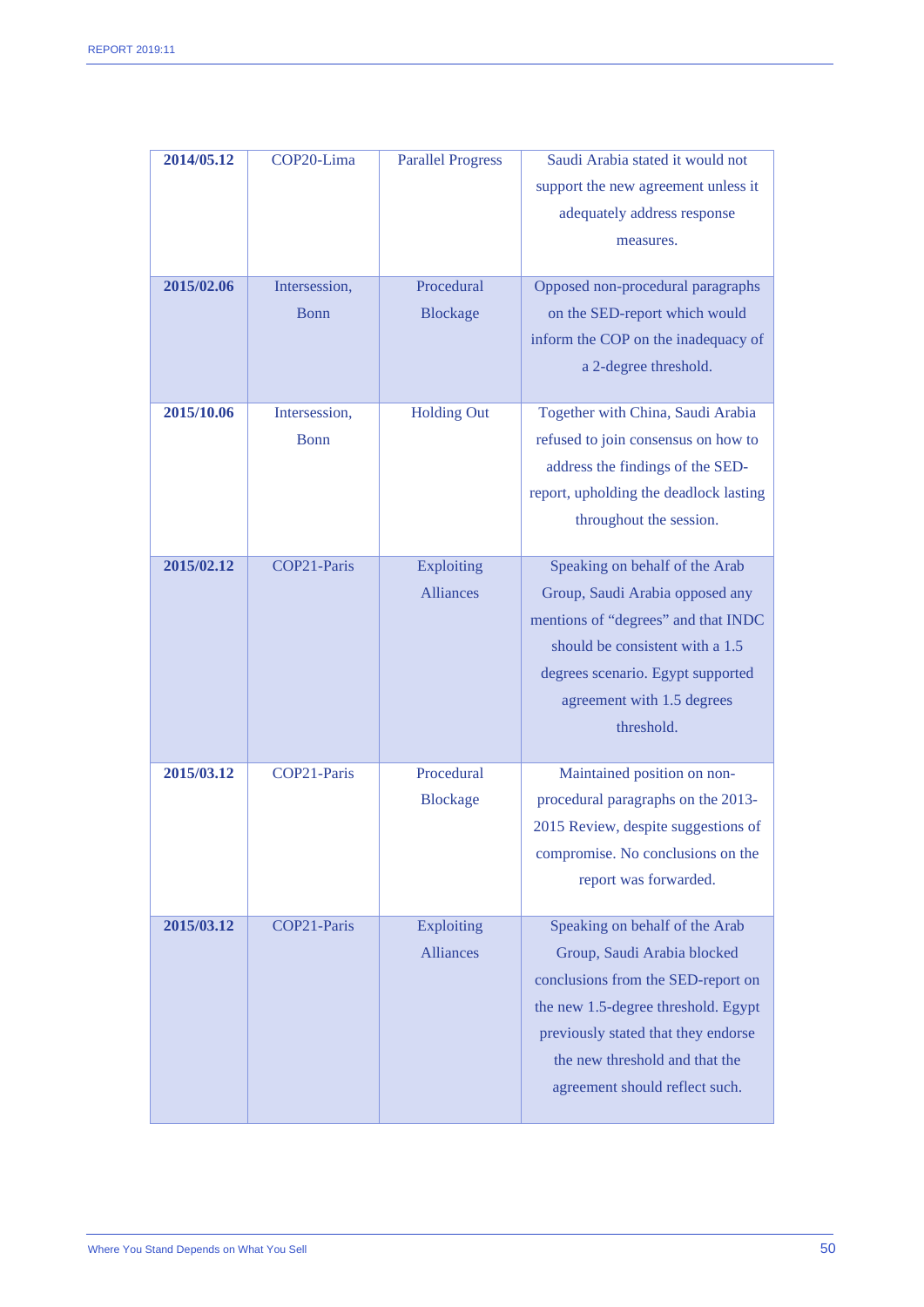| 2015/03.12 | COP21-Paris   | Postponement and         | Opposed review of parties submitted     |
|------------|---------------|--------------------------|-----------------------------------------|
|            |               | Delay                    | climate efforts (INDC) to be            |
|            |               |                          | undertaken in 2018.                     |
|            |               |                          |                                         |
| 2015/03.12 | COP21-Paris   | Postponement and         | Opposed "inviting" non-party            |
|            |               | Delay                    | stakeholders to climate action,         |
|            |               |                          | accepted "welcoming".                   |
|            |               |                          |                                         |
| 2015/03.12 | COP21-Paris   | Procedural               | Opposed requesting IPCC for a           |
|            |               | <b>Blockage</b>          | special report on the impact of 1.5     |
|            |               |                          | degrees warming while questioning       |
|            |               |                          | its added value.                        |
| 2015/04.12 | COP21-Paris   | Postponement and         | Opposed mentions of decarbonization     |
|            |               | Delay                    | and carbon neutrality, while            |
|            |               |                          |                                         |
|            |               |                          | supporting stabilization of             |
|            |               |                          | greenhouse gases.                       |
| 2015/09.12 | COP21-Paris   | <b>Parallel Progress</b> | Linkage between negotiations in the     |
|            |               |                          | ADP and the forum of adverse effect     |
|            |               |                          | of the implementation of response       |
|            |               |                          | measures. Progress stalled as no        |
|            |               |                          | consensus emerged.                      |
|            |               |                          |                                         |
| 2016/24.05 | Intersession, | Postponement and         | Opposed progressing to focused          |
|            | Bonn          | Delay                    | submission on the transparency          |
|            |               |                          | framework stressing it was              |
|            |               |                          | premature.                              |
|            |               |                          |                                         |
| 2016/24.05 | Intersession, | <b>Holding Out</b>       | Blocked suggestions that the SED-       |
|            | <b>Bonn</b>   |                          | report should inform the GST.           |
| 2016/16.05 | Intersession, | Repetition and           | Repeatedly reaffirmed position on       |
|            | <b>Bonn</b>   | Propagation              | differentiation, suggesting bifurcation |
|            |               |                          | according to convention principles.     |
|            |               |                          |                                         |
| 2016/09.11 | <b>COP22-</b> | Postponement and         | Stated it was premature to decide on    |
|            | Marrakesh     | <b>Delay</b>             | two phases (technical and political) in |
|            |               |                          |                                         |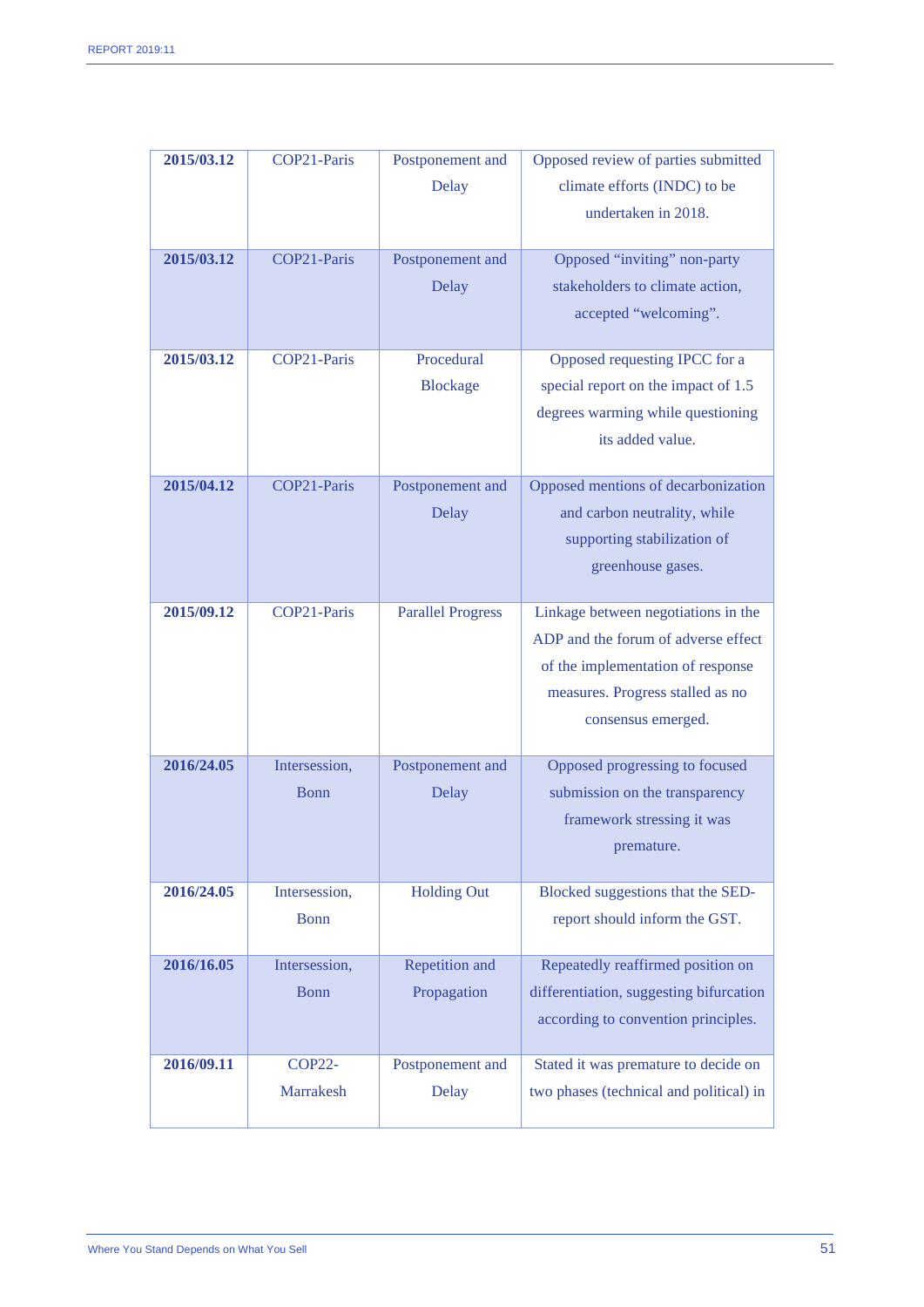|            |                                   |                               | the GST, keeping its position from                                                                                                                                                                                |
|------------|-----------------------------------|-------------------------------|-------------------------------------------------------------------------------------------------------------------------------------------------------------------------------------------------------------------|
|            |                                   |                               | the intersessional.                                                                                                                                                                                               |
| 2016/11.11 | <b>COP22-</b><br><b>Marrakesh</b> | Postponement and<br>Delay     | Regretted that conclusions was not<br>translated into all UN languages and<br>agreed to consider items as long as it<br>did not set precedent.                                                                    |
| 2016/11.11 | <b>COP22-</b><br>Marrakesh        | <b>Parallel Progress</b>      | Saudi Arabia considered technical<br>work on mitigation to be premature,<br>while advocating for the same<br>technical progress on adaptation.                                                                    |
| 2016/12.11 | <b>COP22-</b><br><b>Marrakesh</b> | Postponement and<br>Delay     | Saudi Arabia would not accept a<br>paragraph on the revised scale of<br>financial contributions for SBSTA<br>secretariat, which needed an<br>additional 490 000 Euros to conduct<br>the work mandated by parties. |
| 2016/14.11 | <b>COP22-</b><br><b>Marrakesh</b> | <b>Parallel Progress</b>      | Blocked technical work on<br>transparency on the basis that it was<br>premature, while reaffirming that<br>progress should be balanced across<br>items.                                                           |
| 2016/16.11 | <b>COP22-</b><br>Marrakesh        | Repetition and<br>Propagation | Repeated entrenched positions<br>relating to adverse effect of response<br>measures at the end of the COP.                                                                                                        |
| 2017/08.05 | Intersession,<br><b>Bonn</b>      | <b>Parallel Progress</b>      | Saudi Arabia restated that balanced<br>negotiations, especially between<br>mitigation and adaptation, matters to<br>ensure a package in 2018.                                                                     |
| 2017/11.05 | Intersession,<br>Bonn             | <b>Parallel Progress</b>      | Speaking on behalf of the Arab<br>Group, Saudi Arabia underscored the<br>need to maintain same mode of<br>advancement on all items as the                                                                         |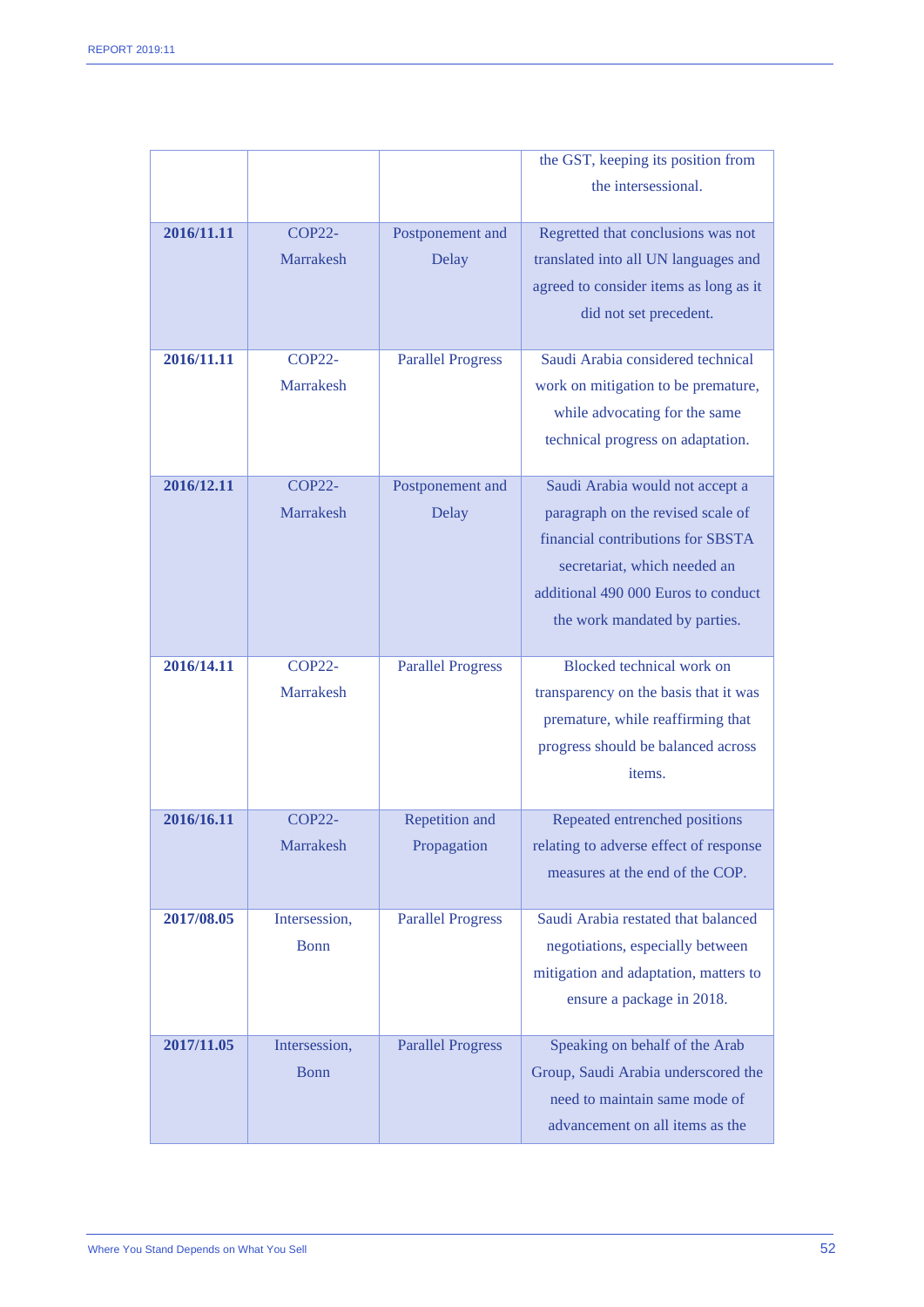|            |                 |                          | LMDC noted that mitigation had             |
|------------|-----------------|--------------------------|--------------------------------------------|
|            |                 |                          | moved faster than adaptation.              |
|            |                 |                          |                                            |
| 2017/18.05 | Intersession,   | <b>Parallel Progress</b> | Restated entrenched positions at the       |
|            | <b>Bonn</b>     |                          | closing plenary, while reaffirming         |
|            |                 |                          | linkages across all APA-agenda             |
|            |                 |                          | items, while adding linkages to            |
|            |                 |                          | response measures                          |
|            |                 |                          |                                            |
| 2017/15.11 | COP23-Bonn/Fiji | Postponement and         | In SBI plenary, parties adopted draft      |
|            |                 | Delay                    | conclusions and draft COP decision         |
|            |                 |                          | on the joint annual report from TEC        |
|            |                 |                          | and CTCN. However, Saudi Arabia            |
|            |                 |                          | intervened after adoption and sad it       |
|            |                 |                          | could not adopt such decisions after       |
|            |                 |                          | all. SBI Chair said that the issue         |
|            |                 |                          | could not be re-opened and Saudi           |
|            |                 |                          | Arabia then raised concerns over the       |
|            |                 |                          |                                            |
|            |                 |                          |                                            |
|            |                 |                          | transparency over the process.             |
| 2018/30.04 | Intersession,   | Procedural               | In SBSTA opening plenary, Saudi            |
|            | Bonn            | <b>Blockage</b>          | Arabia responded to the reports by         |
|            |                 |                          | <b>International Maritime Organization</b> |
|            |                 |                          | (IMO) and Internal Civil Aviation          |
|            |                 |                          | Organization (ICAO) emission               |
|            |                 |                          | targets set to 2050. The Saudi             |
|            |                 |                          | delegation said that they did not join     |
|            |                 |                          | consensus of such strategies and           |
|            |                 |                          |                                            |
|            |                 |                          | underscored that it was premature to       |
|            |                 |                          | set obligations on specific fuels.         |
| 2018/05.05 | Intersession,   | Procedural               | At the APA stocktaking plenary,            |
|            | <b>Bonn</b>     | <b>Blockage</b>          | Saudi Arabia opposed to Co-Chairs          |
|            |                 |                          | expectations that text proposals for       |
|            |                 |                          | the additional session before COP24        |
|            |                 |                          | must be coherent and navigable,            |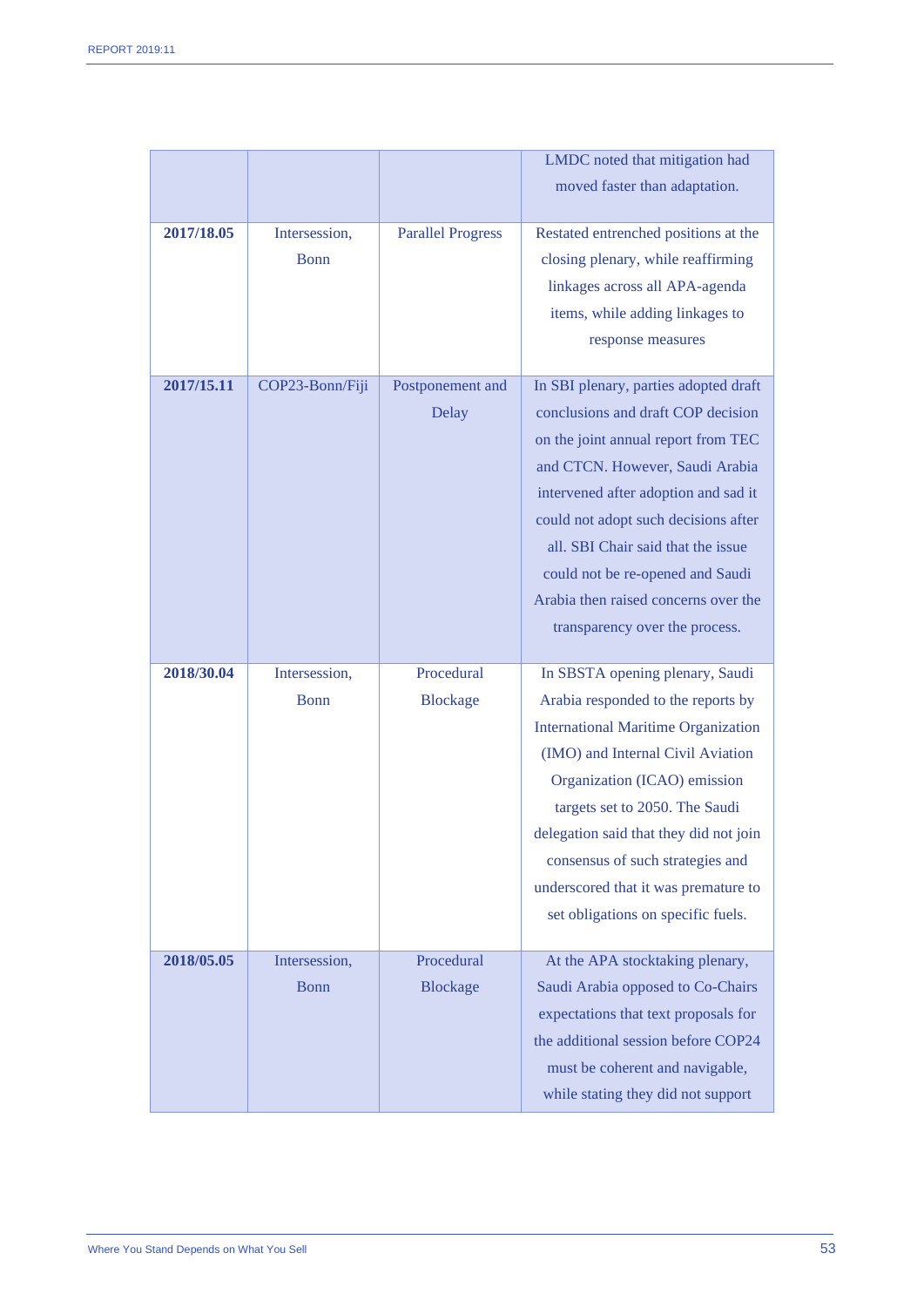|            |                 |                          | changes in the work modalities for                                  |
|------------|-----------------|--------------------------|---------------------------------------------------------------------|
|            |                 |                          | the additional session.                                             |
|            |                 |                          |                                                                     |
| 2018/10.05 | Intersession,   | <b>Holding Out</b>       | At SBSTA closing plenary, parties                                   |
|            | <b>Bonn</b>     |                          | could not find consensus on how to                                  |
|            |                 |                          | approach the IMO and ICAO reports.                                  |
|            |                 |                          | Rule 16 was invoked, while the Chair                                |
|            |                 |                          | proposed informal consultations                                     |
|            |                 |                          | between interested parties and ICAO                                 |
|            |                 |                          | and IMO during COP24. Saudi                                         |
|            |                 |                          | Arabia objected.                                                    |
|            |                 |                          |                                                                     |
| 2018/06.09 | Additional      | <b>Parallel Progress</b> | During APA stocktaking plenary,                                     |
|            | session-Bangkok |                          | parties urged to keep momentum                                      |
|            |                 |                          | maintained despite that some items                                  |
|            |                 |                          | moved a little faster than others.                                  |
|            |                 |                          | Saudi Arabia maintained that two                                    |
|            |                 |                          | iterations on all agenda items was                                  |
|            |                 |                          | necessary to assure a balanced                                      |
|            |                 |                          | process.                                                            |
|            |                 |                          |                                                                     |
|            |                 |                          |                                                                     |
| 2018/02.12 | COP24-Katowice  | Procedural               | In SBSTA plenary during                                             |
|            |                 | <b>Blockage</b>          | considerations of bunker fuels, Saudi                               |
|            |                 |                          | Arabia recalled that no consensus                                   |
|            |                 |                          | was reached on how the report from                                  |
|            |                 |                          | ICAO and IMO should inform the                                      |
|            |                 |                          | SBSTA. The Chair responded that                                     |
|            |                 |                          | parties had issued a standing                                       |
|            |                 |                          | invitation and the issue must be                                    |
|            |                 |                          | addressed regardless.                                               |
|            |                 |                          |                                                                     |
| 2018/02.12 | COP24-Katowice  | Repetition and           | During statements from ICAO and                                     |
|            |                 | Propagation              | IMO to the SBSTA, Saudi Arabia                                      |
|            |                 |                          | intervened and restated that no                                     |
|            |                 |                          | consensus was reached.                                              |
|            |                 |                          |                                                                     |
| 2018/06.12 | COP24-Katowice  | <b>Parallel Progress</b> | Speaking on behalf of the Arab                                      |
|            |                 |                          | Group, Saudi Arabia addressed the<br>emerging imbalance in progress |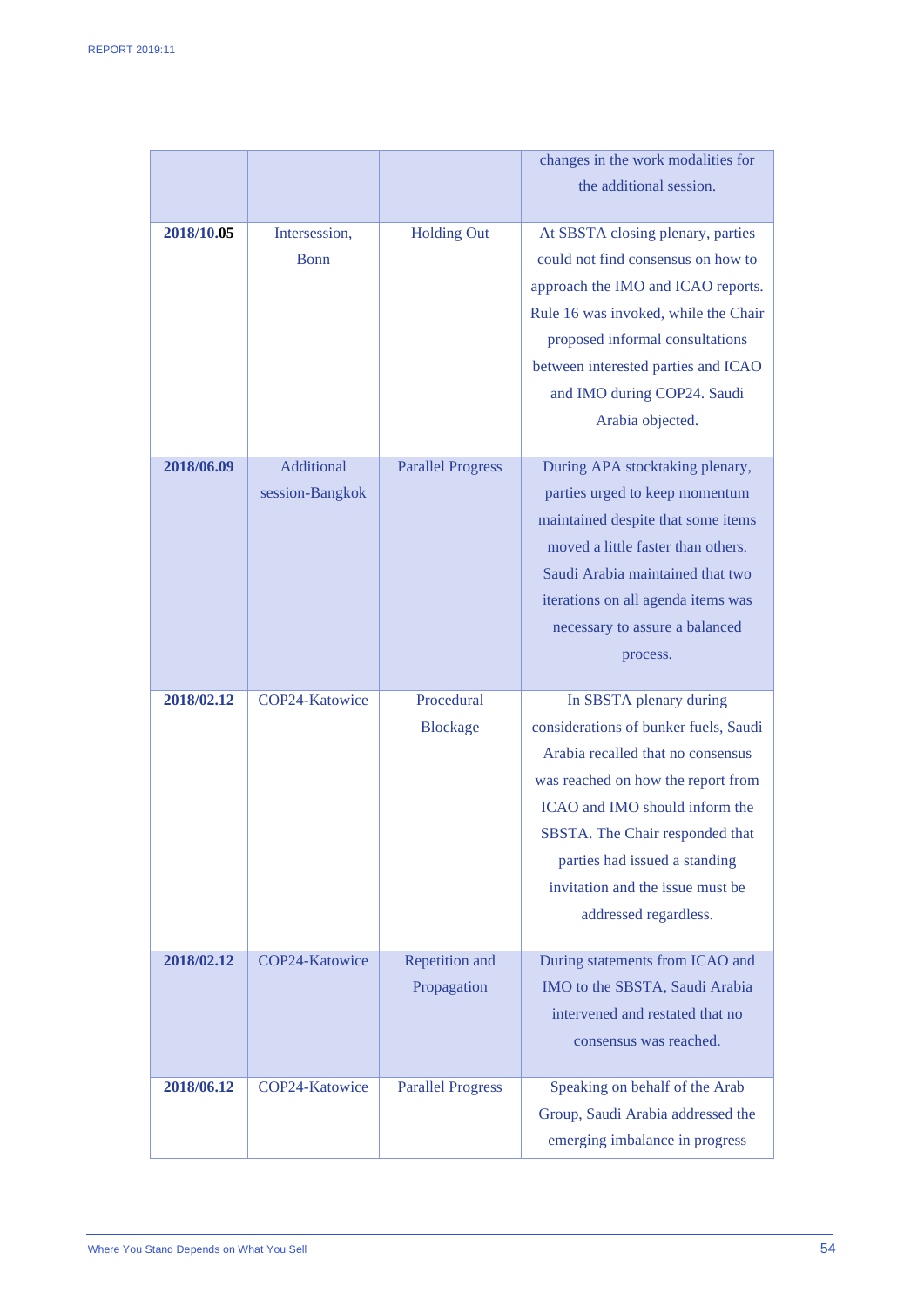|            |                |                    | between APA, SBI and SBSTA            |
|------------|----------------|--------------------|---------------------------------------|
|            |                |                    | items, warning that without a         |
|            |                |                    | balanced package there would not be   |
|            |                |                    | any COP decisions.                    |
|            |                |                    |                                       |
| 2018/06.12 | COP24-Katowice | <b>Holding Out</b> | During APA stocktaking plenary,       |
|            |                |                    | Saudi Arabia opposed that non-party   |
|            |                |                    | stakeholders should be included in    |
|            |                |                    | the GST, including IPCC experts.      |
|            |                |                    | They further underlined that          |
|            |                |                    | economic diversification must be      |
|            |                |                    | considered as mitigating efforts.     |
|            |                |                    |                                       |
| 2018/08.12 | COP24-Katowice | Procedural         | Saudi Arabia, with Russia, Kuwait     |
|            |                | <b>Blockage</b>    | and the US opposed "welcoming" the    |
|            |                |                    | IPCC 1.5 degrees special report       |
|            |                |                    | previously issued by parties. They    |
|            |                |                    | preferred "take note of the report".  |
|            |                |                    | No consensus was reached, and the     |
|            |                |                    | <b>SBSTA Chair Watkinson invoked</b>  |
|            |                |                    | rule 16, postponing the issue to the  |
|            |                |                    | annual intersessional meeting in      |
|            |                |                    | Bonn.                                 |
| 2018/08.12 | COP24-Katowice | Repetition and     | During the last day of the technical  |
|            |                | Propagation        | week, Saudi Arabia on behalf of the   |
|            |                |                    | Arab Group restated entrenched        |
|            |                |                    | positions explicitly noting           |
|            |                |                    | bifurcation, economic diversification |
|            |                |                    | as mitigation efforts and that        |
|            |                |                    | response measures are not             |
|            |                |                    | sufficiently reflected in the text.   |
|            |                |                    |                                       |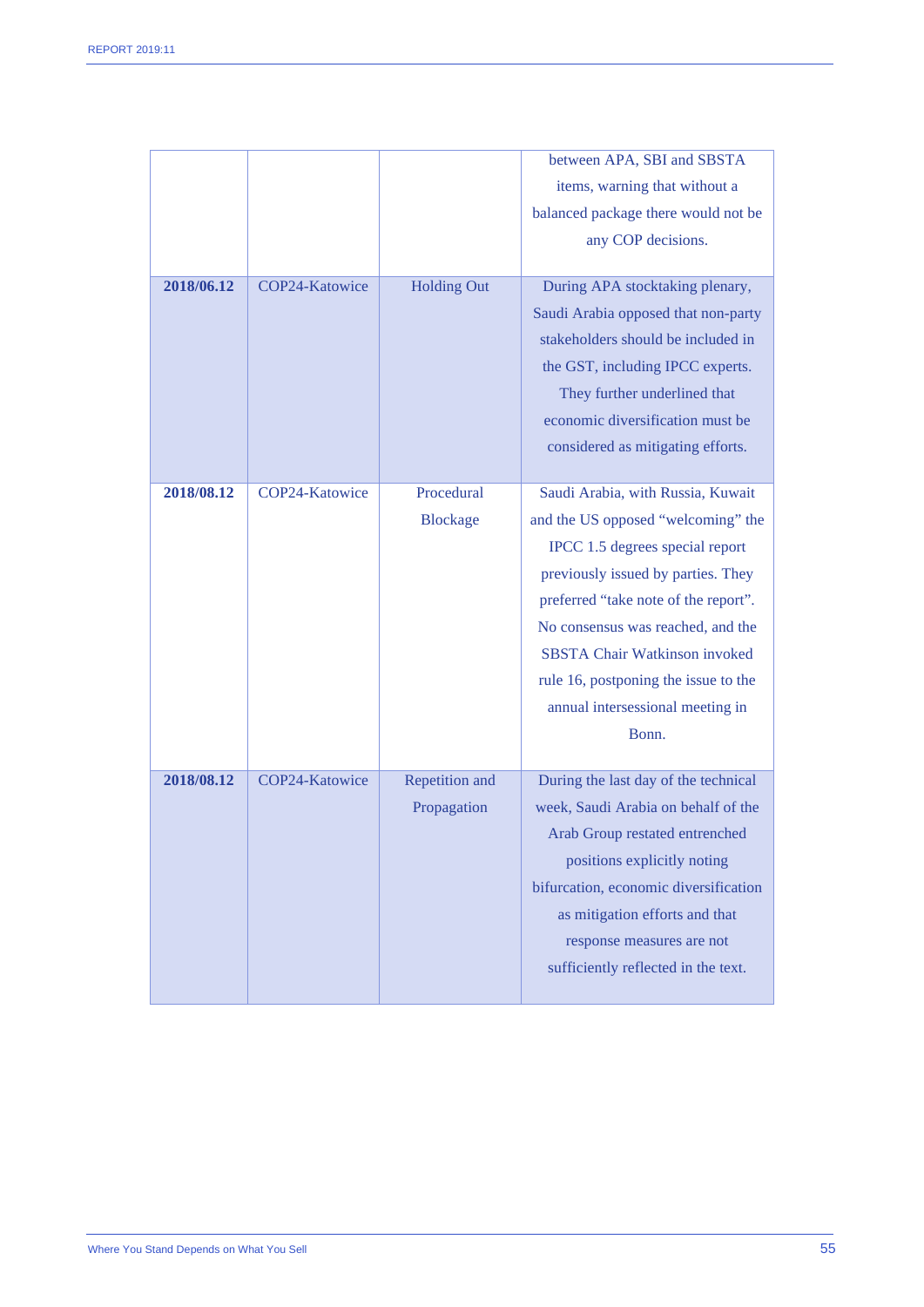## **References**

- Aburawa, A. (2012, February 23). Saudi Arabia's Climate U-Turn? *Green Prophet*. Retrieved from <https://www.greenprophet.com/2012/02/saudi-arabias-climate-u-turn/>
- al-Falih, K. (2016). Minister of Energy Industry And Mineral Resources-COP22 Marrakesh. Retrieved from<http://ksaembassy.be/en/category/climate-change/>
- Al-Sahiri, A. (2018, 2 August). Saudi Arabia and Climate Change: From Systemic Obstructionism to Conditional Acceptance. *The Arab Gulf State Institute in Washington*. Retrieved from [https://agsiw.org/saudi-arabia-and-climate-change-from-systematic-obstructionism-to](https://agsiw.org/saudi-arabia-and-climate-change-from-systematic-obstructionism-to-conditional-acceptance/)[conditional-acceptance/](https://agsiw.org/saudi-arabia-and-climate-change-from-systematic-obstructionism-to-conditional-acceptance/)
- al-Sisi, A. F. (2015). Statement by H.E. Mr. Abdel Fattah al-Sisi, President of Egypt. Retrieved from [https://unfccc.int/sites/default/files/cop21cmp11\\_leaders\\_event\\_egypt.pdf](https://unfccc.int/sites/default/files/cop21cmp11_leaders_event_egypt.pdf)
- Baber, W. W. (2018). Identifying Macro Phases Across the Negotiation Lifecycle. *Group Decision and Negotiation, 27*(6), 885-903.
- Bauer, M. W., Gylstorff, S., Madsen, E. B., & Mejlgaard, N. (2018). The Fukushima Accident and Public Perceptions About Nuclear Power Around the Globe – A Challenge & Response Model. *Environmental Communication, 13*(4), 505-526.
- Berelson, B. R. (1952). *Content Analysis in Communication Research*. New York: Free Press.
- Black, R. (2011, November 25). Nuclear power 'gets little public support worldwide'. *BBC News*. Retrieved from<https://www.bbc.com/news/science-environment-15864806>
- Blatter, J., & Blume, T. (2008). In Search of Co-variance, Causal Mechanisms or Congruence? Towards a Plural Understanding of Case Studies. *Swiss Political Science Review, 14*(2), 315-356.
- Bradshaw, M. J. (2014). *Global Energy Dilemmas*. Cambridge, UK: Polity Press.
- Bratberg, Ø. (2017). *Tekstanalyse for samfunnsvitere* (2. utgave ed.). Oslo, Norway: Cappelen Damm Akademisk
- Bryman, A. (2016). *Social Research Methods* (5 ed.). Oxford: Oxford University Press.
- CAN. (2018). Fossil of the day. Retrieved from<http://www.climatenetwork.org/fossil-of-the-day>
- Chemnick, J. (2018, October 29). Oil kingdom and a 'high priest' stall action for 30 years. *E&E News* Retrieved from<https://www.eenews.net/stories/1060104547>
- Depledge, J. (2005). *The Organization of Global Negotiations: Constructing the Climate Change Regime*. Sterling, VA: Earthscan.
- Depledge, J. (2008). Striving for No: Saudi Arabia in the Climate Change Regime. *Global Environmental Politics, 8*(4), 9-35.
- Depledge, J. (2015). The global climate change regime. In P. Ekins, M. Bradshaw, & J. Watson (Eds.), *Global Energy* (pp. 73-91). Oxford, UK: Oxford University Press.
- Downie, C. (2014). *The Politics of Climate Change Negotiations: Strategies and Variables in Prolonged International Negotiations*. Northampton, USA: Edward Elgar.
- Downs, A. (1972). Up and down with ecology the «issue-attention cycle». *The Public Interest, 28*, 38-50.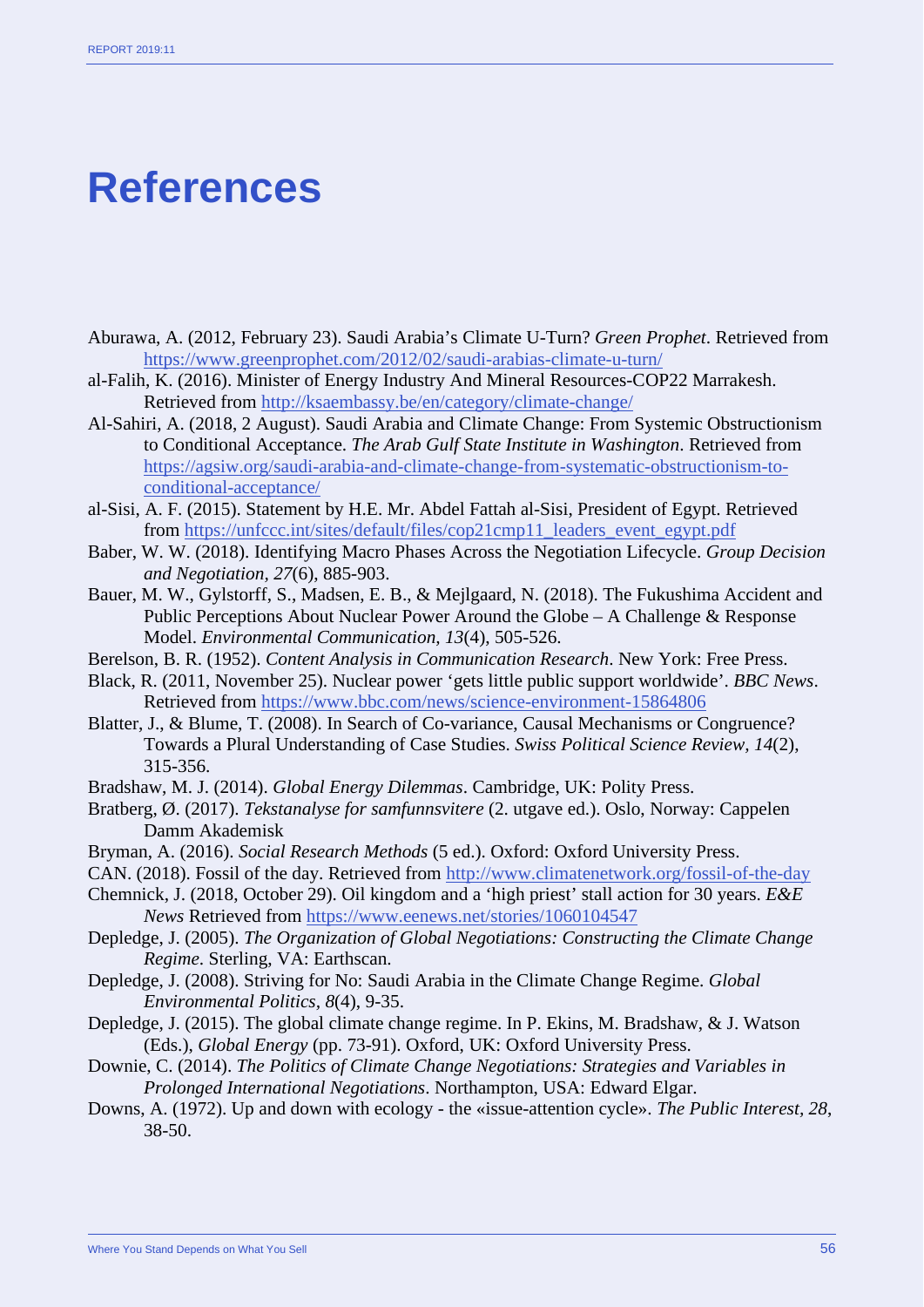- ECO. (2007, December 7). «Fossil of the Day» Awards. *ECO*. Retrieved from <http://www.climatenetwork.org/sites/default/files/ECOcop13n08.pdf>
- ENB. (2012a). *SB 36 and AWG Highlights: Friday, 18 May 2012*. Retrieved from <http://enb.iisd.org/download/pdf/enb12540e.pdf>
- ENB. (2012b). *SB 36 and AWG Highlights: Monday, 14 May 2012*. Retrieved from <http://enb.iisd.org/download/pdf/enb12536e.pdf>
- ENB. (2012c). *SB 36 and AWG Highlights: Saturday, 19 May 2012*. Retrieved from <http://enb.iisd.org/download/pdf/enb12541e.pdf>
- ENB. (2013a). *Bonn Climate Change Conference: Monday, 3 June 2013*. Retrieved from <http://enb.iisd.org/download/pdf/enb12570e.pdf>
- ENB. (2013b). *Summary of the Bonn Climate Change Conference: 3-14 June 2013*. Retrieved from <http://enb.iisd.org/download/pdf/enb12580e.pdf>
- ENB. (2014a). *Bonn Climate Change Conference: 10-14 March 2014*. Retrieved from <http://enb.iisd.org/download/pdf/enb12595e.pdf>
- ENB. (2014b). *Lima Highlights: Friday, 5 December 2014*. Retrieved from <http://enb.iisd.org/download/pdf/enb12613e.pdf>
- ENB. (2015a). *Bonn Climate Change Conference: 2 June 2015*. Retrieved from <http://enb.iisd.org/download/pdf/enb12630e.pdf>
- ENB. (2015b). *Bonn Climate Conference: Wednesday, 10 June 2015*. Retrieved from <http://enb.iisd.org/download/pdf/enb12637e.pdf>
- ENB. (2015c). *Paris Highlights: Thursday, 3 December 2015*. Retrieved from <http://enb.iisd.org/download/pdf/enb12656e.pdf>
- ENB. (2015d). *Paris Highlights: Wednesday, 2 December 2015*. Retrieved from <http://enb.iisd.org/download/pdf/enb12655e.pdf>
- ENB. (2016a). *Bonn Highlights: Tuesday, 24 May 2016*. Retrieved from <http://enb.iisd.org/download/pdf/enb12674e.pdf>
- ENB. (2016b). *Marrakech Highlights: Friday, 11 November 2016*. Retrieved from <http://enb.iisd.org/download/pdf/enb12683e.pdf>
- ENB. (2016c). *Marrakech Highlights: Monday, 14 November 2016*. Retrieved from <http://enb.iisd.org/download/pdf/enb12685e.pdf>
- ENB. (2016d). *Marrakech Highlights: Wednesday, 9 November 2016*. Retrieved from <http://enb.iisd.org/download/pdf/enb12681e.pdf>
- ENB. (2016e). *Summary of the Marrakech Climate Change Conference: 7-19 November 2016*. Retrieved from<http://enb.iisd.org/download/pdf/enb12689e.pdf>
- ENB. (2017a). *Bonn Highlights: Monday, 8 May 2017*. Retrieved from <http://enb.iisd.org/download/pdf/enb12692e.pdf>
- ENB. (2017b). *Bonn Highlights: Thursday, 11 May 2017*. Retrieved from <http://enb.iisd.org/download/pdf/enb12695e.pdf>
- ENB. (2017c). *Fiji/Bonn Highlights: Tuesday, 14 November 2017*. Retrieved from <http://enb.iisd.org/download/pdf/enb12711e.pdf>
- ENB. (2017d). *Fiji/Bonn Highlights: Wednesday, 15 November 2017*. Retrieved from <http://enb.iisd.org/download/pdf/enb12712e.pdf>
- ENB. (2017e). *Summary of the Bonn Climate Change Conference: 8-18 May 2017*. Retrieved from <http://enb.iisd.org/download/pdf/enb12701e.pdf>
- ENB. (2017f). *Summary of the Fiji/Bonn Climate Change Conference: 6-17 November 2017*. Retrieved from<http://enb.iisd.org/download/pdf/enb12714e.pdf>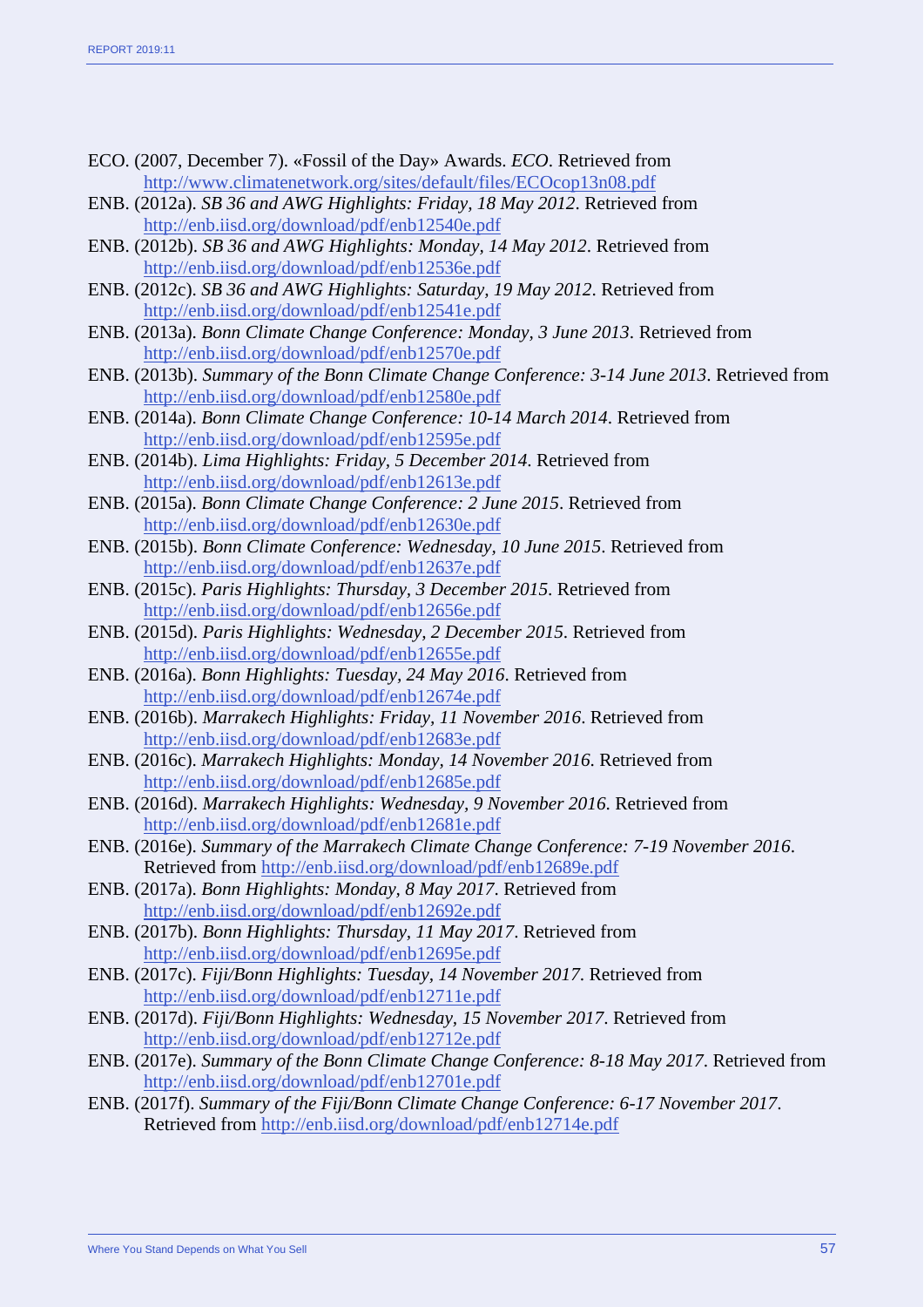- ENB. (2018a). *Bangkok Highlights: Thursday, 6 September 2018*. Retrieved from <http://enb.iisd.org/download/pdf/enb12730e.pdf>
- ENB. (2018b). *Katowice Climate Change Conference Saturday, 8 December 2018*. Retrieved from <http://enb.iisd.org/download/pdf/enb12742e.pdf>
- ENB. (2018c). Katowice Climate Change Conference Thursday, 6 December 2018.
- ENB. (2018d). *Katowice Highlights: Sunday, 2 December 2018*. Retrieved from <http://enb.iisd.org/download/pdf/enb12736e.pdf>
- ENB. (2018e). *Summary of the Bonn Climate Change Conference: 30 April - 10 May 2018*. Retrieved from<http://enb.iisd.org/download/pdf/enb12726e.pdf>
- ENB. (2019). ENB Background. Retrieved from<http://enb.iisd.org/enb/>
- George, A. L., & Bennet, A. (2005). *Case Studies and Theory Development in the Social Sciences*. Cambridge, MA: MIT Press.
- Gerring, J. (2017). *Case Study Research: Principles and Practices* (Second ed.). Cambridge, UK: Cambridge University Press.
- Glozman, E., Barak-Corren, N., & Yaniv, I. (2015). False Negotiations:The Art and Science of Not Reaching an Agreement. *Journal of Conflict Resolution, 59*(4), 671-697.
- Goode, E. (2016, May 20). What Are Donald Trump's Views on Climate Change? Some Clues Emerge. *The New York Times*. Retrieved from [https://www.nytimes.com/2016/05/21/science/donald-trump-global-warming-energy-policy](https://www.nytimes.com/2016/05/21/science/donald-trump-global-warming-energy-policy-kevin-cramer.html)[kevin-cramer.html](https://www.nytimes.com/2016/05/21/science/donald-trump-global-warming-energy-policy-kevin-cramer.html)
- Grundig, F. (2006). Patterns of international cooperation and the explanatory power of relative gains: an analysis of cooperation on global climate change, ozone depletion, and international trade. *International Studies Quarterly, 50*(4), 781-801.
- Holmes, M. E. (1992). Phase structures in negotiation. In *Communication and negotiation.* (pp. 83- 105). Thousand Oaks, CA, US: Sage Publications, Inc.
- Haas, E. B. (1968). *Collective Security and the Future International System*. Denver, USA: University of Denver Monographs.
- Haas, P. (1992). Introduction: Epistemic Communities and International Policy Coordination. *International Organization, 46*(1), 1-35.
- IEA. (2018). *International Energy Agency - World Energy Balance 2018: Overview*. Paris: IEA.
- IEA. (2019a). CO2 emissions from fuel combustion Highlights. Retrieved from [https://webstore.iea.org/download/direct/2373?fileName=CO2\\_Emissions\\_from\\_Fuel\\_Com](https://webstore.iea.org/download/direct/2373?fileName=CO2_Emissions_from_Fuel_Combustion_2018_Highlights.pdf) [bustion\\_2018\\_Highlights.pdf](https://webstore.iea.org/download/direct/2373?fileName=CO2_Emissions_from_Fuel_Combustion_2018_Highlights.pdf)
- IEA. (2019b). International Energy Agency: Oil Market Report Highlights. Retrieved from <https://www.iea.org/oilmarketreport/omrpublic/currentreport/#Supply>
- IMO. (2018). UN body adopts climate change strategy for shipping. Retrieved from <http://www.imo.org/en/MediaCentre/PressBriefings/Pages/06GHGinitialstrategy.aspx>
- IPCC. (2014). *Climate Change 2014: Synthesis Report*. Geneva: IPCC.
- IPCC. (2019). About the IPCC. Retrieved from<https://www.ipcc.ch/about/>
- IRENA. (2018). *Renewable Power Generation Costs in 2017*. Abu Dhabi: International Renewable Energy Agency
- Jinnah, S. (2011). Climate Change Bandwagoning: The Impacts of Strategic Linkages on Regime Design, Maintenance, and Death Introduction. *Global Environmental Politics, 11*(3), 1-9.
- Kalan, J. (2013, 23 October). Saudi Arabia: Can start-ups replace oil riches? *BBC*. Retrieved from <http://www.bbc.com/future/story/20131023-can-saudi-start-ups-replace-oil>
- Karim, U. (2017). The Evolution of Saudi Foreign Policy and the Role of Decision-making Processes and Actors. *The International Spectator, 52*(2), 71-88.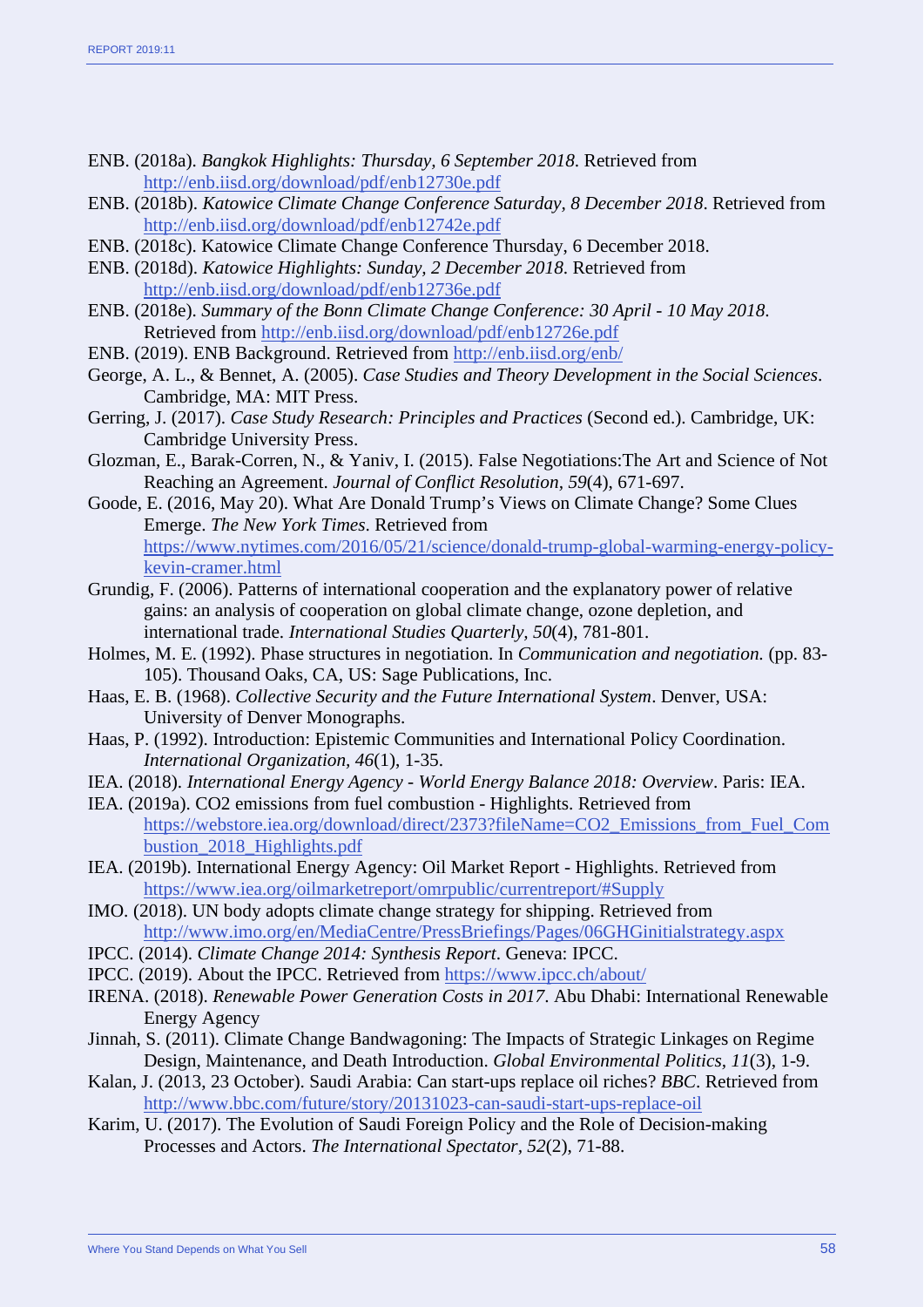- Keohane, R. O., & Nye, J. S. (1977). *Power and Interdependence: World Politics in Transition*. Boston, USA: Little, Brown & Co.
- King, E. (2016, 14 November). Saudi Arabia working plan to boost climate target *Climate Home News* Retrieved from [https://www.climatechangenews.com/2016/11/14/saudi-arabia](https://www.climatechangenews.com/2016/11/14/saudi-arabia-working-on-plan-to-boost-climate-target/)[working-on-plan-to-boost-climate-target/](https://www.climatechangenews.com/2016/11/14/saudi-arabia-working-on-plan-to-boost-climate-target/)
- King, G., Keohane, R. O., & Verba, S. (1994). *Designing Social Inquiry: Scientific Inferences In Qualitative Research*. New Jersey: Princeton University Press.
- Koger, G. (2010). *Filibustering: A Political History of Obstruction in the House and Senate*. Chicago, USA: The University of Chicago Press.
- Krane, J. (2019). *Energy Governance in Saudi Arabia: An Assessment of the Kingdom's Resources, Policies, and Climate Approach.* (Ph.D. Research Paper), Rice University's Baker Institute for Public Policy, Houston. Retrieved from [https://www.bakerinstitute.org/research/energy](https://www.bakerinstitute.org/research/energy-governance-saudi-arabia/)[governance-saudi-arabia/](https://www.bakerinstitute.org/research/energy-governance-saudi-arabia/)
- Krasner, S. D. (1982). Structural Causes and Regime Consequences: Regimes as Intervening Variables. *International Organization, 36*(2), 185-205.
- Krippendorf, K. (2012). *Content Analysis. An Introduction to Its Methodology* (3 ed.). London: Sage.
- Levy, J. S. (2008). Case Studies: Types, Designs, and Logics of Inference. *Conflict Management and Peace Science, 25*(1), 1-18.
- Liptak, K. (2017, May 9). White House meeting on Paris climate deal delayed. *CNN*. Retrieved from<https://edition.cnn.com/2017/05/08/politics/trump-paris-climate-agreement/index.html>
- Madrigal, D. O., Bowman, D. R., & McClain, B. U. (2009). Introducing the Four-Phase Model of Hostage Negotiation. *Journal of Police Crisis Negotiations, 9*(2), 119-133.
- Maisonnave, F. (2017, November 17). Fight over finance threatens end of climate talks. *Climate Home News*. Retrieved from [https://www.climatechangenews.com/2017/11/17/fight](https://www.climatechangenews.com/2017/11/17/fight-finance-threatens-end-climate-talks/)[finance-threatens-end-climate-talks/](https://www.climatechangenews.com/2017/11/17/fight-finance-threatens-end-climate-talks/)
- Mason, J. (2002). *Qualitative Researching* (2 ed.). London: Sage Publications.
- Mayer, B., & Rajavuori, M. (2016). National Fossil Fuel Companies and Climate Change Mitigation under International Law. *44 Syracuse Journal of International Law and Commerce, 55*(1), 1-52.
- Nevo, J. (1998). Religion and National Identity in Saudi Arabia. *Middle Eastern Studies, 34*(3), 34- 53.
- Nye, J. S., & Keohane, R. O. (1971). Transnational Relations and World Politics: An Introduction. *International Organization, 25*(3), 329-349.
- Oberthür, S., & Ott, H. E. (1999). *The Kyoto Protocol: International Climate Policy for the 21st Century*. Berlin: Springer Verlag.
- OPEC. (2019). Saudi Arabia facts and figures. Retrieved from [https://www.opec.org/opec\\_web/en/about\\_us/169.htm](https://www.opec.org/opec_web/en/about_us/169.htm)
- Powell, R. (1991). Absolute and Relative Gains in International Relations Theory. *The American Political Science Review, 85*(4), 1303-1320.
- Prior, L. (2014). Content Analysis. In P. Leavy (Ed.), *The Oxford Handbook of Qualitative Research*. Oxford: Oxford University Press.
- Putnam, R. D. (1988). Diplomacy and Domestic Politics: The Logic of Two-Level Games. *International Organization, 42*(3), 427-460.
- Rajamani, L. (2016). Ambition and Differentiation in the 2015 Paris Agreement: Interpretative Possibilities and Underlying Politics *International and Comparative Law Quarterly, 65*(2), 493-514.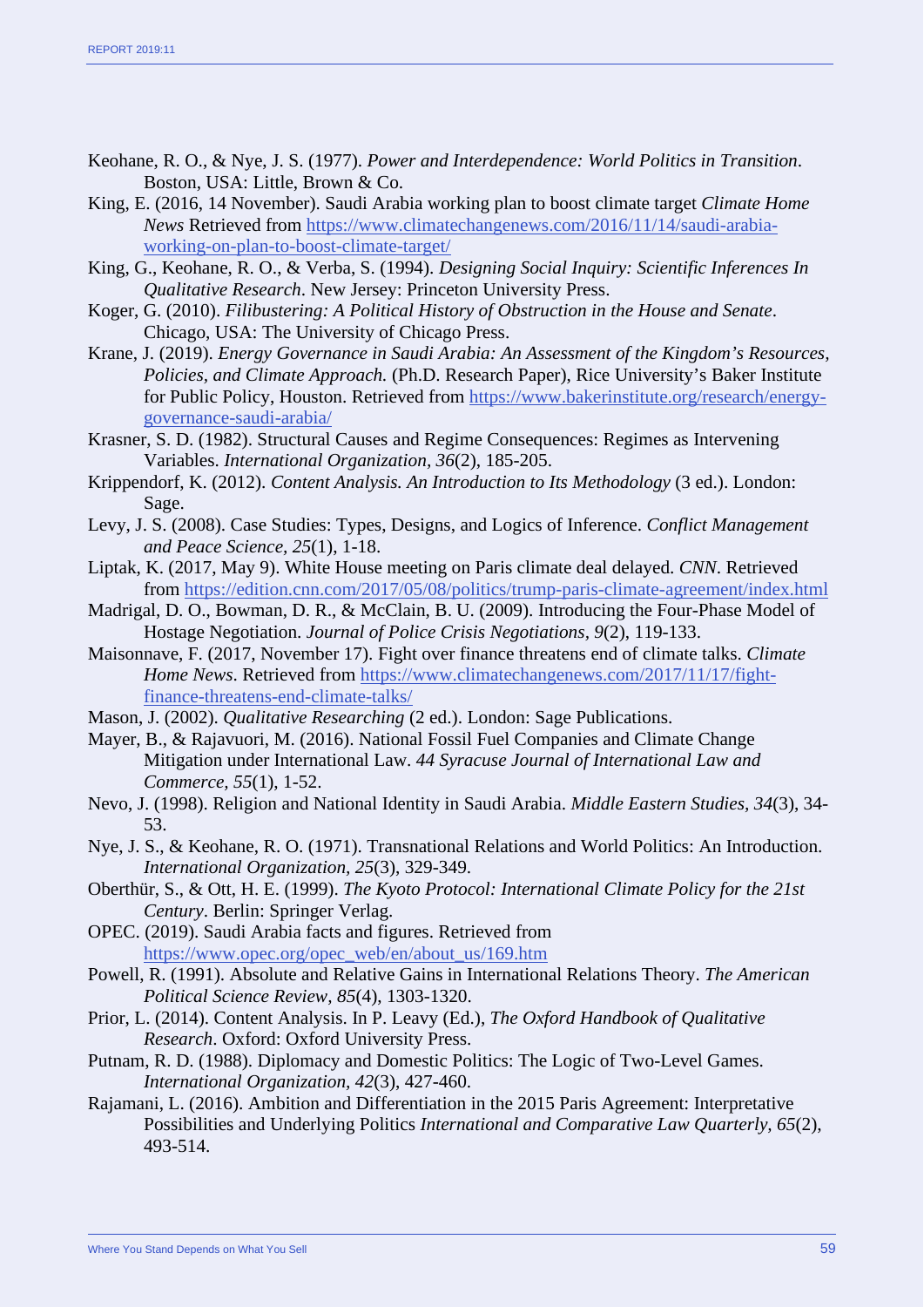Reed, S. (2019, April 1). Saudi Aramco Is World's Most Profitable Company, Beating Apple by Far. *The New York Times* Retrieved from

<https://www.nytimes.com/2019/04/01/business/saudi-aramco-profit.html>

- Royal Embassy of Saudi Arabia in Washington D.C. (n.d.). About Saudi Arabia. Retrieved from <https://www.saudiembassy.net/energy>
- Stokke, O. S. (2000). Managing straddling stocks: the interplay of global and regional regimes. *Ocean & Coastal Management, 43*(2), 205-234. doi[:https://doi.org/10.1016/S0964-](https://doi.org/10.1016/S0964-5691(99)00071-X) [5691\(99\)00071-X](https://doi.org/10.1016/S0964-5691(99)00071-X)
- Stokke, O. S. (2004). Trade Measures and Climate Compliance: Institutional Interplay Between WTO and the Marrakesh Accords. *International Environmental Agreements: Politics, Law, and Economics, 4*(4), 339-357.
- Swazo, N. K. (2010). Negotiating the Climate Change Regime: The Case of Saudi Arabia. *Middle East Review of International Affairs, 14*(4), 11-25.
- The World Bank. (2019). CO2 Emissions (metric tons per capita). Retrieved from <https://data.worldbank.org/indicator/EN.ATM.CO2E.PC?locations=SA-EU>
- Trump, D. (2017). Statement by President Trump on the Paris Climate Accord [Press release]. Retrieved from [https://www.whitehouse.gov/briefings-statements/statement-president](https://www.whitehouse.gov/briefings-statements/statement-president-trump-paris-climate-accord/)[trump-paris-climate-accord/](https://www.whitehouse.gov/briefings-statements/statement-president-trump-paris-climate-accord/)
- TTClear. (2019). Technology Mechanism. Retrieved from <http://unfccc.int/ttclear/support/technology-mechanism.html>
- Underdal, A. (1980). *The Politics of International Fisheries Management: The Case of the North-East Atlantic*. Oslo: Universitetsforlaget
- UNFCCC. (1992). *United Nations Framework Convention on Climate Change*. New York: United Nations.
- UNFCCC. (1998). *Kyoto Protocol to the United Nations Framework Convention on Climate Change*. Kyoto: UNFCCC.
- UNFCCC. (2011). *Report of the Conference of the Parties on its seventeenth session, held in Durban from 28 November to 11 December 2011*. Retrieved from <https://unfccc.int/resource/docs/2011/cop17/eng/09a01.pdf#page=2>
- UNFCCC. (2015a). Historic Paris Agreement on Climate Change: 195 Nations Set Path to Keep Temperature Rise Well Below 2 Degrees Celsius. Retrieved from <https://unfccc.int/news/finale-cop21>
- UNFCCC. (2015b). *Paris Agreement*. Paris.
- UNFCCC. (2015c). *Report on the structured expert dialogue on 2013-2015 review*. Retrieved from <https://unfccc.int/resource/docs/2015/sb/eng/inf01.pdf>
- UNFCCC. (2017). *Joint annual report of the Technology Executive Committee and the Climate Technology Centre and Network for 2017*. Retrieved from<https://unfccc.int/es/node/28245>
- UNFCCC. (2018). Party Groupings. Retrieved from [https://unfccc.int/process-and-meetings/parties](https://unfccc.int/process-and-meetings/parties-non-party-stakeholders/parties/party-groupings)[non-party-stakeholders/parties/party-groupings](https://unfccc.int/process-and-meetings/parties-non-party-stakeholders/parties/party-groupings)
- UNFCCC. (2019a). Paris Agreement Status of Ratification. Retrieved from <https://unfccc.int/process/the-paris-agreement/status-of-ratification>
- UNFCCC. (2019b). Response Measures: Background Retrieved from <https://unfccc.int/topics/mitigation/workstreams/response-measures/response-measures>
- UNFCCC. (2019c). The structured expert dialogue (SED) of the 2013-2015 review. Retrieved from [https://unfccc.int/topics/science/workstreams/periodic-review/the-structured-expert](https://unfccc.int/topics/science/workstreams/periodic-review/the-structured-expert-dialogue-the-2013-2015-review)[dialogue-the-2013-2015-review](https://unfccc.int/topics/science/workstreams/periodic-review/the-structured-expert-dialogue-the-2013-2015-review)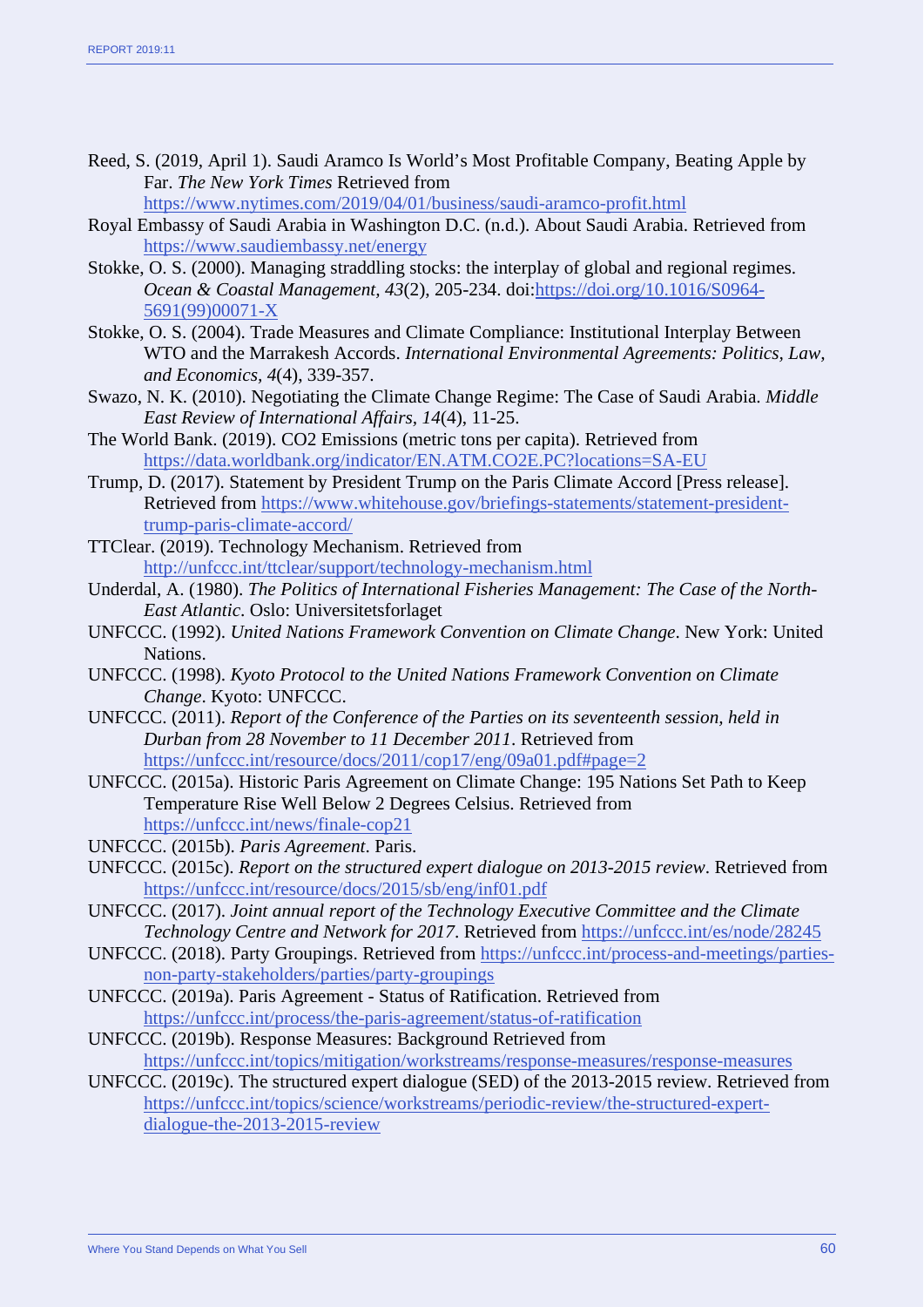- Vezirgiannidou, S.-E. (2008). The Kyoto Agreement and the pursuit of relative gains. *Environmental Politics, 17*(1), 40-57.
- Wallihan, J. (1998). Negotiating to Avoid Agreement. *Negotiation Journal, 14*(3), 257-268. doi:10.1111/j.1571-9979.1998.tb00164.x
- Waltz, K. N. (1979). *Theory of International Politics*. Illinois, USA: Waveland Press, Inc.
- White, M. D., & Marsh, E. E. (2006). Content Analysis: A Flexible Methodology. *Library Trends, 55*(1), 22-45.
- Yin, R. K. (2013). Validity and generalization in future case study evaluations. *Evaluation, 19*(3), 321-332. doi:10.1177/1356389013497081
- Zartman, W. I. (2003). Negotiating the Rapids: The Dynamics of Regime Formation. In B. I. Spector & W. I. Zartman (Eds.), *Getting It Done: Postagreement Negotiation and International Regimes* (pp. 13-50). Washington DC, USA: United States Institute of Peace Press.
- Zartman, W. I., & Berman, M. R. (1982). *The Practical Negotiator*. New Haven: Yale University Press.